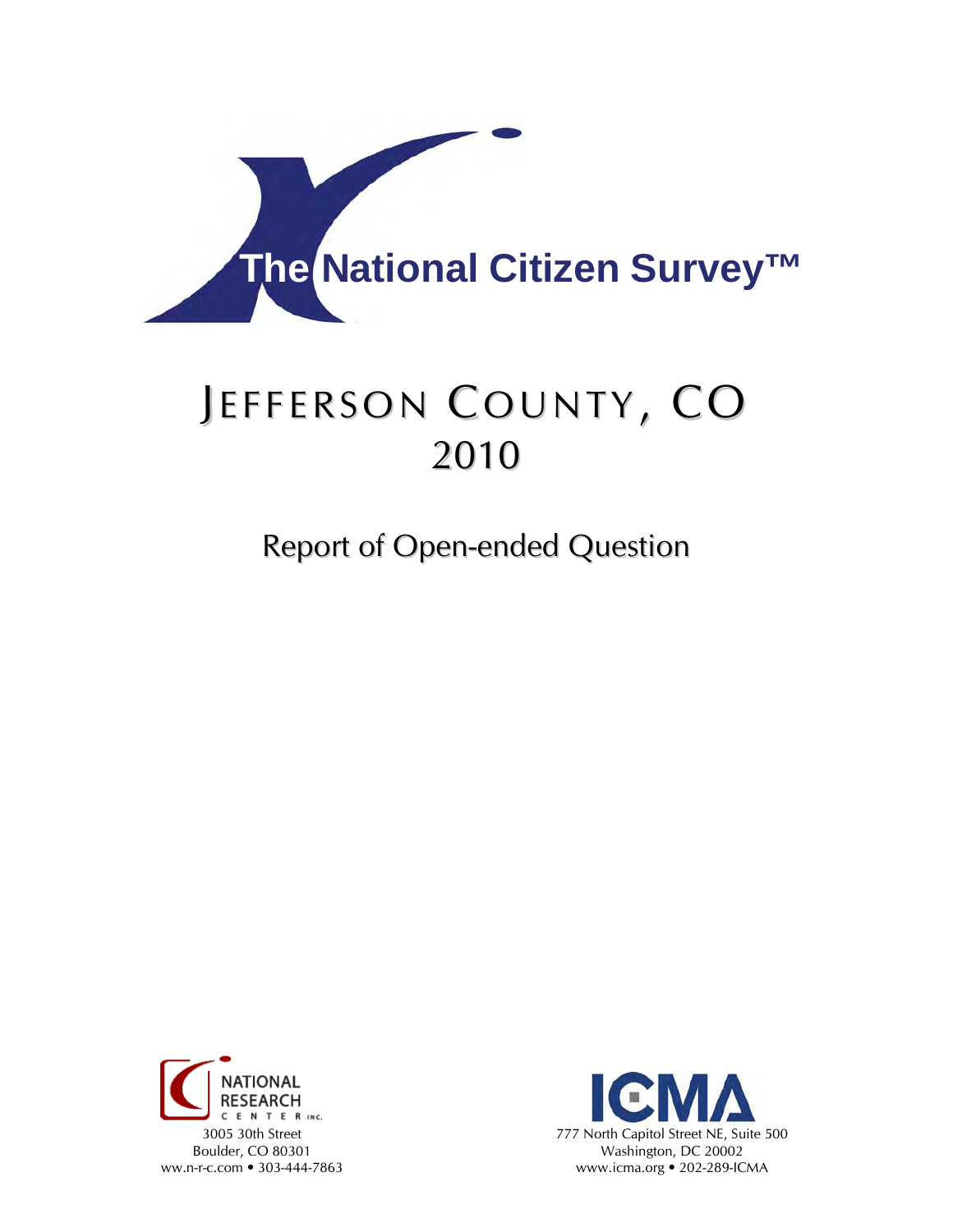## **CONTENTS**

| What do you think will be the two biggest issues facing Jefferson County over the next five                                                                        |  |
|--------------------------------------------------------------------------------------------------------------------------------------------------------------------|--|
| Budget and Taxes- property taxes, funding and maintaining services, budget shortfalls 4<br>Growth issues- population growth, planning, land use and development 16 |  |
| Transportation issues- new roads, traffic, mass transit, 470 development 25<br>Health and Human Services - healthcare, services to seniors, aging population,      |  |
|                                                                                                                                                                    |  |
|                                                                                                                                                                    |  |
|                                                                                                                                                                    |  |
|                                                                                                                                                                    |  |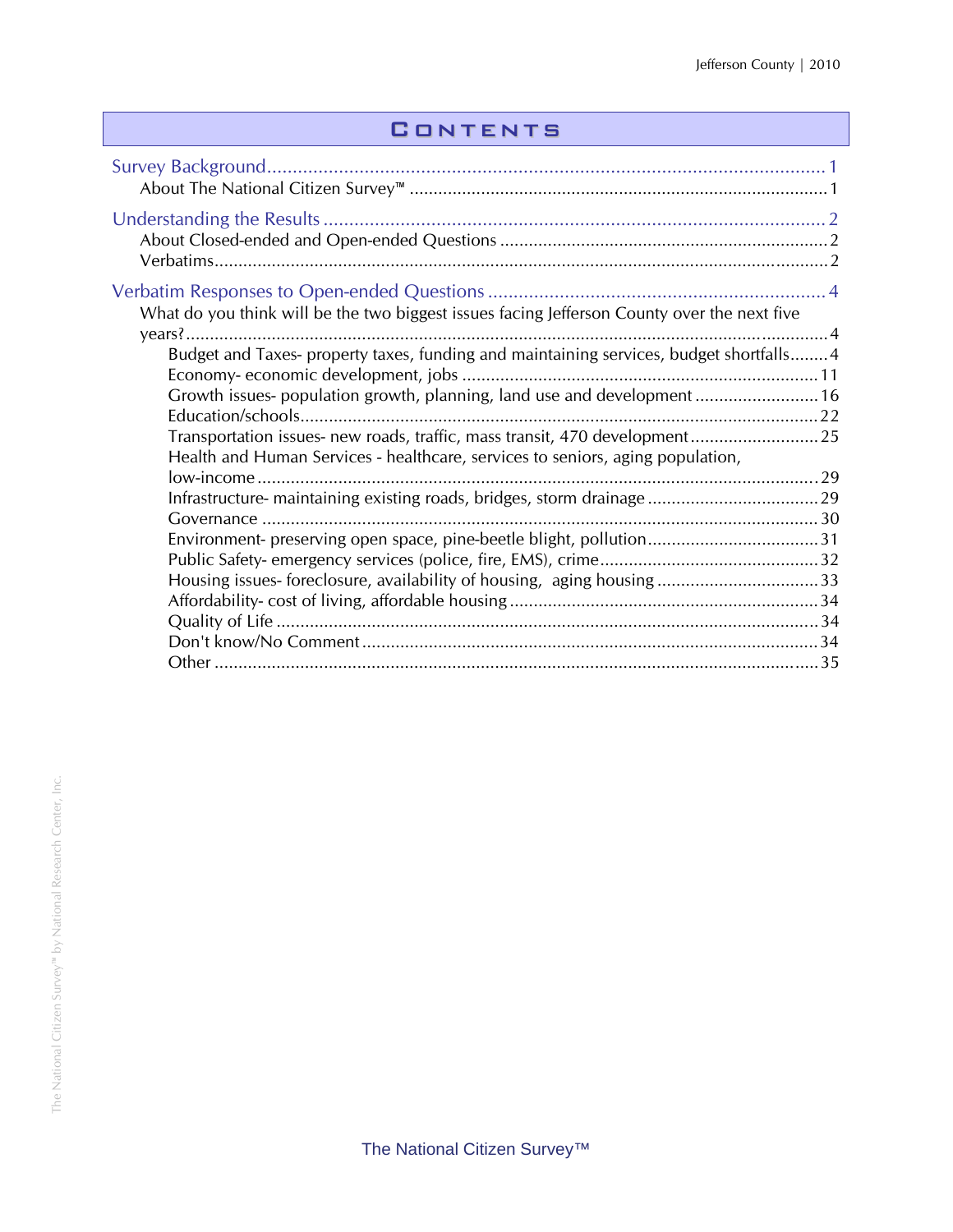# Survey Background

## ABOUT THE NATIONAL CITIZEN SURVEY<sup>™</sup>

The National Citizen Survey™ (The NCS™) is a collaborative effort between National Research Center, Inc. (NRC) and the International City/County Management Association (ICMA).

The survey and its administration are standardized to assure high quality survey methods and comparable results across The National Citizen Survey™ jurisdictions. Participating households are selected at random and the household member who responds is selected without bias. Multiple mailings give each household more than one chance to participate with self-addressed and postage paid envelopes. Results are statistically weighted to reflect the proper demographic composition of the entire community.

The National Citizen Survey™ customized for this jurisdiction was developed in close cooperation with local jurisdiction staff. Jefferson County staff selected items from a menu of questions about services and community problems; they defined the jurisdiction boundaries NRC used for sampling; and they provided the appropriate letterhead and signatures for mailings. Jefferson County staff also determined local interest in a variety of add-on options to The National Citizen Survey™ Basic Service.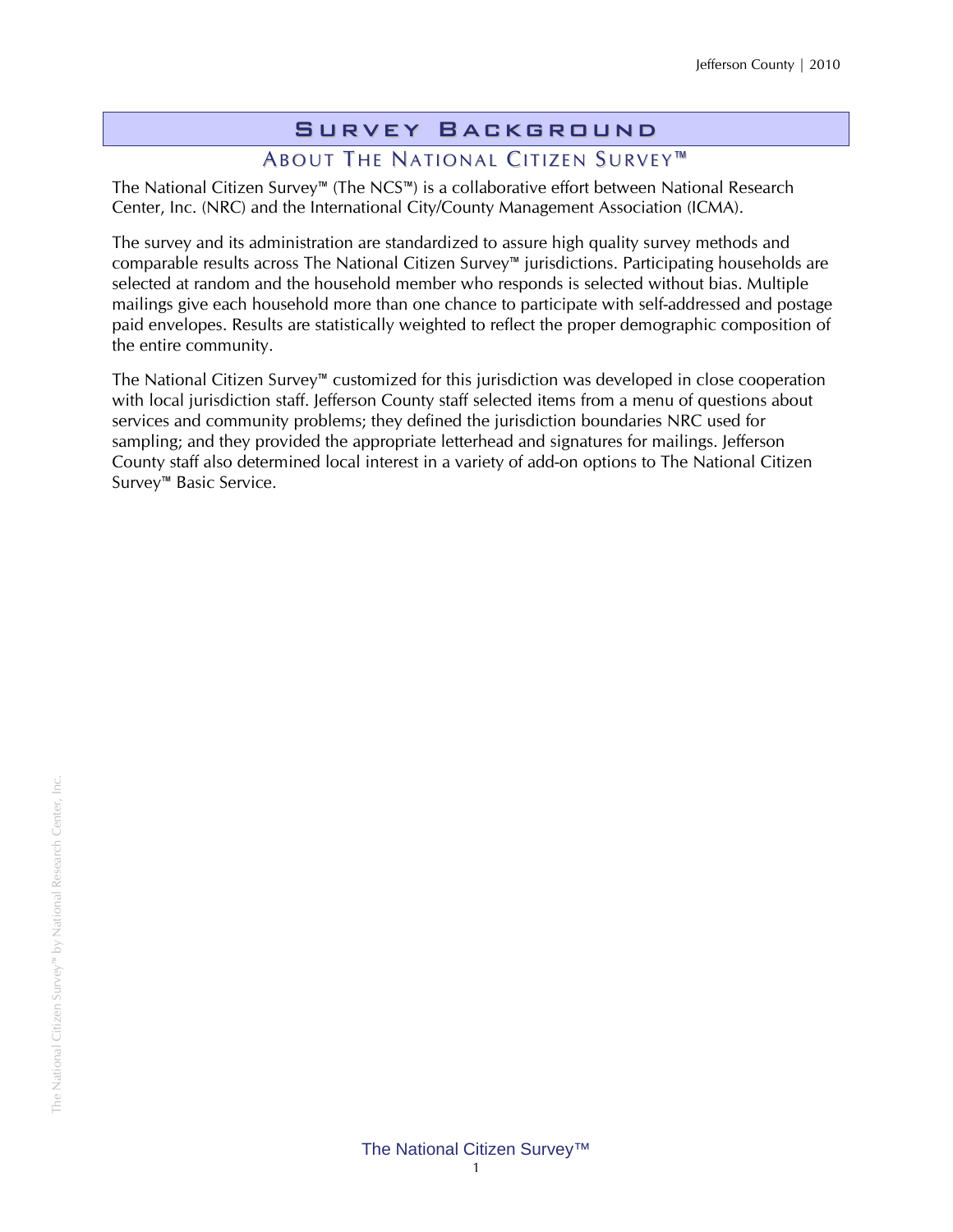## Understanding the Results ABOUT CLOSED-ENDED AND OPEN-ENDED QUESTIONS

Questions can either be asked in a closed-ended or open-ended manner. A closed-ended question is one where a set of response options is listed on the survey. Those taking the survey respond to each option listed. Open-ended questions have no answer choices from which respondents select their response. Instead, respondents must "create" their own answers and state them in their own words. The verbatim responses are categorized by topic area using codes. An "other" category is used for responses falling outside the coded categories. In general, a code is assigned when at least 5-10% of responses will fit the code.

Advantages of an open-ended question include:

- Responses are not prompted, allowing respondents to provide answers that are not anticipated or well known.
- This type of question tends to capture response options that come to mind most quickly.
- The final result can be richer, since verbatim responses are included in an appendix, giving you and others a chance to "hear" the voice of respondents in their own words.
- There is a smaller risk of missing important dimensions.

#### **VERBATIMS**

Respondents were asked to record their opinions about Jefferson County in the following question:

 What do you think will be the two biggest issues facing Jefferson County over the next five years?

The verbatim responses were categorized by topic area and those topics are reported in the following table with the percent of responses given in each category. Because some comments from residents covered more than a single topic, each topic mentioned by a resident was categorized and counted for the table below. Those verbatim responses are grouped by the first topic listed in each comment whenever a respondent mentioned more than a single topic. Verbatim comments that contain more than one topic nevertheless appear only once (in the category of the first topic listed), however the analysis in the following table counts each of the topic areas given by all respondents regardless where those topics appeared in the comment.

Results from the open-ended question are best understood by reviewing the table of frequencies that summarize responses as well as the actual verbatim responses themselves.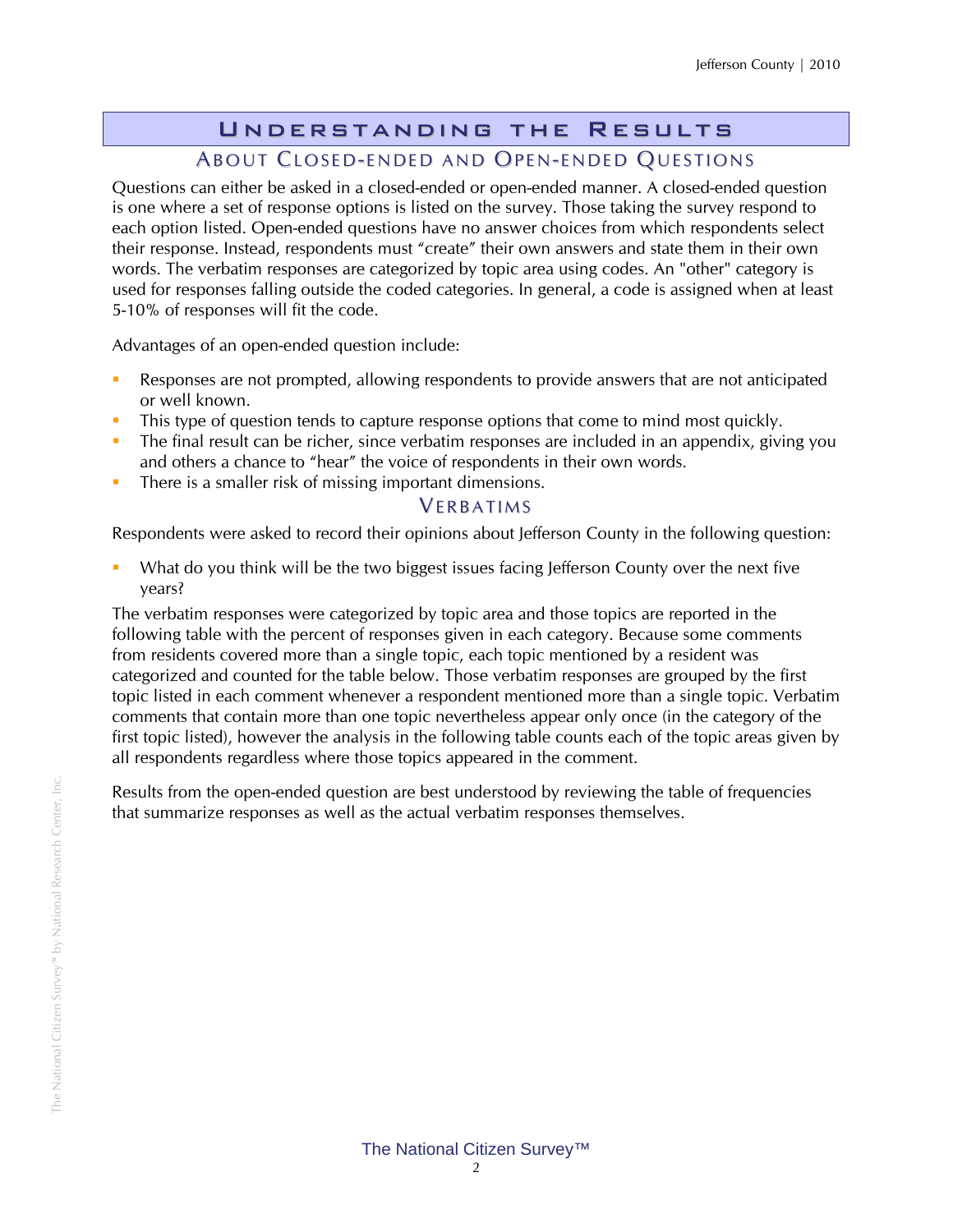| What do you think will be the two biggest issues facing Jefferson County over the next five<br>vears? | <b>Percent of</b><br>respondents |
|-------------------------------------------------------------------------------------------------------|----------------------------------|
| Budget and Taxes- property taxes, funding and maintaining services, budget shortfalls                 | 34%                              |
| Economy-economic development, jobs                                                                    | 29%                              |
| Growth issues-population growth, planning, land use and development                                   | 23%                              |
| Education/schools                                                                                     | 20%                              |
| Transportation issues- new roads, traffic, mass transit, 470 development                              | 12%                              |
| Health and Human Services - healthcare, services to seniors, aging population, low-income             | 9%                               |
| Infrastructure- maintaining existing roads, bridges, storm drainage                                   | $7\%$                            |
| Governance                                                                                            | 6%                               |
| Environment- preserving open space, pine-beetle blight, pollution                                     | 6%                               |
| Public Safety-emergency services (police, fire, EMS), crime                                           | 5%                               |
| Housing issues-foreclosure, availability of housing, aging housing                                    | $5\%$                            |
| Affordability-cost of living, affordable housing                                                      | $2\%$                            |
| Quality of Life                                                                                       | $2\%$                            |
| Don't know/No Comment                                                                                 | 4%                               |
| Other                                                                                                 | 10%                              |

.

#### The National Citizen Survey™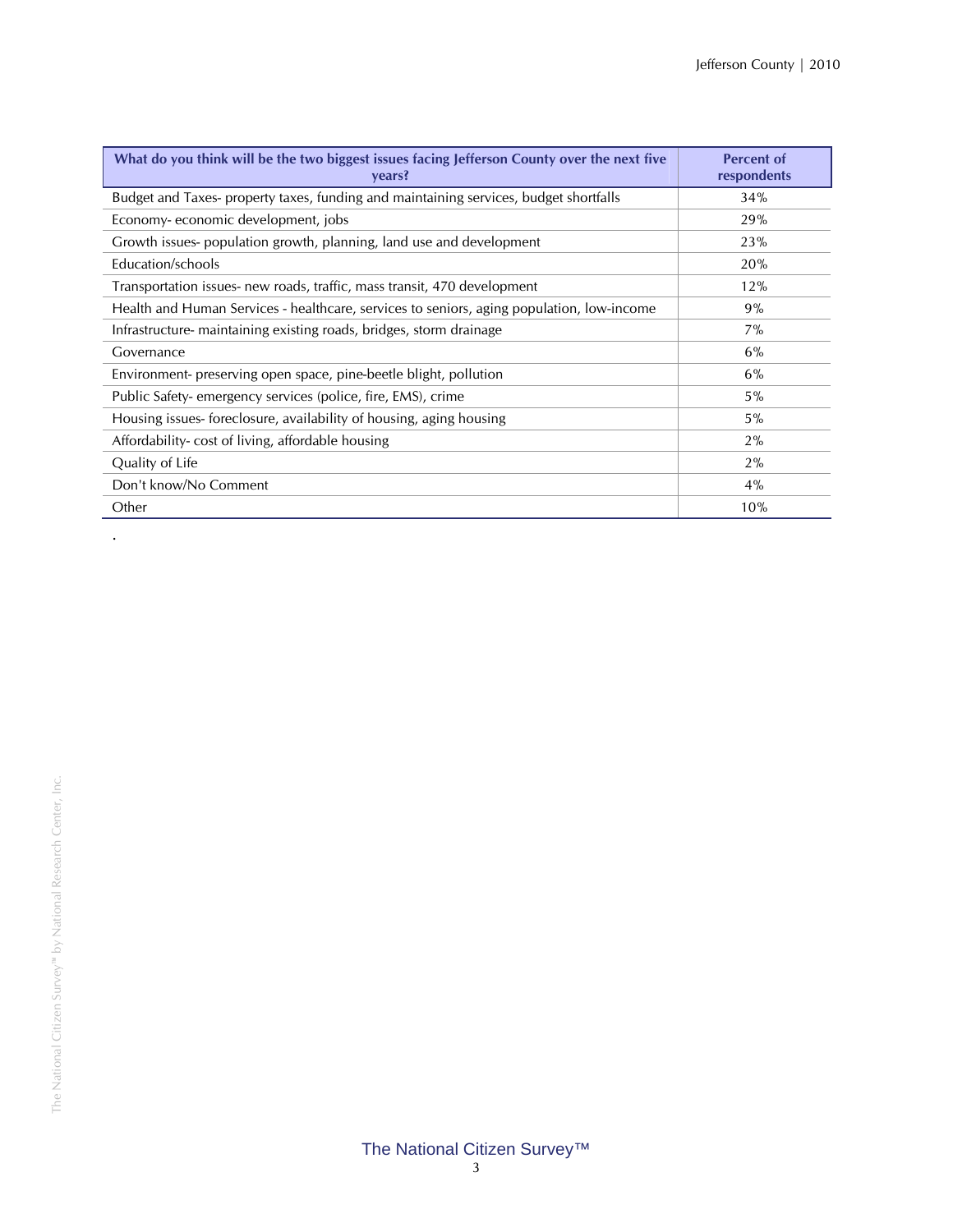## Verbatim Responses to Open-ended Questions

The following pages contain the respondents' verbatim responses as written on the survey and have not been edited for spelling or grammar. Responses have been organized by coded topic areas according to the first topic given.

### WHAT DO YOU THINK WILL BE THE TWO BIGGEST ISSUES FACING JEFFERSON COUNTY OVER THE NEXT FIVE YEARS?

### **Budget and Taxes- property taxes, funding and maintaining services, budget shortfalls**

- $\bullet$  #1 Increasing costs for infrastructure/services. #2 Decreasing ability of taxpayers to make ends meet (due to the economy) and still address #1.
- **•** (1) Balance of budget (2) Service priority
- (1) Budget constraints. 2) Illegal nationals.
- $(1)$  Budgets, taxes, etc.  $(2)$  Jobs
- (1) County employees must move to a 401K retirement. We can't afford the current defined benefit pension plan. (2) Government is way too big. It must be scaled back to basic essential services only.
- (1) Increasing taxes while property values have decreased  $\&$  joblessness is higher. (2) Incompetent public officials.
- (1) Keeping taxes down so people can keep their homes (2) Real estate down taxes going upgo figure!!
- (1) Lack of funds to support services. (2) Loss of jobs for residents.
- <sup>1</sup> (1) Providing services with a slow economy. (2) Encouraging conservation of resources must be increased.
- (1) Spending tax revenues appropriately (2) Embezzlement and corruption with tax payers money
- (1) Tax and spend philosophies of govt. (2) Illegal aliens and negative impact on everything straining all systems.
- (1) The county has to large a budget for administrative purposes as a result they will experience a huge deficit as a result of decreasing property values. (2) The county will continue to struggle with growth due to the high cost to live in Jefferson County.
- 1- Budget cuts 2- Population growth.
- 1- Budget impact on Jeff co schools (teachers, buildings). 2 Population growth impact on highways (space, maintenance).
- 1) Budget deficits feeding to reduced funding for all of the above. 2) In particular, lost funding for schools lowering the overall desirability of the area.
- 1) Budget must reduce size of government û we don't need so money employees and so many layers of government. Reduce size of government. Stop spending (tax payers) money on bilingual programs. This is America û speak English. 2) Listen/ help listen to the citizens instead of being adversional. Helps the citizens instead of blocking their aspirations. Example: Citizens should be able to build on their land. Zoning and building make it extremely difficult and expensive. Why. There governments employees are paid by the citizen's taxes- they should be appreciative of the jobs they have and do all they can to be helpful not obstructive.
- <sup>1</sup> 1) Budget shortfalls affecting quality of life. 2) Over-population causing increased traffic flow and congestion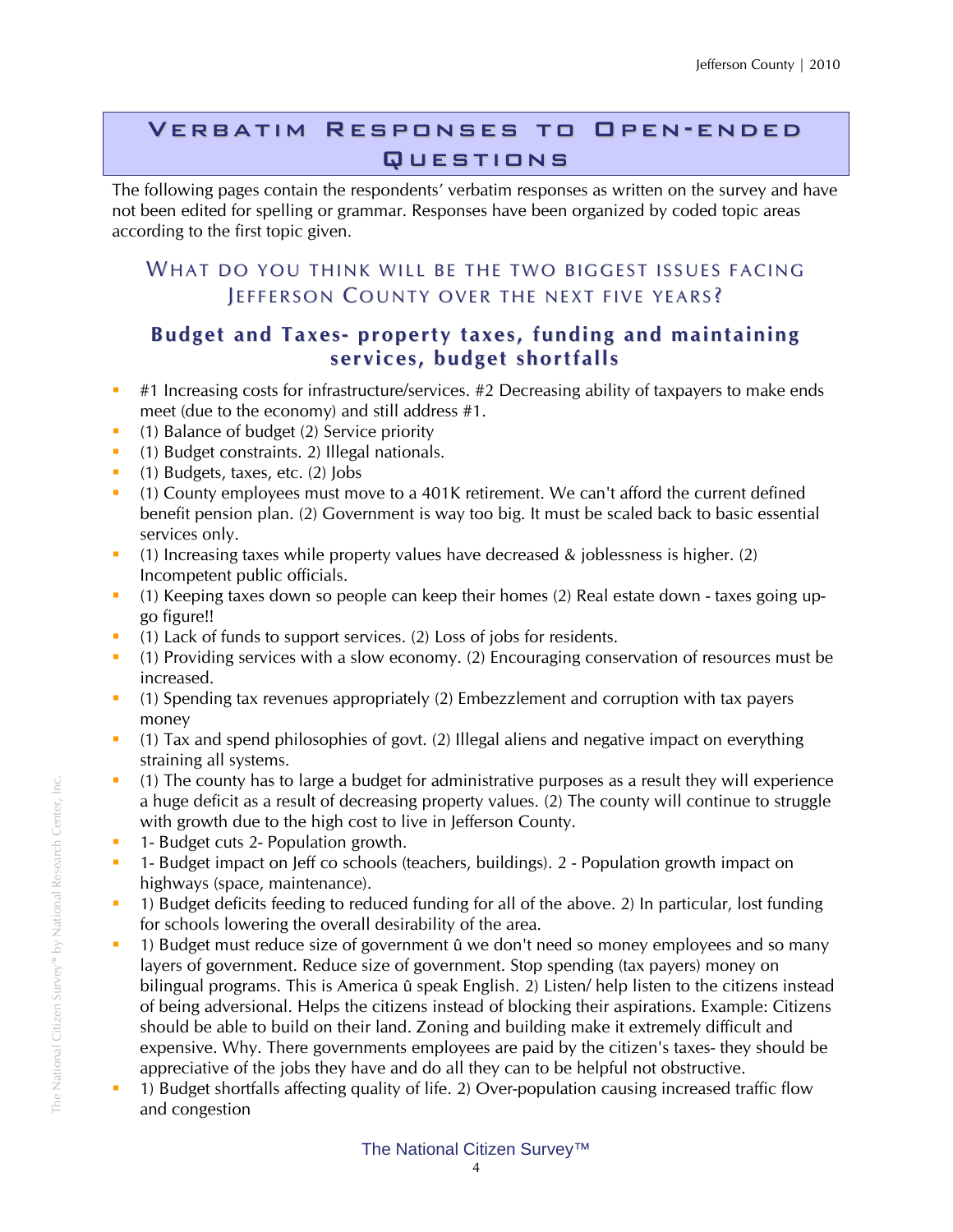- 1) Declining tax base due to poor economy & resistance to cutting taxes as a measure to stimulate the economy. 2) The insatiable spending for Jeffco school board with no equivalent performance in student achievement.
- <sup>1</sup> 1) Economy has experienced fundamental changes that will impact tax revenues for many years 2) Aging population increasing need for social services. Comment: Sheriff needs to spend less time on speed traps and more time in neighborhoods deterring crime such as house breaks people need police in the neighborhood, not harassing motorists.
- 1) Enough services to sustain the growth and that is all of the above 18B. 2) Proper land management.
- <sup>1</sup> 1) Staying within budgetary constraints. 2) Managing growth.
- 1)Budget crisis/economy, esp. W/regard to Jeffco. Schools. 2)Influx of population w/regard to # of property tax paying homeowners.
- <sup>1</sup> 1)Does Jeffco have the courage to totally eliminate (totally) "non essential" programs. Law enforcement & fire protection should not be considered "non essential." 2)When the economy strengthens & tax revenues grow... Don't reexpand Jeffco govt.! The school are not under your authority, but as a former school principal, can attest to the choice mismanagement which exists in Jeffco schools. Also, as note on front page.
- <sup>1</sup> 1. Balancing the budget without increasing taxes that no one can afford. (maybe start with no bonuses) 2. Keeping their credibility with the tax payers if they don't tone down the budget and live w/in their means : budget balanced, no superfluous travel junkets, planning meetings in County facilities (personal brown bag during meetings) not a travel destination. Do what they can to actually spend county money to improve county/ on the people w/ in the counties.
- **1. Budget 2. Reduction of public services.**
- 1. Budget crunch-keeping residents happy still cutting anything/everything. 2. This is a good county I enjoy being here. I think the growth of expansion may make Jeffco lose any sense of community.
- <sup>1</sup> 1. Cutting costs unnecessary excess to keep taxes down. 2. Keeping taxes down (We can't afford any more taxes when jobs are all going to India & wages are evaporating)
- <sup>1</sup> 1. Finding funds to maintain current levels of services. 2. We have used Hwy 93 for 40 years and do not want it to become a toll road. 3. While the cost to use the dump keeps going up, the efforts to recycle are really poor.
- <sup>1</sup> 1. How to meet the demands of the community without raising taxes or reducing services. 2. How to prevent crime growth as a result of a failing economy and lack of moral responsibility.
- **1.** Increasing taxes 2. Increasing traffic
- 1. Maintain services without tax increases. 2. Not expanding government services and controlling waste & fraud & personnel costs in current services.
- 1. Over all operating expenses. 2. Development ruining our open space & quality of life.
- **1. Property sales taxes are way too high. Because Jeffco is trying to do too much, it has become** too big & inefficient. 2) Density. Jeffco planning & zoning is destroying our quality of life by rezoning almost everything. Why have zoning at all, if all it takes is money to change it. Water or basic services should not be the main criterion when changing existing zoning. It should be density. Next, appropriateness. Need over building and commercialization may be great for a county's tax base, but this greed is destroying the low stress life style many of us came here to enjoy. All re-zoning should require quote of the people.
- 1. Revenue to run Jeffco. 2. An informed electorate.
- Adequate funds to operate County Govt snarled traffic on I-70.
- Allocating money wisely. Jeffco is known as the place people come to embezzle money & spend too much on government facilities. I feel money will be the biggest issue. I wish us all a lot of luck.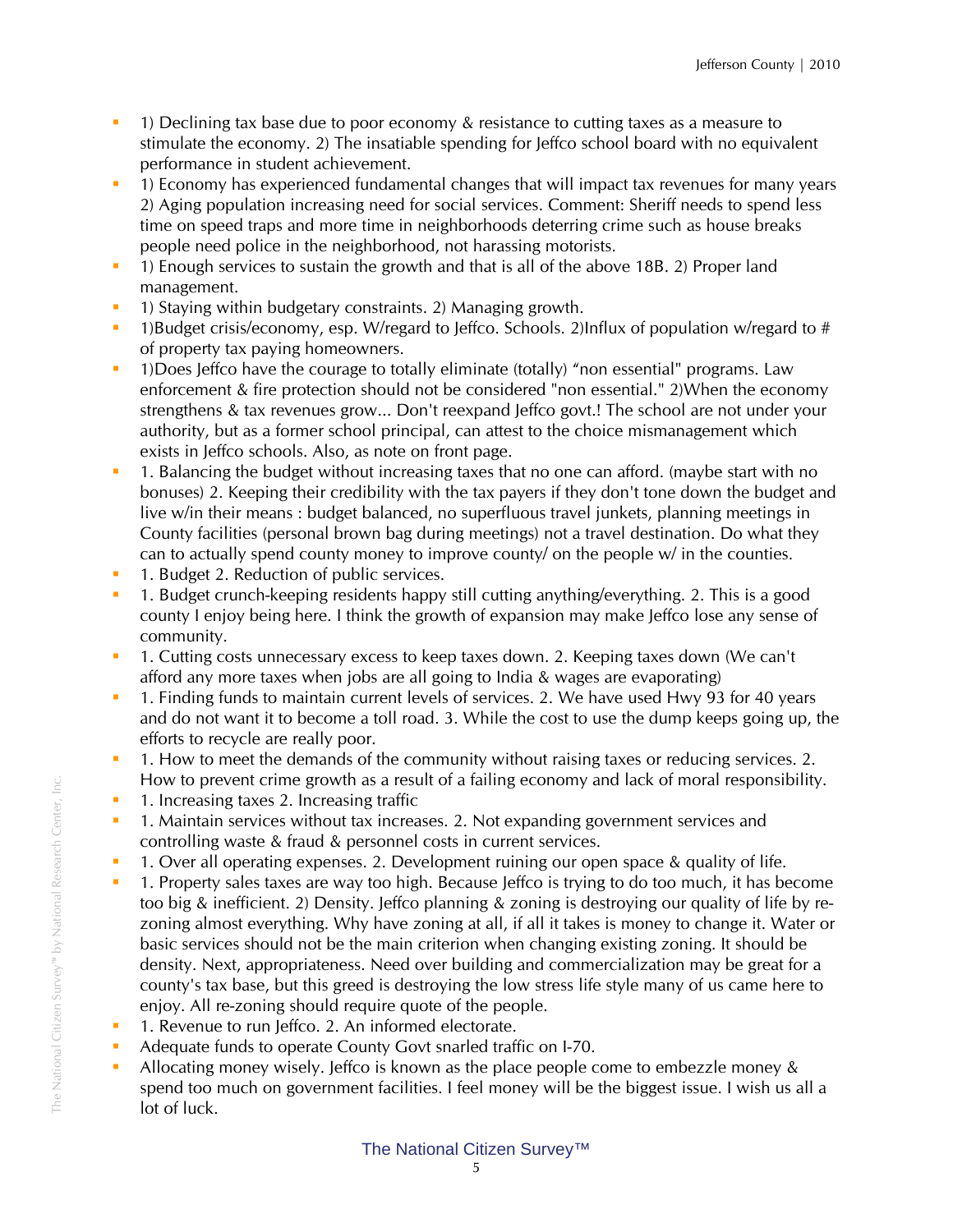- At the court house I got the impression DAs office is wasting a lot of time & tax dollars!!! Property values are too high especially with how run down the older parts Jeffco are!
- Balanced budget manage what you have do not increase my taxes!
- **Balanced budget without decreasing school spending. Maintaining or increasing social services** to those in need.
- Balancing budgets. Maintaining the quality of life.
- Balancing the budget Please bring back cutting property taxes for service
- Balancing the budget without reducing services Making sure public schools keep pace with better districts like Cherry Creek.
- Balancing the budget.
- Balancing the budget. Building new roads to ease traffic.
- Balancing the budget. Crime
- Better use of money. We all have budget short falls in our households because of the economy. We all have to make due with the money we have. Please use our money wisely. The school budget is my biggest concern. It's frustrating to see the waste (brand new huge high schools with 4 separate gyms while elementary schools are closed).
- Better utilization of taxes budget
- **Bicycles on roads. Taxes**
- **Budget**
- **Budget**
- Budget out of control speedy. Job creation.
- **Budget & budget**
- Budget & growth.
- Budget & too much traffic.
- **Budget and the ability to keep services above par to accommodate the citizens needs and** desires.
- Budget and transportation employers. Employees don't want to pay tolls. People will use mass transit if its done correctly. Because of poor decisions this area is 50 yrs behind. Constituents need to pay close attention at election time.
- Budget constraints and declining infrastructure.
- **Budget crisis**
- **Budget cuts growth**
- Budget cuts Population growth
- **Budget cuts/jobs.**
- Budget cuts/shortfalls. Traffic congestion
- **Budget deficit Unemployment**
- **Budget economic development**
- **Budget employment.**
- Budget increases, keeping level of services.
- Budget issues caused by the problem economy and adequately maintaining existing roads and infrastructure.
- Budget issues offering law enforcement public outdated bus etc. Economic development & growth.
- **Budget issues road repair.**
- Budget issues, Managing social services.
- **Budget issues.**
- **Budget Jobs**
- **Budget land usage**
- Budget loss in Jeffco schools. Population growth.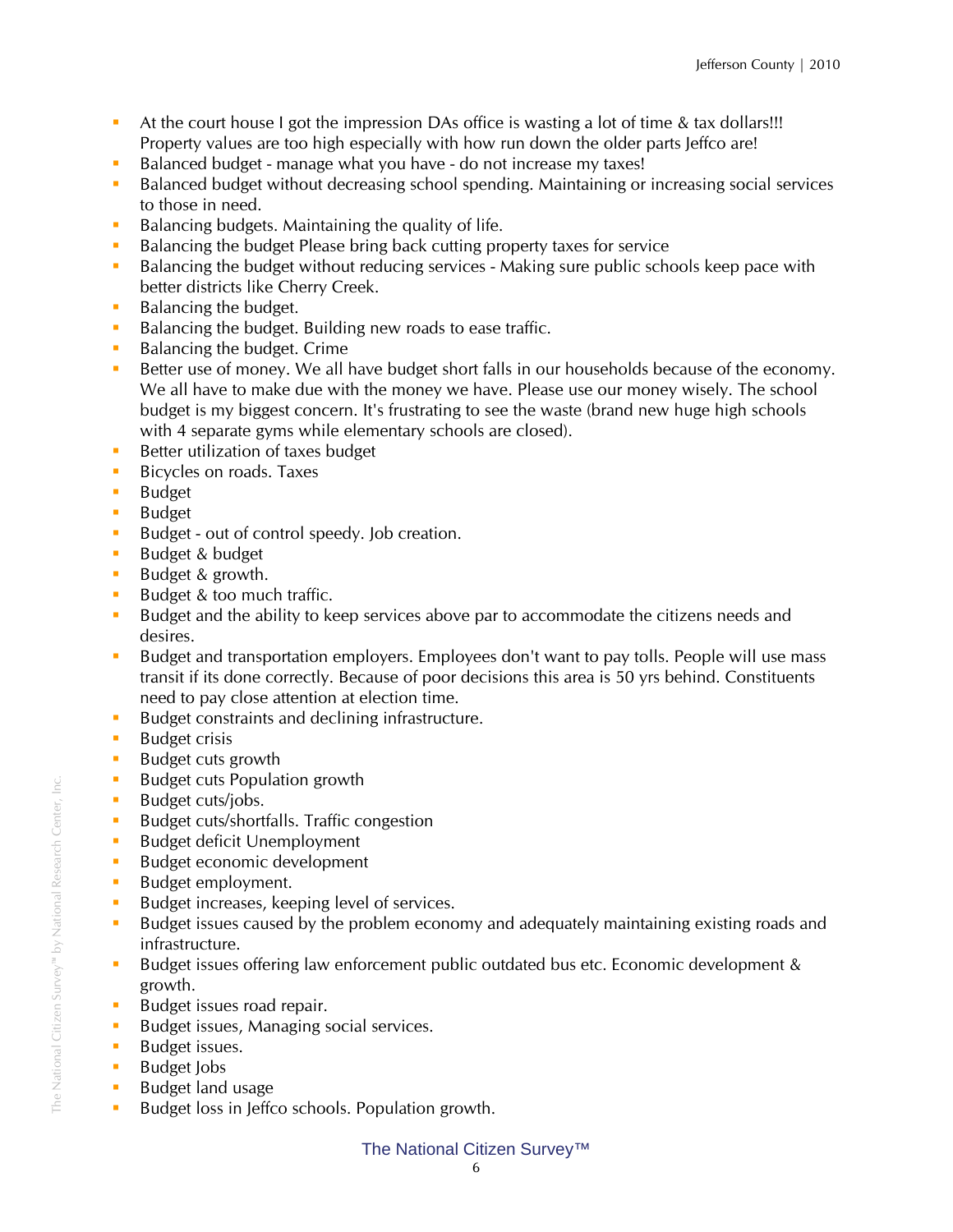- Budget management keeping taxes from increasing.
- Budget management. Maintaining high K-12 education standard.
- Budget pressure. Effective development to accommodate population growth.
- Budget problems due to the poor economy. (what services do you cut). Keeping jobs in the area.
- Budget problems. Leadership.
- Budget schools law enforcement.
- Budget short fall burgeoning population water sources.
- Budget short falls maintaining public health & social services
- Budget short, Tax raises
- **Budget shortfall over population**
- **Budget shortfall.**
- **Budget shortfall.**
- **Budget shortfalls**
- Budget shortfalls (re: declining revenue compounded by excess spending) Population increases within Jeffco.
- Budget shortfalls and construction of the Northwest Parkway.
- **Budget shortfalls and spending priorities. Commercial real estate decline & vacancies. Law** enforcement should be reduced. It is always protected and does not have to face the same reductions as other departments & divisions.
- Budget shortfalls from a drop off in tax revenue. Deciding which services to reduce. Good luck - have fun with that!
- Budget shortfalls, Increase in population.
- Budget shortfalls, no economic development.
- Budget shortfalls. Crime increases.
- Budget shortfalls. Economy.
- Budget shortfalls. Having to support more people through public assistance as the economy & jobs continue to fall or stay stagnate.
- Budget shortfalls. Impact on schools/education.
- Budget shortfalls. Retaining citizens. Maintaining growth.
- Budget shortfalls. School funding.
- Budget shortfalls. Unemployment. Education cutbacks.
- **Budget shortfalls/cuts**
- Budget vs services. New construction compliance
- Budget woes. Roads.
- Budget, Economic growth
- **Budget, School funding**
- Budget, slowing of growth.
- Budget, Social services for seniors, children & families
- Budget. Continuance at current services.
- Budget. Growth. A problem is that taxi's will not come all the way out here often there is no way to get to a doctor's appt if you can't drive or shopping etc for those older citizens. Need a taxi co out here.
- Budget. School district spending and performance.
- Budget/finance issues specifically schools and social services Blight resulting from empty commercial real estate (malls) due to too many/overbuilt strip mall/shopping areas
- Budget/revenue. Commercial development
- Budget; Population growth.
- **Budgetary shortfalls. Preventing confrontation between bicyclists & motorists.**
- **Budget-employment**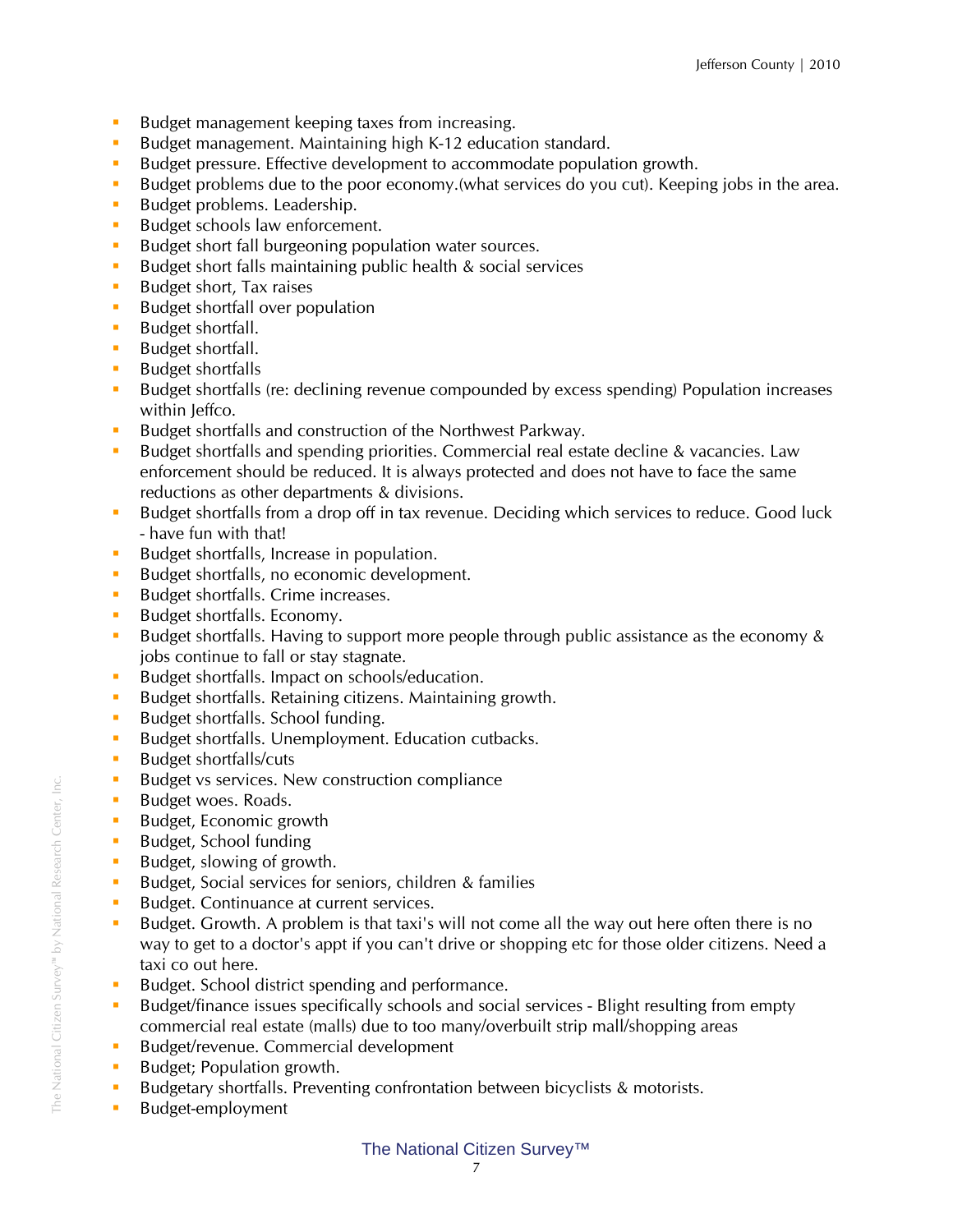- Budget-especially school shortfall. Accessible transportation.
- Budgeting-maintaining services and excellence under continued budget-cut pressures. Growthkeeping congestion down.
- **Budjet**
- Continuing to provide the quality level of services we are accustomed to during budget shortfalls.
- **County budget shortage, reduced services.**
- **County budgets, ability to forecast economic trends & adjust budgets accordingly. How to** complete 470 loop & light rail corridors.
- Cutting personal services unnecessary programs/services. Reduce and/or taking new revenue over tax & the people have no expendable income & the economy dies.
- Decrease in tax revenue due to overall "Anti-Business" stance taken by government. Minority interests taking use/freedom from the populace (open space issue)
- **Decrease of services and funding to Medicaid participants such as developmental disabilities** unemployment.
- **Decreased revenue stream caused by decreased property values. Decreased money for road** maintenance and social services because of "pet project" funding by county, county commissioners.
- **Decreased tax revenues. Education.**
- Decreasing revenue schools etc. Water too much development.
- Delivering quality services with decreased tax revenue shifting services delivered to an aging population.
- **Democrats not raising taxes**
- Dependency on federal stimulus dollars  $=$  with can symptoms real estate bubble  $=$  declining values & property taxation.
- Excessive increase in property taxes financial help & services for senior citizens.
- Financial & educational spending that continues increasing with negative results. Taxes in Jeffco are some of the highest in the state. To what end.
- **Financial problems-tax increases school facilities and as problems**
- Fiscal issues. Lack of trust in competency of government.
- $\blacksquare$  Fiscal responsibility
- **Fiscal responsibility, Quality education**
- **Government services. Taxes.**
- Gov't will want to increase taxes I oppose this stop funding programs for illegal immigrants.
- Having to pay over \$4000 in property tax when we have a total family income of \$40,200 (for year 2009) is outrageous. I've had to start working again part time at age 73 to help pay the bills. The feds action in reducing interest rates to near year has caused significant harm to our financial condition.
- High property taxes. Falling house values.
- $\blacksquare$  High tax for schools traffic.
- $\blacksquare$  High taxes six need land taxes reduced so they may stay in their homes
- $\blacksquare$  High taxes-illegal aliens
- Higher taxes. Less services.
- **How to keep existing services funded. How to help the ever growing "layed off" population** acquire jobs.
- I think the low enforcement budget can be better- managed in order to be more effectual.
- I think the single largest issue will be the prudent use of the budget. That issue will affect many other issues, but it is the wise use of the money the county already receives that will make the greatest impact.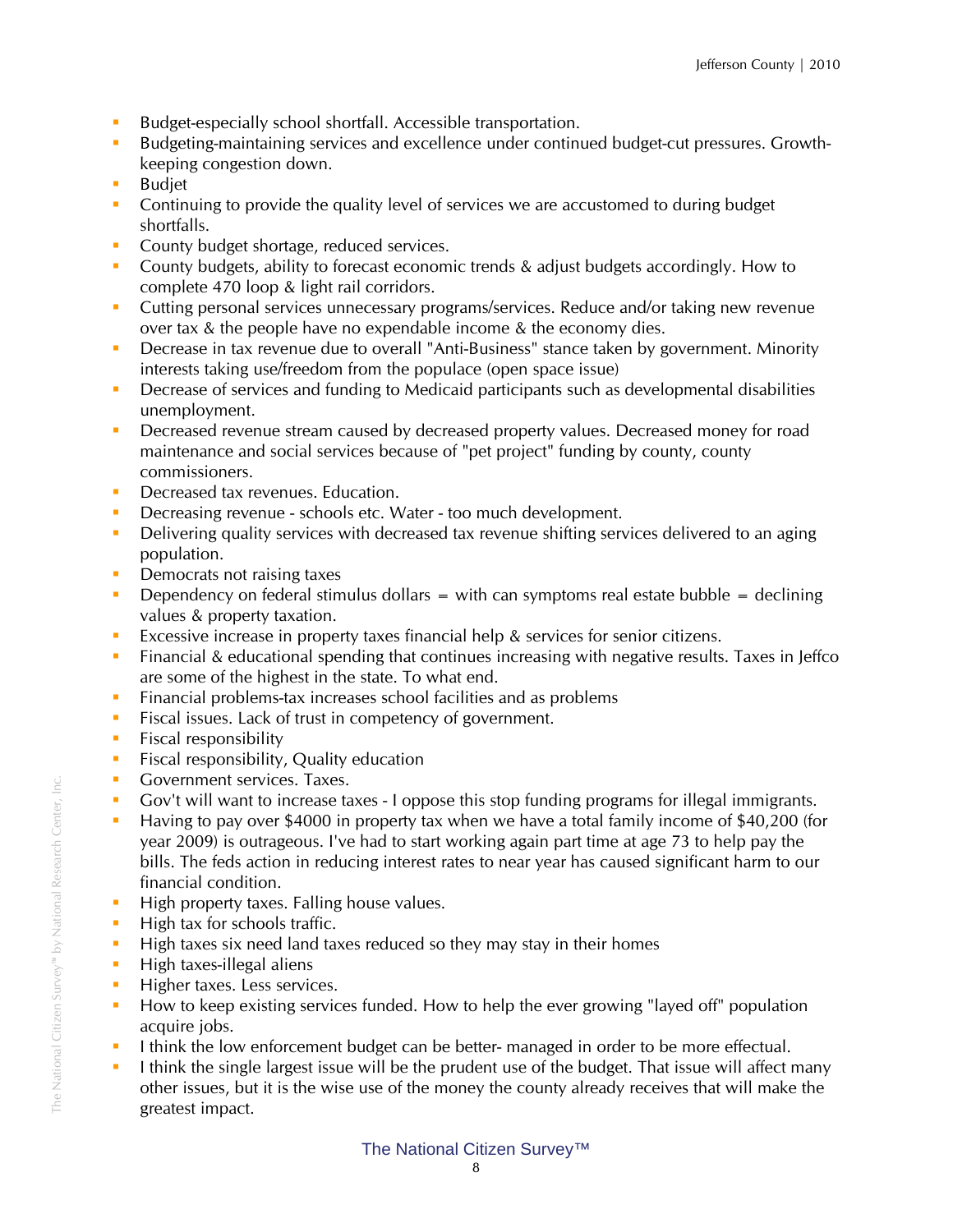- I think the waste of money on the Beltway connection will be the downfall of the county's budget & reputation. Put expansion on hold-put current budget emphasis on existing infrastructure.
- Increased cost of Gov't services serious lack of leadership from county commissioners
- Increased cost of providing services at the same time facing shorts falls on revenue streams. This creates a domino effect, which will negatively affect us all. In the mountain areas of Jeffco I believe it will be protection of property, wildlife and homes from the deviation of the backbeats and potential wild fires. We need to mitigate on all and, private and public.
- Increased gov't spending increase in citizen taxes.
- **Insufficient tax revenue. Deteriorization of quality of life due to population increase.**
- Keeping property tax affordable to live in Jefferson County.
- Keeping taxes low, Keeping communities crime free
- **Lack of \$ & services**
- **Lack of funding as money gets tight for all over paid government officials that have lost trust** with their community.
- **Lack of funds. Over inflated home values.**
- **Lack of money over paid government workers.**
- **Lack of money. Growth. I've been wondering since I've been here when we would be annexed** into a city because leffco is so large w/no city sales tax.
- Learning to live within their budget People are stretched to the limit & the county & state are raising taxes, fees, permits instead of making the cuts to live within their budget, the private sector has taken huge pay cuts, layouts, bankruptcy's and the county is complaining about taking a day off. You have benefits, vacations pay inc. While everyone else is taking massive cuts.
- **Live within a budget. Cut services.**
- Lower management salaries, or freeze. Audit board of education & get folks to work for the students education & not the retirement & income of the administrators & teachers! I told my daughter & her husband not to move to Colorado/Jefferson County. We are too close to the path of California! One step away from collapse btw our household income is to 200k.
- **Lowering taxes to encourage businesses to grow keeping residential housing out of foreclosures**
- Maintain service levels within 2009 revenues. Encourage job growth/economic development.
- **Maintaining level of service/ programs.**
- Maintaining level of services without raising taxes. Economic development bringing new jobs to Jefferson County (And therefore increased tax revenues)
- Maintaining service levels & balancing budget without tax increases.
- Maintaining services that improve quality of life for vulnerable groups. Maintaining high quality schools to attract people who want to live here
- Maintaining services without raising property taxes Stopping over development of shopping area's housing & roads reducing our quality of life.
- **Medical Marijuana must be legal & much less restrictive than all & legislators legislatures** propose. We must have dispensaries in evergreen now! Unrestricted use of Marijuana must be legal throughout the US. Alcohol is much worse. So much \$\$ will be raised in Marijuana sales tax \$ that there will be no budget shortfall. Grow up, County/City/State/US. What's wrong with you that you are all so afraid of it? Do you place restrictions on the # & location of star bucks stores, Donut/bagel shops, Grocery stores? Marij, dispensaries are much more profitable. Get with it!!
- **Money & politicians.**
- Money shortfalls- budget. Land development- when to leave open space alone!!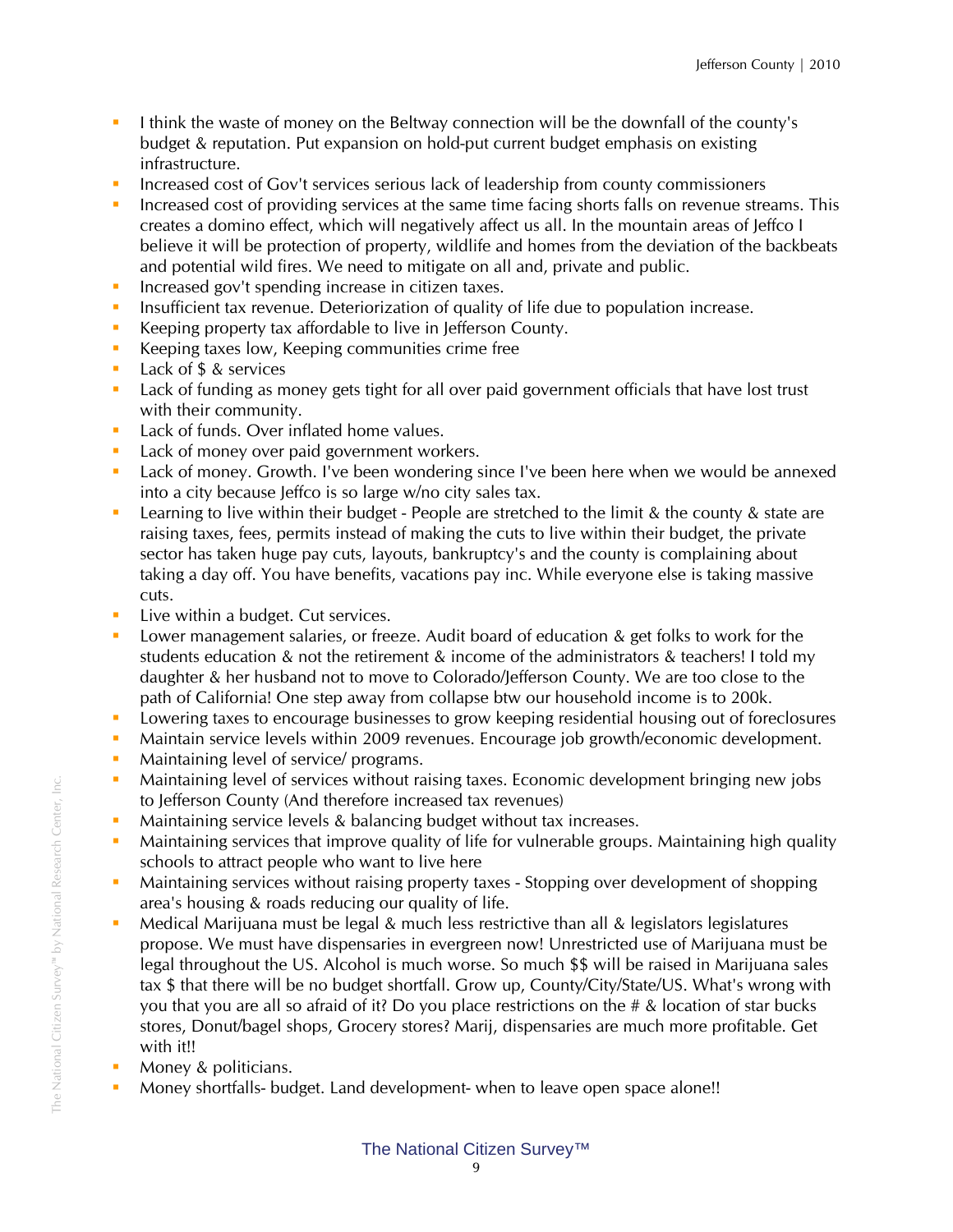- Not meeting budget. Stop pay raises & health ins. Increases and, live like we need to-no raises & fringe benefits
- Not reducing the services provided. Working to help the recovery of employment and housing markets
- Over evaluation of real property & assess of taxes for same. Over spending budgets that are already figured to high.
- Over value of homes by assessor officer therefore property taxes way to high.
- **Property taxes**
- **Property taxes continuously rising zoning in spite of citizen opposition**
- **Property taxes & traffic**
- **Property taxes too high. Vehicle registration fees, ownership taxes too high. I will likely move** shortly due in part to high taxes in the county. I own property in other states and I license. And register my vehicles there due to high county fees.
- **Property taxes unclear, inconsistent and have been a constant hassle due to the County's** mistakes. Chief Hosa exit has may unused fencing. Posts, wines, unattractive signs, etc. Looks terrible on north side around the county camp ground. Also many car camp or loiter at night feels unsafe @ times.
- **Providing more services or equal services with less people and no increase in the budget.**
- Raising property tax-seniors on low income.
- **Raising taxes, jobs.**
- Redistribution of wealth carried out by the government through taxes & social programs, illegal immigration
- Reduce taxes get school spending under control
- -Reducing taxes due to poor economy. -Reducing Jeffco departmental costs due to citizens decline in earnings.
- Reducing taxes. Reducing size of bureaucracy.
- Reduction of public services & increase of taxes. I am supportive of tax increase only if we do not lose services and have increase of services. Reduction of services & increase of taxes is unacceptable.
- School budget tax rates due to property value changes
- School budgets. Foreclosures & older neighbors becoming under populated.
- **Services**
- **Services.**
- Stop spending money!
- **Tax base. Traffic.**
- **Tax base. Unemployment.**
- **Tax increase.**
- **Tax increases over development**
- Tax increases to fund larger, more useless gov't. Degradation of life style due to poorer economy.
- Tax revenue, lack of expanding rev/business tax base
- Tax shortage internal affairs nepotism & friends.
- **Tax shortfall Management of tax money**
- **Taxes**
- **Taxes & school district spending.**
- Taxes creeping up with no visible increase in services & citizens losing income & lack of local jobs. The politicians need to pay closer attention to unemployed people.
- **Taxes jobs**
- **Taxes new or expanded roads**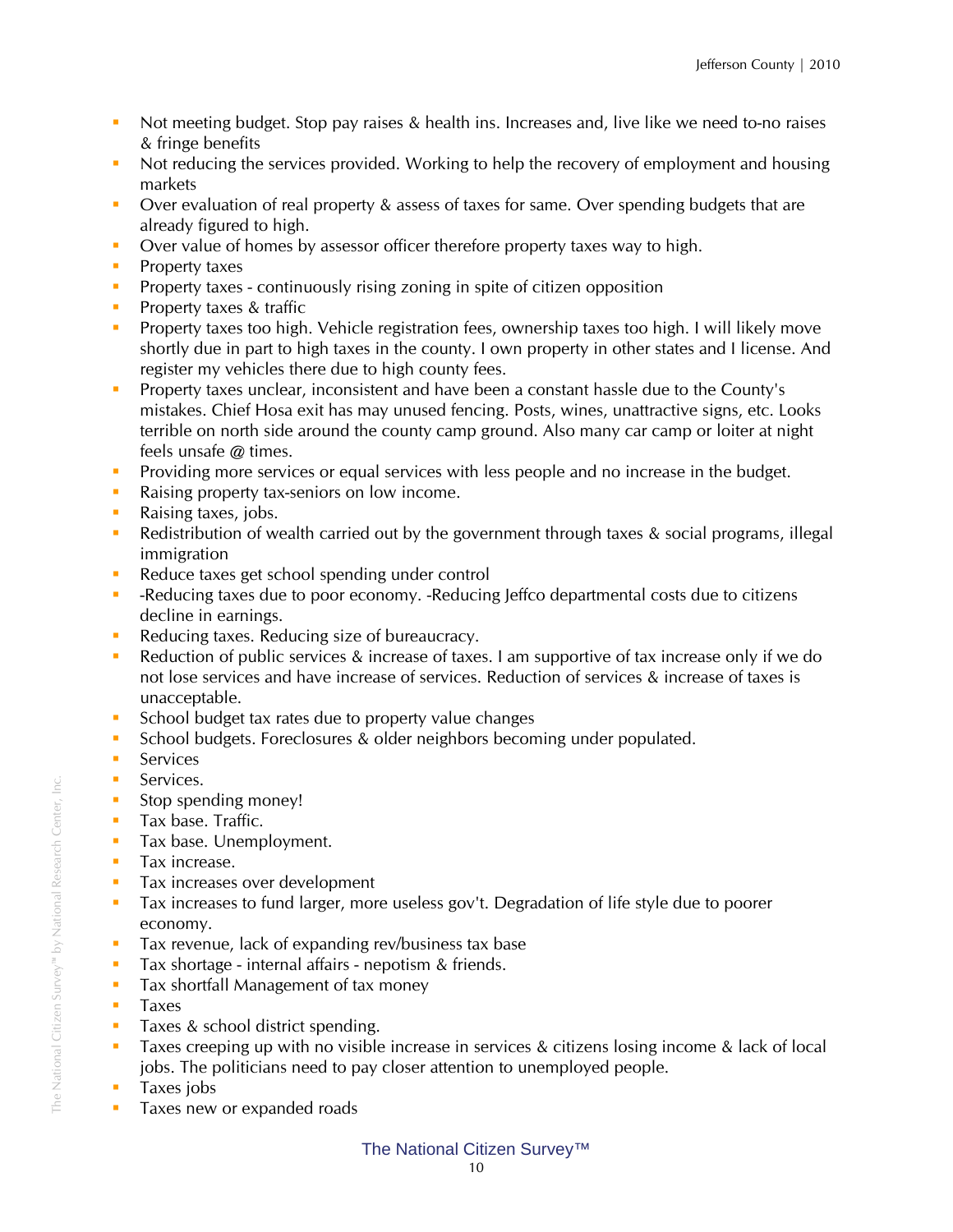- Taxes on small business owners. Developing way too much land for the amount of people & jobs.
- Taxes raised. Social services for children & families in need.
- **Taxes schools.**
- Taxes your killing all of us. Poorly ran Jefferson County government. 1. Planning poor. 2. Bad planning on new sub divisions. A make them putt more parks in, open space I'm not talking about big road way with ilans and in the midal. Make them put up big money for schools. If not we have to build them with taxes. 3. Stop putting all these big house in that most people cannot aford. 4. Waste full spending.
- **Taxes, Spending**
- **Taxes, taxes.**
- **Taxes. Growth.**
- **Taxes. Mud pot.**
- The ability to reduce the misuse and waste of tax dollars, i.e. Snowplows our when not necessary. County road crews that stand around not working. Lots of \$ could be saved by cutting waste rather than cutting programs. Adopt an approach to "running" the county that works more like a business than a government (wasteful) operation. (i.e.-end underutilized bus routes, etc. - if there isn't enough legitimate demand for services - stop providing them!)
- $\blacksquare$  The budget
- These taxes are too high now. Stop spending so much sporting these kids with swimming pools etc. Instead of all this play they should be learning.
- Unfunded entitlement programs or mandates from fed/ state budget shortfalls due to economy and lag time of assessed value for property taxes.
- Using the budget money wisely. Keeping taxes low during slow economy.
- We have no money to spend on that. Money Money Money. The economy will not be stable for 10 yrs. People are looking their incomes which has a domino effect in counties incomes
- We need our senior tax exemption tax, for us to stay in our homes!
- We need to put the senior tax exemption back. Old people need this.
- With people losing jobs and houses, does the tax base decrease?
- You are broke and expecting money from me. You do nothing for me. Go away!! This BS survey is a good example. Am paying someone in New Jersey for this? Services for dead beats is better than & get because I don't need you. You take my money and I never see it again. Your building permit inspections are a joke. My biggest issue is that all of you will still be here in 5 years while I will be broke.

## **Econo my- econo mic develop ment, jobs**

- (1) Bringing new businesses to the area-restaurants/stores. (2) Funding for our schools-if the voters won't vote for a mill levy for education, then the city should impose tax increases to fund our schools. Education is the cornerstone to a growth society.
- (1) Empty retail spaces related to high rents for small business. (2) Lack of weed control & fire protection/education during dry months & 4th of July fireworks (need more enforcement & awareness to prevent fires in town!)
- $(1)$  Job opportunities. (2) Lose of tax base.
- $(1)$  lobs  $(2)$  lobs
- (1) Lack of non-retail business. 2) Devaluation of real-estate properties (allowing crack houses to move into the county)- increased vacant commercial real-estate.
- (1) The economy stores, businesses closing. (2) Unemployment.
- (1) Unemployment. (2) Budget cuts on Jeffco schools.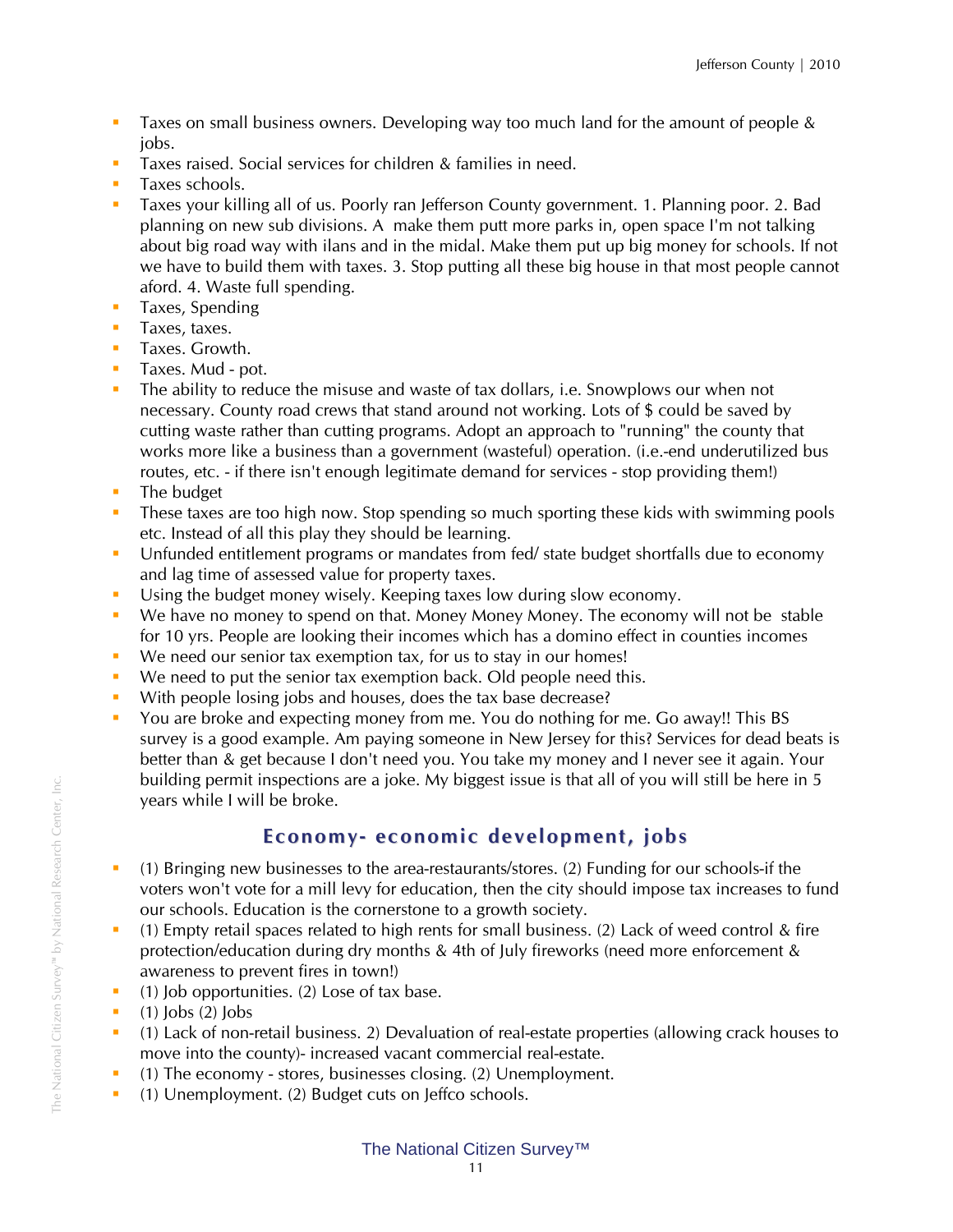- 1) Bright and small business demise along Colfax Need to revitalize and get businesses succeeding - no more malls like cold mills-more communities like Belmar. Ensure residents of JeffCo shop in Jeff Co. 2) preserving open space and county parks, and expanding, to ensure quality of life and to give Jeff Co its special image and reputation.
- **1) Economy 2) Traffic & roads**
- <sup>1</sup> 1) Economy. 2) Too much federal Gov!
- 1) Employment 2) Affordable living i.e. Property taxes water costs. Moved here from Summit County 9 mo ago but doubt we will stay - Granted, here in Genesee perception of "Jefferson County" is skewed...
- $\blacksquare$  1) Job growth. 2) Land use planning
- <sup>1</sup> 1) Keeping businesses in the county & attracting new businesses. 2) Maintaining the high level of schools necessary for our children
- **1)** Lack of economic growth. 2) High tax rates.
- <sup>1</sup> 1) Loss of jobs. 2) The wasted money supporting the Northwest Parkway when studies have shown that it is not needed. Current infrastructure should be improved.
- 1) We need jobs! 2) Property tax went up property values went down tax cannot continue to go up. Live within your means. How much did this survey cost? You are wasting our money!
- 1)Economics may force the county to decrease programs. 2)Increase in social services for families in need.
- <sup>1</sup> 1)Job creation 2)Quality of schools (seems to be currently decreasing in terms of quality education)
- 1. Creating job opportunities. 2. Maintaining environmental stewardship in the face of a challenging economy.
- **1.** Economic issues-the ability to maintain the current levels & quality of service with out a significant increase in property taxes. The economic forecast appear to show a continuing seeing in property values thus reducing tax revenue 2. Increased traffic & associated expenses.
- **1. Economy 2. Pine beetles**
- **1.** Economy-lack of tax revenue. 2. Failing public schools
- 1. General economic problems due to unemployment or under-employment. 2. Road/traffic congestion.
- 1. Increase in loss of jobs as a result of poor economy. 2. Increase in number of persons without health insurance coverage.
- <sup>1</sup> 1. Jobs & economic development. 2. Transportation-linking of C-470 with Northwest parkway is needed-Problems of weekend traffic on I-70 into the mountains needs attention.
- <sup>1</sup> 1. Problems with unemployed youth-as seen in the higher number of burglaries recently. 2. Traffic flow & the ability to fix the potholes that exist now.
- <sup>1</sup> 1. The economy 2. Decisions made by the government that would effect the states, funds etc.
- **1.** Unemployment 2. Lower tax base.
- <sup>1</sup> 1-Create new jobs, then attracting new investments. 2-Improve education opportunities & quality for the youth and unemployed.
- Attracting business development to improve the economy & tax revenue.
- Attracting new business finishing C-470 loop.
- **Availability of jobs. Traffic.**
- Bad economy job loss, foreclosures, taxes county services with increased need for services. Mass transit-oil is depleting, gas prices will go up and we need a comprehensive light rail system.
- Balancing economic development with quality of life the budget \$\$\$
- **Blue collar jobs**
- **Businesses closing ie Wadsworth, Increased crime rates**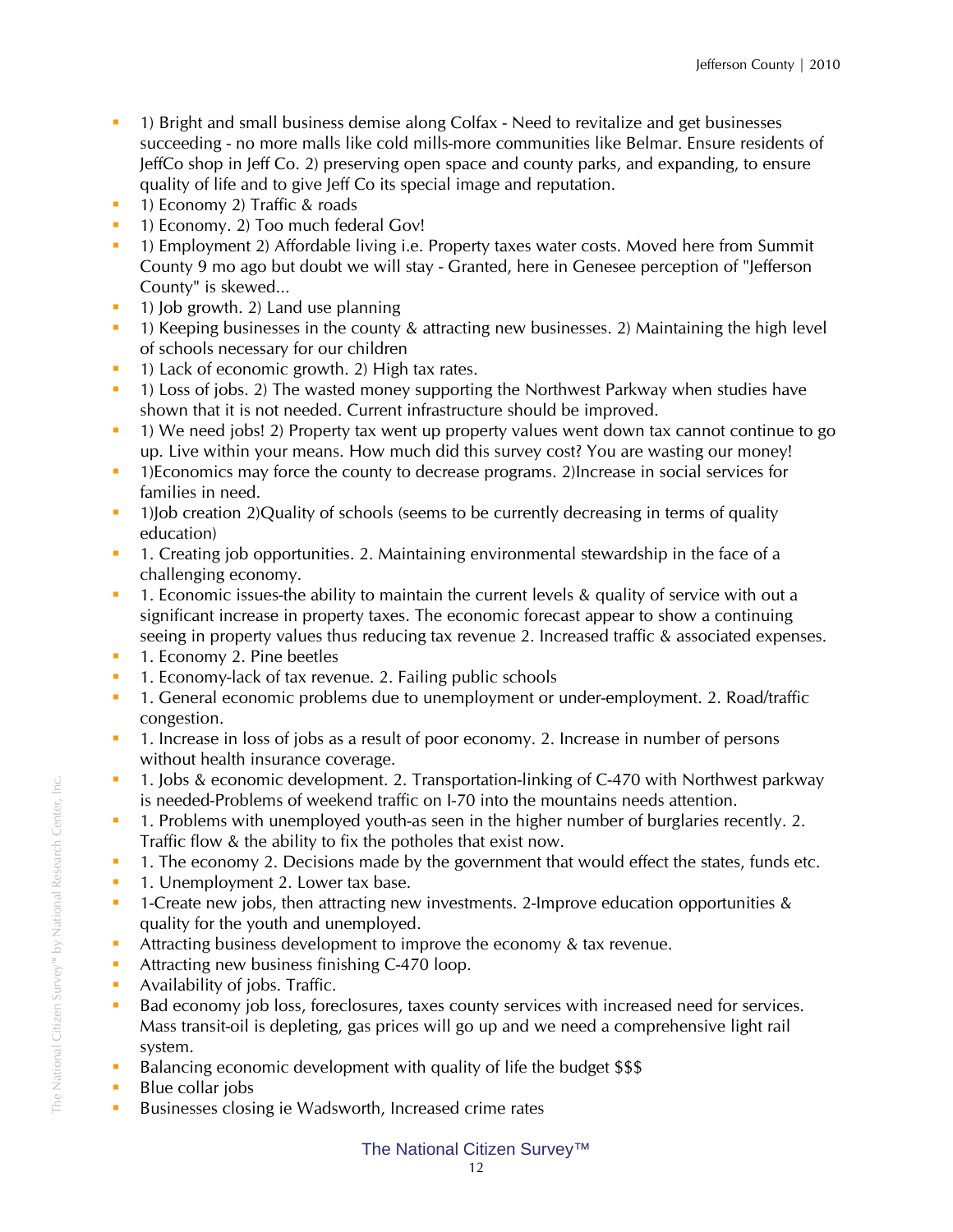- Commercial business. Education.
- **Completing the NW Beltway. Attracting job producing business. Controlling school taxes.**
- **Continued cultivation of high-tech jobs like Lockheed, energy home for closures and drop in** home prices
- **Creating jobs for those in the work force maintaining existing roads better.**
- Depends entirely on economy. If economy improves : probably I-70 West Bottle Neck. If economy stagnates or worsens: unemployment.
- Doesn't seem to be enough jobs in Jeffco to support the standard of living. Property taxes are already too high.
- Due to the economic crimes and the government wants to connect to communism. This is a difficult question, however here are 2. 1) Secure job growth outside of government. 2) Politicians pursuing there own agenda and living there pockets, other than doing the will of the people.
- Economic job losses building stores empty because of closures. Taxation too much taxes for home owners.
- **Example 1** Economic decline-loss of jobs education funding
- **Exercise Economic development Environmental protection**
- Economic development or lack of social services for seniors, children of families in need
- **Exercise Economic development & budget shortfalls.**
- **Economic development decrease in tax revenue**
- **Economic development healthcare provision to low income & moderate income citizens.**
- **Economic development of high tech jobs. Encourage high density development near fast-tracks**
- **Economic development. Budget cuts**
- **Economic development. Keeping Jefferson County modern and not run down looking.**
- **EXECONOMIC DEVELOPMENT** Tax receipt reductions (lower home valuations)
- Economic growth The nation's economy must improve in order for any county to thrive. I'm hoping to see a movement to growth in green jobs in particular.
- $\blacksquare$  Economic growth housing stimulus
- **Exercise** Economic growth.
- Economic growth. Balancing county budget.
- Economic growth. Changing tax base.
- **Exercise Economic growth. Protection of open spaces**
- **Exercise Economic hardship. Growth.**
- Economic upturn, considering all factors in quality of life. E.g. You're "anti" church in allowing zoning along major arteries
- **Economic.**
- **Economic. Decline.**
- Economy price of re going down, cost of living increasing, tax increase due to loss of county income - Traffic increase
- Economy We need good jobs to pay for government security-being safe is very important.
- Economy (revenue shortfalls) sustaining/maintaining quality of life at current levels
- **Economy and it's effects on taxpayer. Growth, when is it time to limit it and provide more open** space.
- Economy and related issues such as employment opportunities and affordable housing. Conducive environment for existing small business to remain profitable and for new small business to be established.
- $\blacksquare$  Economy and wealth.
- **Economy crime.**
- **Economy federal government-spending**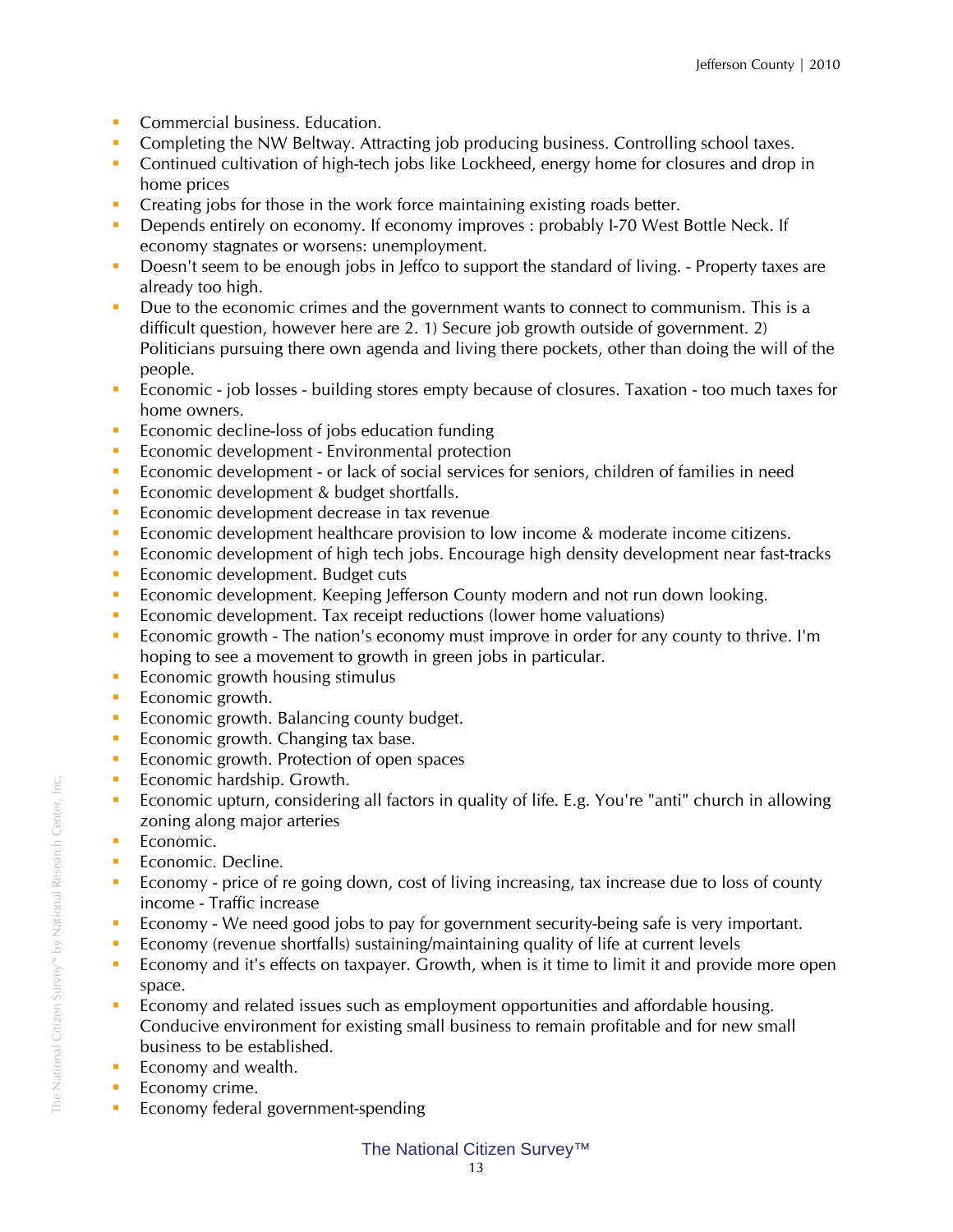- **Example 1** Economy funding for education.
- **Exercise** Economy growth
- $\blacksquare$  Economy health care
- **Economy health care benefits for seniors.**
- **Economy shortage of and canceling services and benefits parts etc.**
- **Economy!!!**
- **Economy, over crowding.**
- **Economy. Crime.**
- **Economy. Empty office space. To many rental properties in family neighborhoods.**
- **Economy/budget**; Urban development
- $\blacksquare$  Economy/jobs
- $\blacksquare$  Economy/jobs and budget short falls
- **Economy/Jobs/Unemployment, Xsive growth**
- Economy/loss of tax base, providing adequate services, especially education.
- Economy: jobs/housing costs. Taxes: high enough end not getting value for what's paid.
- **Employment**
- **Employment growth**
- **Employment growth**
- **Employment Health care**
- **Employment opportunities taxes**
- **Employment over population for services available**
- **Employment rate. Environmental considerations.**
- **Employment Taxes (property)**
- $\blacksquare$  Employment traffic
- Employment, continuing strong environmental. Conservation practices despite less \$.
- **Employment. Maintaining tax base.**
- **Employment. Taxes.**
- **Employment/availability of jobs. Cost of living in Jeffco taxes etc.**
- Encouraging high jobs (i.e.  $>$  7th 75K) Road repair
- Growth of businesses & jobs population growth outpaces roads & traffic
- I need some jobs and put replace back in work
- **IMPROVIDUATE:** Improving economic growth to generate needed tax revenue. Improving quality of education system to attract families to the county.
- Job creation, and better roads for road cycling. Also controlling growth to keep the 'Small-town' environment.
- I Job creation, maintenance, and retraining public health services
- **Job creation. Social services**
- lob growth
- Iob growth and budgets.
- **Job growth and economic development.**
- $\blacksquare$  Job growth budget
- **Job growth public health care**
- $\blacksquare$  Job growth, controlling development
- $\blacksquare$  Job growth. Affordable housing.
- $\blacksquare$  Job growth. Public transportation.
- lob loss. Road conditions.
- **Job openings, commercial growth.**
- I Job opportunities, School closures.
- **Job opportunities. Higher taxes.**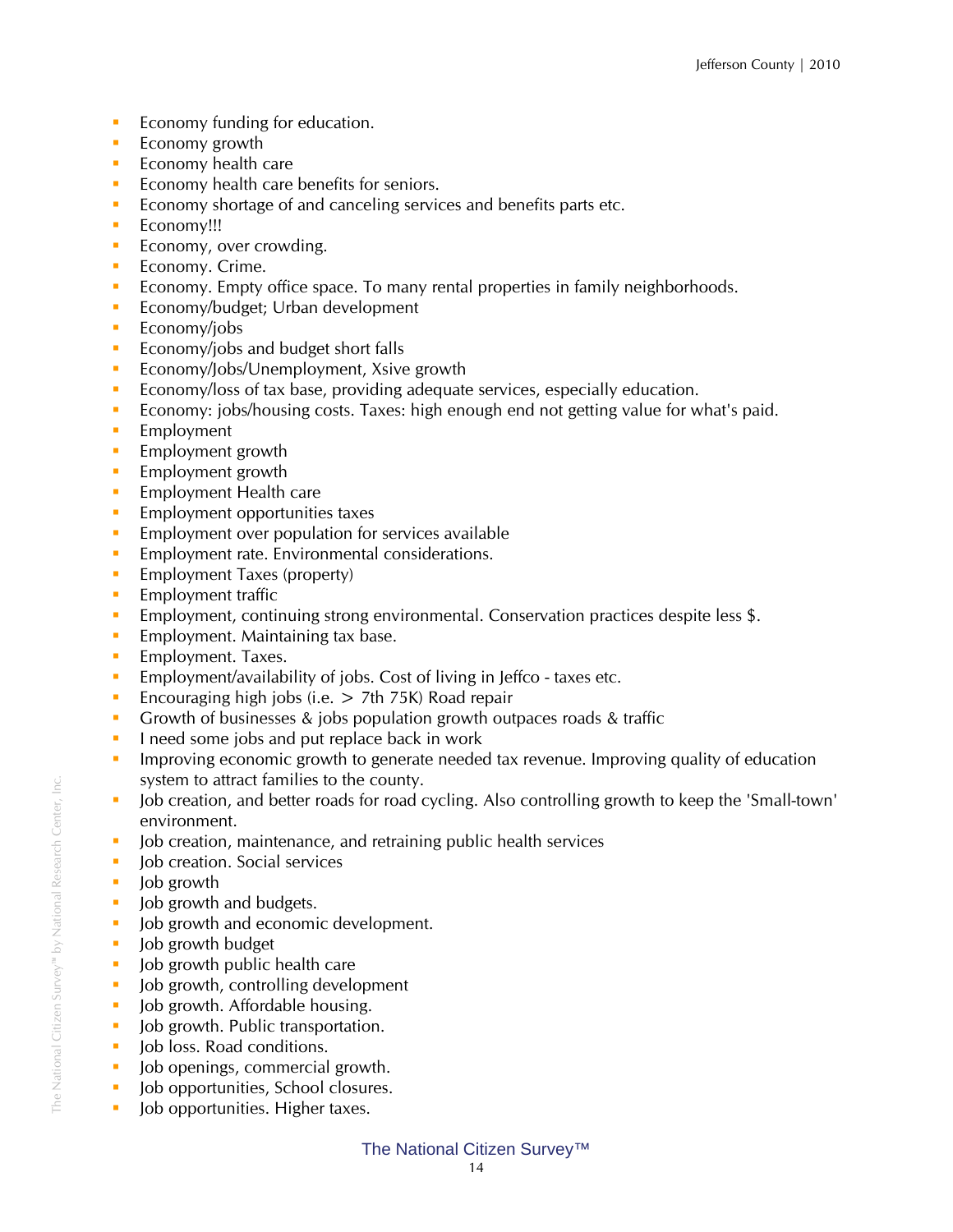- **Job security economy**
- $\blacksquare$   $\blacksquare$
- $-$ lobs
- I Jobs Job growth for professionals reduced budget income.
- lobs Taxes vs. budget.
- **Jobs & Economy**
- $\blacksquare$  Job's & jobs.
- **Jobs & over crowding**
- I Jobs & reducing size of government spending.
- Iobs (lack of) crime
- $\blacksquare$  lobs and jobs.
- **Jobs** budget
- I Jobs for unemployed. Overall economy.
- lobs housing
- $\blacksquare$  Jobs schools
- I lobs! Taxes property taxes are out of control !!!!
- **Jobs, repossessed and foreclosure of homes and business buildings.**
- **Jobs, School budget**
- lobs, school district issues.
- **Jobs. County budget.**
- $\blacksquare$  Iobs. Health care
- **Jobs.** No increase in taxes. Responsible spending job reduction if necessary like everyone else. Live in your budget quit crying to the public we are all hurting. Welcome to America. I am a business owner who will not get a pay check for 4 to 5 months. I went from 12 employees to 4.
- lobs. Prop. Taxes.
- **Jobs. Property taxes for senior citizens**
- **Jobs/economy. Green development**
- Iobs/growth.
- Keeping businesses from closing down. There are more & more vacant buildings which of course lends to a big loss in tax revenue for the county.
- Keeping good business/stores open. Parks & Rec competition with Highlands Ranch
- Keeping retail/ commercial business education.
- **Lack of employment opportunities. Budget constriction due to no-growth economy.**
- Lack of stimulation to attract new businesses- Most of businesses are leaving the county. The county is attracting aging group & seniors who really do not care for schools and educational programs. Taxes are too low & doesn't cover all the needs of Jeffco people
- **Loss of businesses, budget shortfalls.**
- **Lost jobs. Education.**
- **Low economy & joblessness over population need mass transit esp to DIA & downtown**nonstop
- New businesses bringing in jobs highway construction-toll way
- New jobs for people without collage degrees wider spread affordable housing.
- No jobs
- No work to many people
- Not competitive pay/increases in law enforcement keeping qualify teachers/facilities in Jeffco.
- Poor economy and too much development of open space for housing & commercial use
- Positive business growth, i.e. Cabellas. Budget. Need more sidewalks! I live off of 32nd & Indiana & bike paths.
- **Providing jobs, maintaining education on a declining economy.**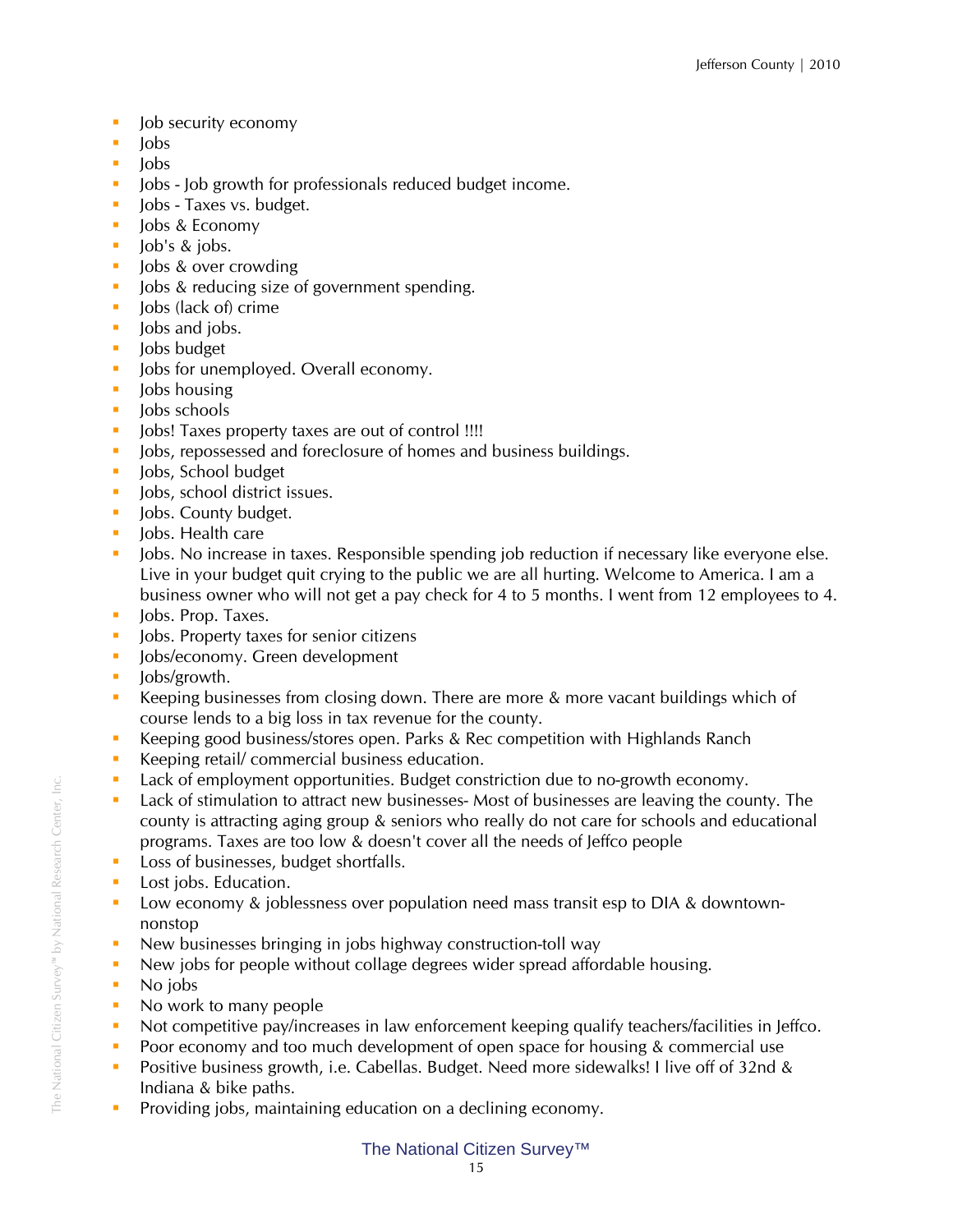- Roads. Public health services.
- Slow economic growth. Stop providing health care for illegal immigrants
- **Small business growth (lack of) increased federal, state & local taxes.**
- **Taxes, public services.**
- The bad economy. Home for closures.
- $\blacksquare$  The economy
- The economy this includes; employment and foreclosures, ripple effect will impact tax collections and budgets. Education - getting our youth to understand their place today and in the future.
- $\blacksquare$  The economy & health services
- The economy and what the government decides how to direct public funds to help or hurt Jefferson Cnty.
- The economy jobs  $& cost of living (taxes)$
- The economy, unemployment, maintaining a tax base because of those factors.
- $\blacksquare$  The economy. Availability of jobs.
- The general economy
- **Traffic congestion. Land use, planning & zoning**
- **Unemployment Uninsured-health insurance**
- **Unemployment affecting housing and property value.**
- Unemployment and completion of C-470
- Unemployment loss of home values. Huge mortgage co. Non conforming to rules, laws etc. Very disserving and scary.
- **Unemployment senior citizen help**
- **Unemployment.**
- **Unemployment. Crime.**
- **Unemployment. Foreclosures.**
- **Unemployment. Growth of residential out numbering commercial.**
- **Unemployment. Mother nature.**
- **Unemployment. Services provided by law enforcement.**
- Unemployment: businesses closing increased taxes were retired, fixed incomes & must plan to move North soon.

### **Gro wth issues- population gro wth, planning, land use and develop ment**

- $\pm$  #1 Growth making growth responsible & not abandoning older buildings. #2 loss of open spaces to growth & housing development.
- (1) Allowing too much growth without considering the lack of water, services, etc i.e. Coding in to developers. (2) Not enough open space to provide a healthy quality of life. I.e. Caving in to greedy developers who want to crowd people into housing that can't support that many people like Forsberg park. The city sold the peoples open space to a Canadian developer.
- (1) Limiting or controlling growth- none is preferable population growth would be the main reason to leave. (2) Balancing the county budget
- (1) The candelas development proposal I am strongly against the development of the land along 72/93.
- (1) Too much growth (i.e. Developers building houses and retail/commercial on open spaces) (2) Budget concerns
- (1) Too much pop. Growth/development/overcrowding.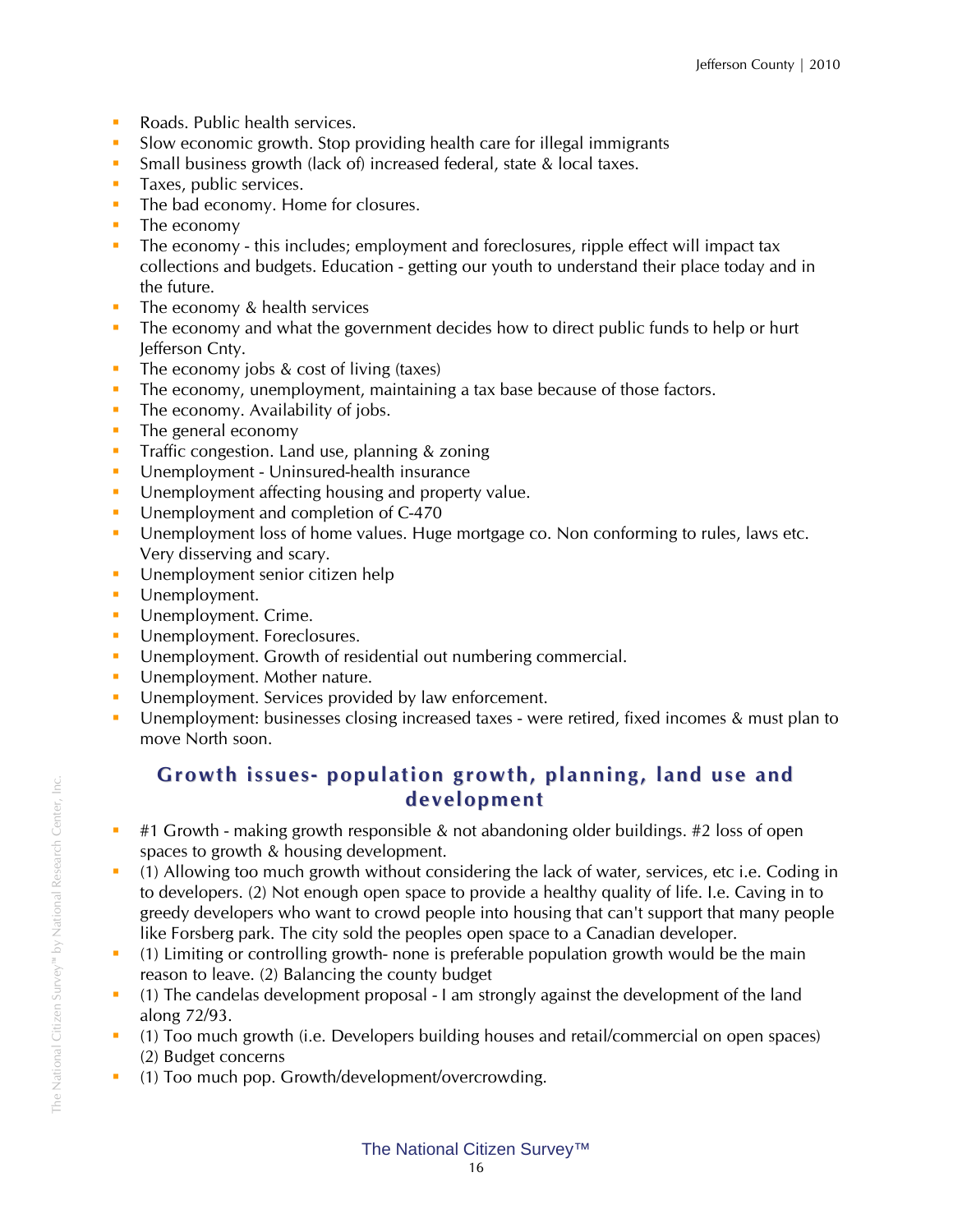- (1) Uncontrolled population growth. (2) Acceptable completion of C-470 that does not destroy Golden and the character of Jefferson County.
- **1** 1- Excessive development. 2 Traffic congestion on highways.
- <sup>1</sup> 1) Control growth, too many buildings being build left empty. 2) The placement of the rest of the Beltway. Should go down highway 93. It makes the most sense.
- 1) Coping with population growth in a struggling economy. 2) School funding.
- 1) Growing in such a way as to meet destroy over environment. Development of roads to support growth and not slow traffic on impair access.
- <sup>1</sup> 1) Increased population density w/ increased strain on public resources (open space, library, social services). 2) Declining property values & sales tax revenue for Jeffco d/4 current economy to cope w/ population density.
- <sup>1</sup> 1) Population growth 2)??
- <sup>1</sup> 1) Trying to maintain the current communities while trying to build new communities. 2) Trying to improve community services without impacting the environment
- <sup>1</sup> 1)Urban sprawl-loss of community. 2) Loss of open space.
- 1. Balancing housing, retail, industrial & open space. 2. Helping poor people as a result of the economy.
- **1.** Growth (too fast) 2. Water supplies.
- **1.** Managing growth, 2. Managing budget.
- 1. Over development in the NW region of Jeff. Co. 2. The construction of a toll way that local community members will not use a like the poorly used Northwest toll way in builder-Aurora area. Home owners in Golden that is part of Jefferson co are not being hear when it comes to the impact of the toll road on their lives. I feel commissioners have their own personal agendasnot the majority, Anyone who has something to say in opposition is shut down. There is no compromising w/ commissioners and that's too bad and unprofessional.
- 1. Over development residential/commercial stresses infrastructure & environ, quality 2. Develop & implement & plan to reduce county carbon footprint- i.e. Do our part to ease effects of global warming.
- 1. Population growth and providing required educational facilities. 2. Continual escalation of county taxes on seniors who live on fixed incomes.
- 1. Too much commercialization. Stop new building & fill all empty commercial in South Jeff co. 2. Strictly enforce laws as crime increases & have a reputation for coming down hard on crime. Use this as a deterrent for criminals.
- <sup>1</sup> 1. Too much residential development causing budget stress. 2. Lack of education funding causing families to move to other counties.
- **•** Approval of development without acknowledge input, adequate non based, but experience planning
- Balancing economic growth with rural lifestyles & natural area protection. Preventing unnecessarily dense development without being hostile to economic growth. Avoiding the temptation to compensate for budget shortfalls with overzealous low enforcement to extract fines from Jefferson County residents.
- Balancing growth development with natural beauty, open space & quality of life.
- Continuing to build & expand when there are so many unused buildings that could be used instead! Education funding!
- Control growth
- **Control growth and conserve open spaces.**
- **Control of growth which effects services & quality of life.**
- Controlled development. Supporting education
- **Controlled growth. Road maintenance.**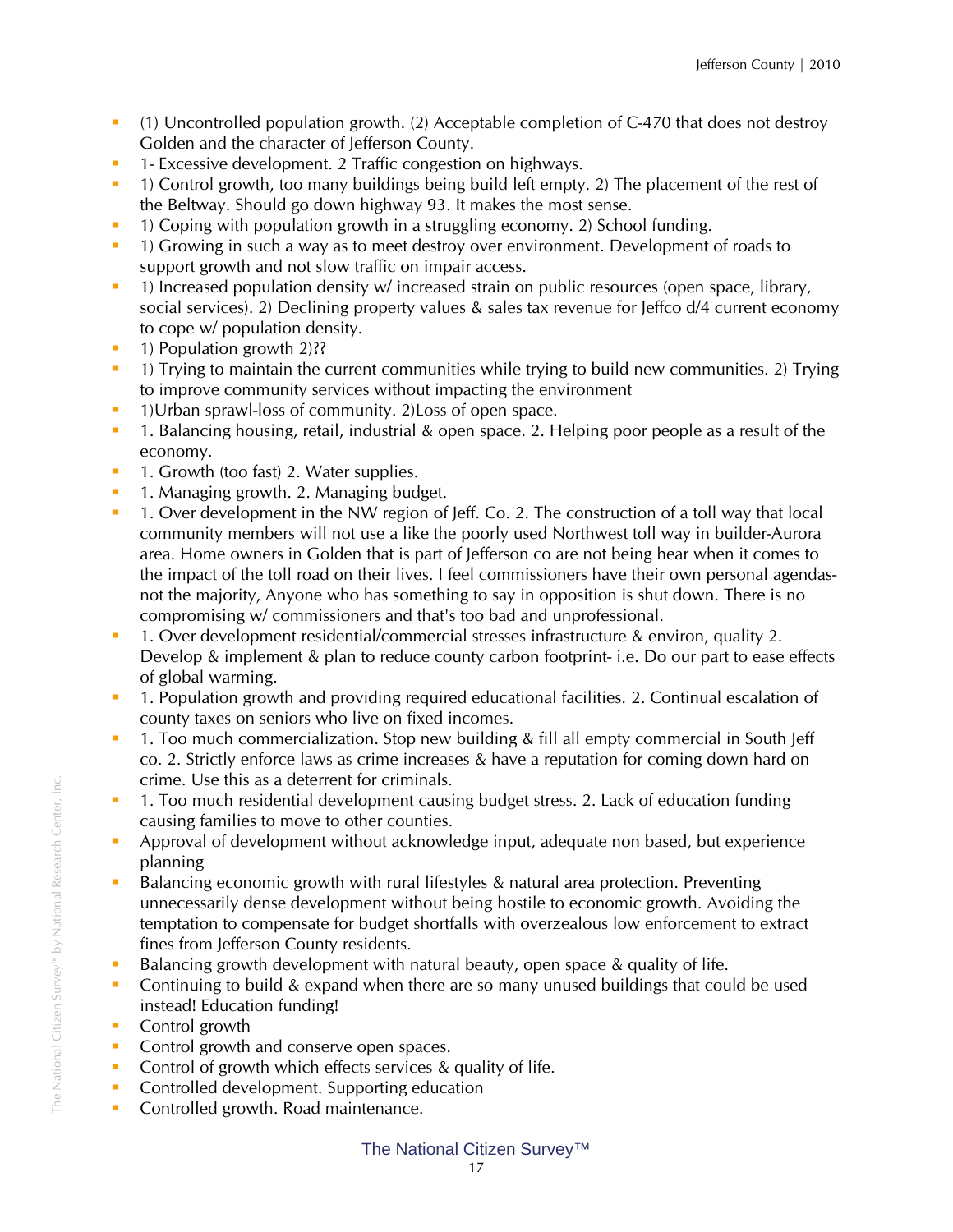- **Controlling excessive development and retaining quality of life for residents.**
- Controlling growth and crime to keep our quality of life good.
- **Controlling growth. Maintaining a good education system.**
- $\blacksquare$  Excessive growth
- Fill vacant commercial buildings before allowing further new development. Create new nonretail job opportunities. Please don't use taxpayer dollars for surveys - instead have the commissioners & other public servants talk to the citizenry û one on one û not in groups where 1 or 2 people monopolize the discussion.
- Get new residents keep jobs.
- Glut of shopping centers. Northwest Pkwy ok! New housing no!
- Growing & aging population. Wildlife management.
- Growing too quickly, possible increase in crime.
- **Growth**
- **Growth**
- **Growth**
- **Growth**
- **Growth**
- Growth dealing with traffic Water
- Growth E470 proposal.
- Growth influent of people which means more services, roads & police support, and finding leaders who have enough expertise to plan and execute the needed growth. They need people with moral courage to lead and make Jefferson County the place we moved to in 1962.
- Growth too much! Water too little!
- Growth unmanaged. C-470 and were it may be  $+$  traffic as a result.
- Growth & balancing the budget.
- Growth & destroying natural beauty of county.
- **Growth & funding**
- Growth & land expansion.
- **Growth & resources.**
- **Growth & schools**
- Growth & the unwanted C470 road that no one wants.
- **Growth & water**
- Growth (traffic and new development social services improvement (increasing health care needs esp. For seniors and low-income families.
- Growth and jobs within the county area
- **Growth and lack thereof!**
- Growth and related demand for services need for more highway & road building.
- Growth and water conservation efforts (not expansion of water use.)
- **Growth Funding.**
- Growth in the cities and budget shortfalls
- **Growth lobs**
- **Growth management**
- Growth more people, more building, more vehicles
- Growth- needs to be planned & controlled economic development (more support for small business.
- **Growth no jobs.**
- Growth of population reduce services for teachers & senior citizens
- Growth of rural areas. Forest/fire management.
- Growth over crowding, business expansion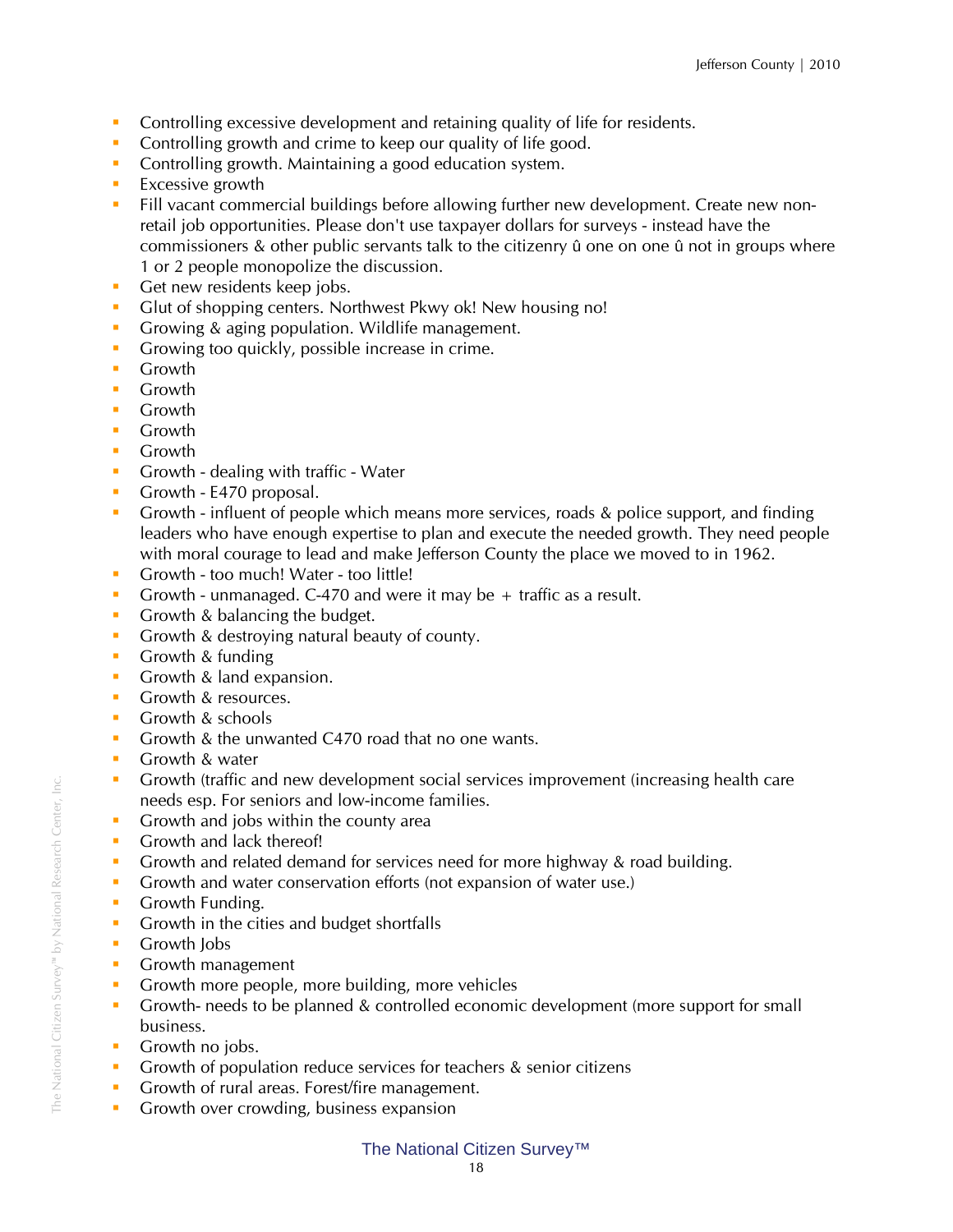- **Growth traffic**
- **Growth uncontrolled, affordable housing.**
- **Growth water**
- **Growth Water.**
- **Growth!!!**
- **Growth, affordable housing.**
- Growth, and funding for schools.
- **Growth, budget**
- **Growth, budget**
- **Growth, budgets.**
- **Growth, economy**
- **Growth, Education.**
- **Growth, Flooding.**
- Growth, health care, and preservation of open space and the environment.
- Growth, illegals.
- **Growth, Income.**
- **Growth, Increase of crime.**
- Growth, Job market.
- **Growth, NW Parkway**
- **Growth, Taxes**
- **Growth, traffic**
- **Growth. Education**
- **Growth. Poor economy.**
- **Growth. Poor economy.**
- Growth. Providing services for the growth.
- Growth/cost of living. High taxes.
- **Growth-too much road congestion**
- **High density housing growth & associated reduction in quality of life. Increase in low-income** residents who rent housing when owners move to better environs.
- I think the growth of Jefferson County would be an issue. "With in Jefferson County".
- **Increase in population causing water shortages. Quality of education.**
- **Increase in population. Increase in traffic.**
- Increased growth & population negatively affecting quality of life. Preservation & expansion of open space lands.
- Increased population. Allocation of income to represent all areas of the county.
- **Inept county employees. Mismanagement of the tax revenue this county brings in & spends on** things that don't need to be as fancy as that county government complex down by Golden - Why more marble and glass than is necessary.
- **Lack of growth. Aging/declining population**
- **EXECT** Limits on new construction (should be more responsibly limited). Maintaining quality schools
- **Lowering our lowering our taxes**
- **Management of growth. Overall economic growth (Job creation etc.)**
- **Managing growth**
- Managing growth i.e. Traffic, budget shortfalls related to poor economy.
- **Managing growth, controlling expenses**
- **Managing growth. Raising taxes. The increase of tickets written to support drop in revenues.**
- Managing heavy population growth, environmentally sound. Improving K-12 education standards.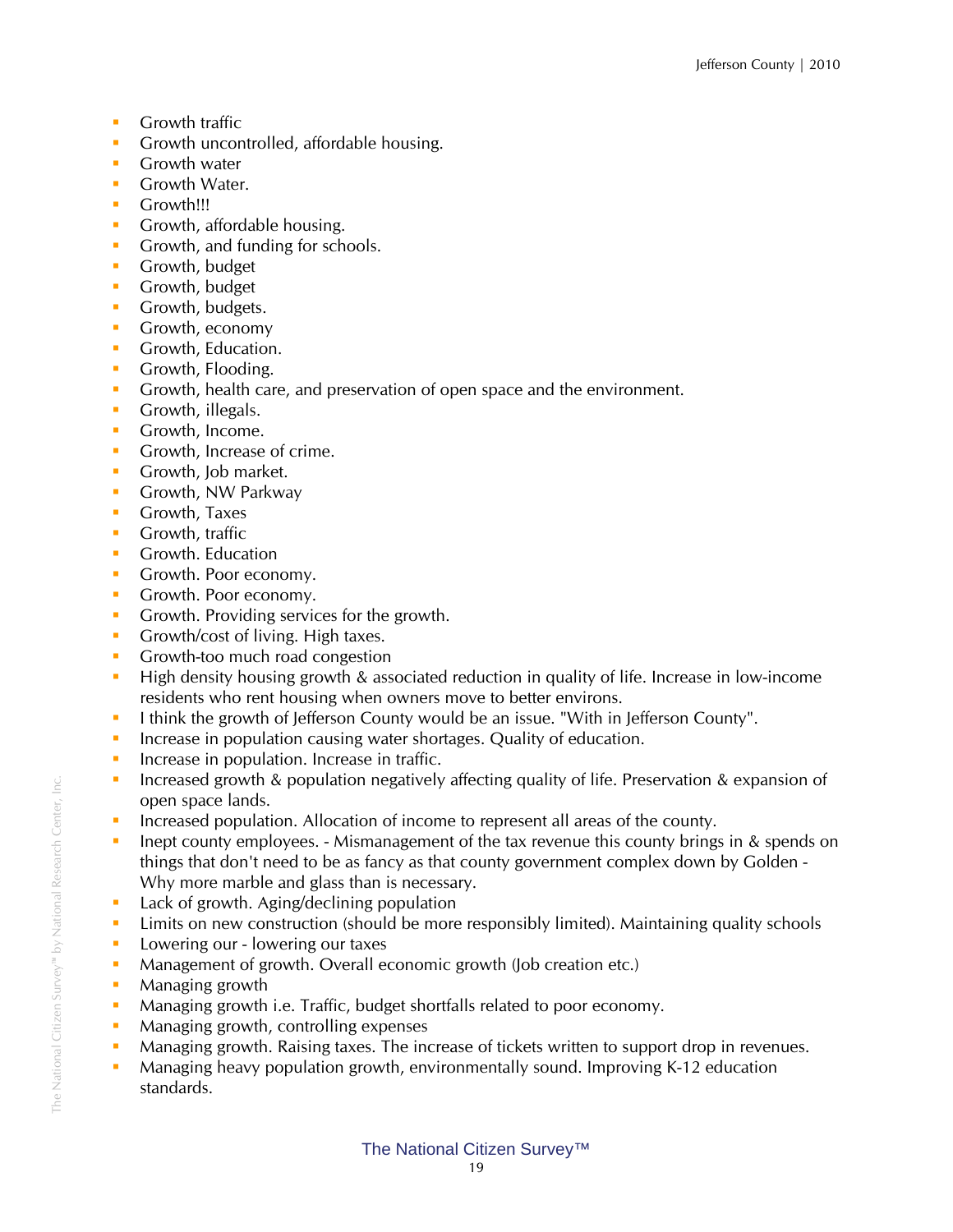- Minimizing/limiting commercial & residential growth/development and expansion. We are against growth. We don't want to live in a diversely populated area. We enjoy the openness of our area. Have more open space like Boulder county!
- Need for growth of the Jefferson County sheriff's department Road maintenance
- Out of control building, spending.
- Over crowding of resources. Too much w/o infrastructure to support and stores. Grocery & large shopping like Home Depot & Lowes are too far away adding to traffic & environmental impacts. Hospitals are becoming spill over. The new hospital  $\omega$  6th & units should be welcome relief, adding jobs, housing etc.
- Over crowding.
- Over development in/of rural areas out of control taxes and spending
- Over development, Housing economy
- Over development. Job growth.
- Over growth in population over growth in discount shops
- **•** Over population
- **•** Over population
- **Over population under funding of necessary services**
- Over population, To much retail space
- Over population. Budget.
- Over population. Finances to pay for services.
- **•** Over population-traffic issues
- Overbuilt retail space
- Over-population and road maintenance
- People as in too many, stop development, your ruining the area (20 year resident)
- **Planned growth. County-based services (i.e. Libraries, law enforcement)**
- **Poorly planned growth inability of roads to handle increased traffic**
- **•** Population growth Property zoning
- Population growth & related services, money or means to provide these services.
- **Population growth (including illegals) taxation & spending on the right things**
- **Population Growth, Open space**
- **Population growth affordable housing.**
- **Population growth and new home building.**
- **Population growth budget shortfalls**
- **Population growth loss of undeveloped land**
- **Population growth, habitat loss**
- **Population growth, law enforcement.**
- **Population growth. Budget shortfalls.**
- **Population growth. Declining/aging infrastructure (repairs required).**
- Population growth. Economy
- **Population growth. Economy Jobs etc. Traffic.**
- **Population growth. Federal government interference.**
- **Population growth. Mass transportation.**
- **Population increase Job decrease**
- **Population increase taxes**
- Population smog.
- **Population sprawl; under funded schools.**
- **Popullation growth. Economic growth.**
- **Previous county administrators thought the key to prosperity was unplanned growth at any cost** with no impacts fees, we have too many people over using infrastructure, its falling apart and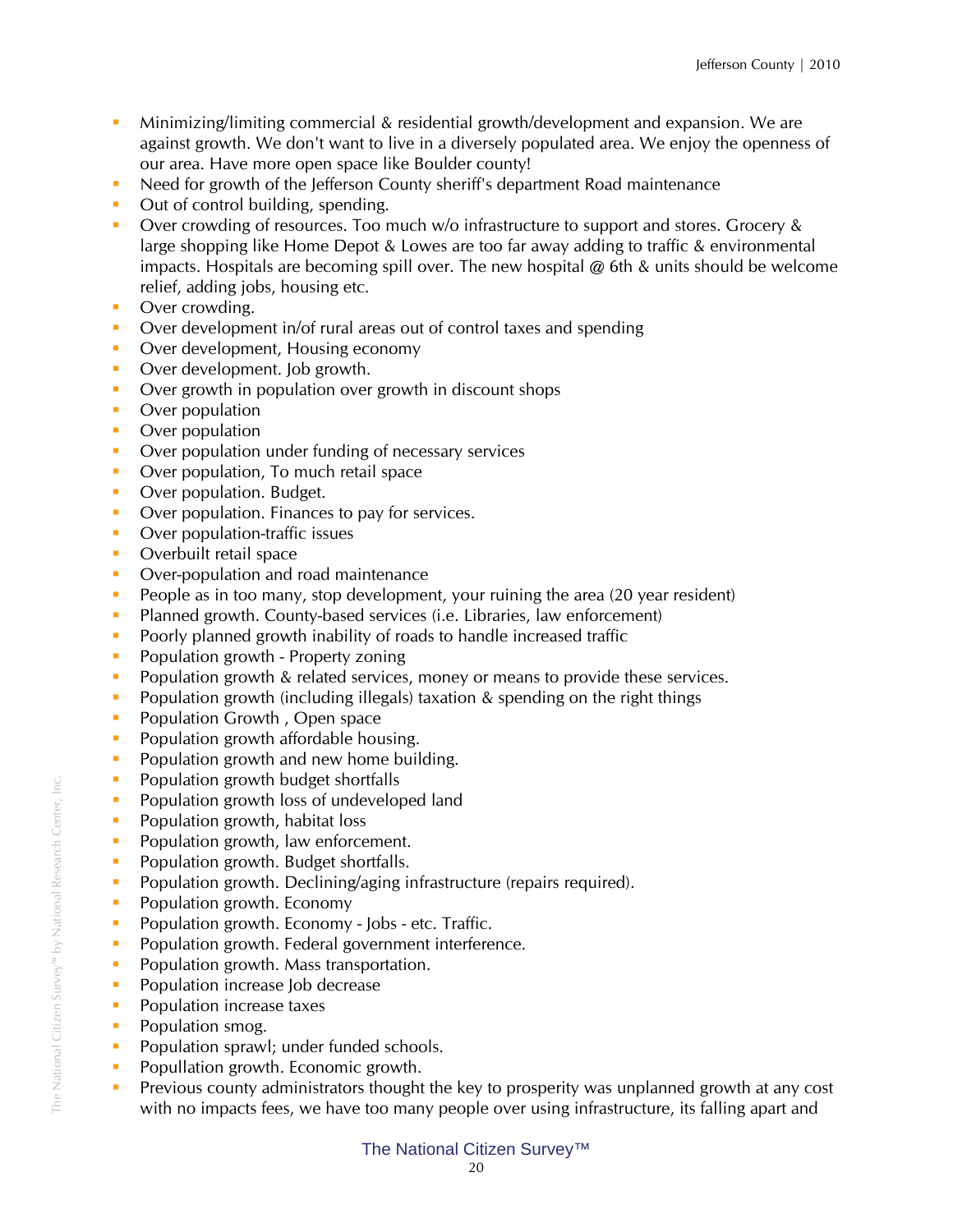have no money to fix it. Commercial residential developers must pay impact fees as a small hedge against future costs. The only options available to the county now are to increase taxes or have more growth. Neither are good.

- **•** Quality planned growth. Quality planned business development.
- Reduction of sprawl. Supporting citizens & not developers. Dump the current county commissioners!
- Responsible residential and commercial growth law enforcement services resulting from growth
- Restrictions on growth. Highway 93 traffic
- Stopping "Growth" and "Progress" as defined by real estate developers. Creating jobs. Keeping "Property Taxes" down.
- Sustainable economic growth environmental preservation & integration.
- $\blacksquare$  To many people keep open space.
- To much growth. Job creation. Quality of education.
- **To much population growth.**
- Too big! Especially the schools. Administration should be two separate administrations. Also parks & rec. Monies aren't listened to by citizens. For years folks along 32nd West of Youngfield have ask for a like path to city of Golden. It is a timed pathway for people on bicycles. Two people, that I know of have died yet nobody seems to want to do something about all the folks daily on bicycles to city of Golden.
- Too many new homes built. Not enough job availability.
- Too many new homes. Too few jobs.
- Too many old houses. Low employment, therefore low tax revenues. Out of control housing growth & commercial buildings.
- **Too many people**
- **Too many people.**
- Too much construction growth-empty buildings that could be used rather than new construction. Large classroom numbers, fewer teachers.
- Too much development. The lose of open space
- Too much growth and loss of open space.
- Too much growth and too much taxation.
- Too much growth in beautiful places like Rooney Valley & that area of the 470 corridor. Shame we have to lose that area to development. It would also be a shame to have more development up in the conifer/Pine area. We can't support what's been built and there are empty buildings.
- **Theoref 1** Too much growth lower tax income.
- Too much growth not enough local employment to support the growth
- **Too much growth, Two lane truck traffic**
- **Too much growth. Too much growth.**
- Too much growth. When everyone wants to live in a more "rural area" it turns the area into a city & we will have all the problems that go with a city.
- $\blacksquare$  Too much population growth  $=$  less services/more crime over development of land for housing and retail Jeffco needs to support the people and businesses it already has instead of just taking on more.
- Too much unnecessary development budgets.
- **Unbridaled growth Northwest corridor tollway**
- Uncontrolled growth without supporting infrastructure (roads, maintenance etc.) Loss of tax revenue for schools, social services, libraries etc.
- Uncontrolled growth. Growth outstripping infrastructure especially water supplies
- Uneeded building of more strip malls. To many people. To much traffic.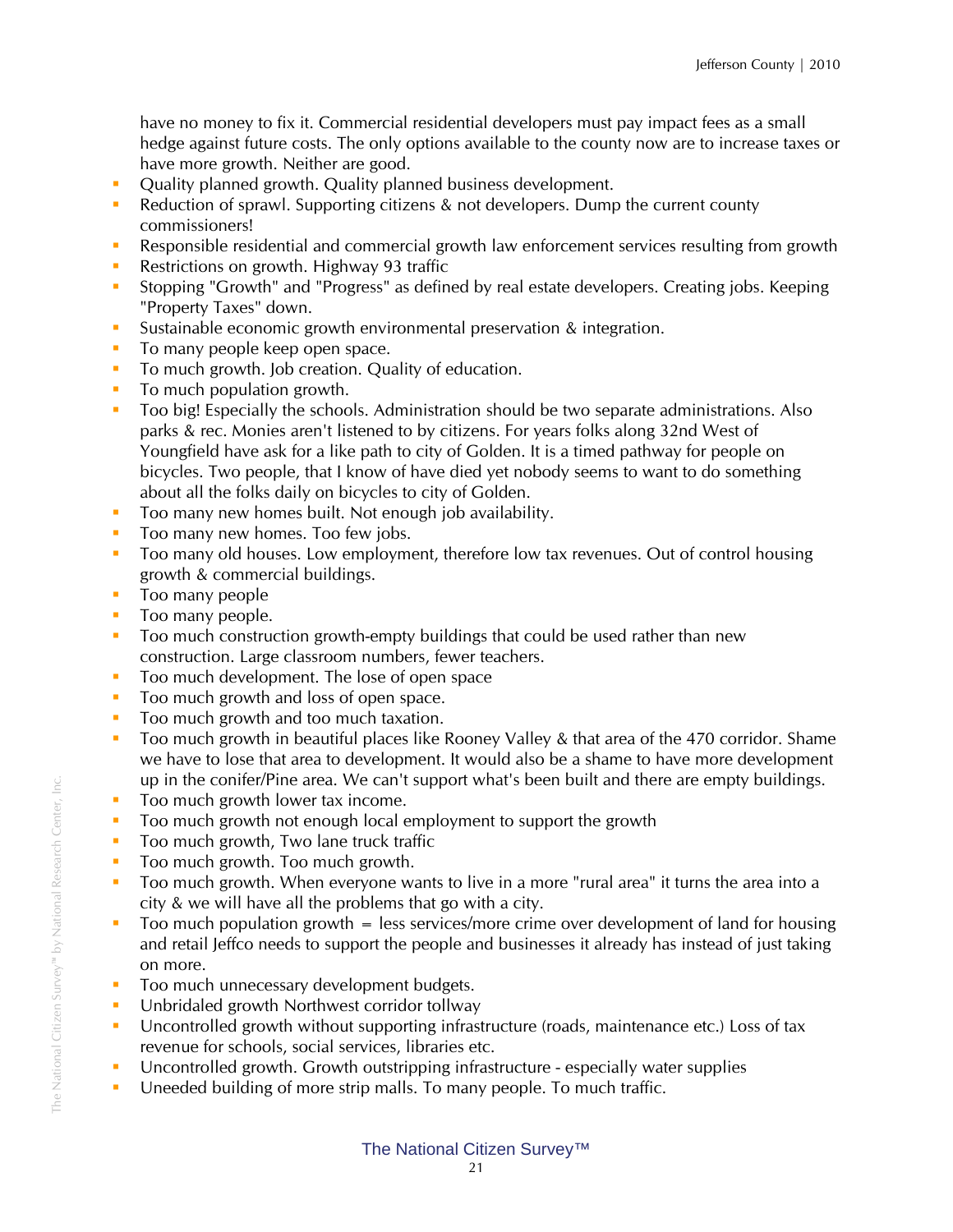- Unsupported growth- development which is not filled. New housing that roads, services can not support.
- Urban sprawl us environmental concerns many people chose to live in Jefferson County in part, because of its semi-rural nature. Development must be tempered with a concern to retain be the open spaces & rural nature of the county- Budget- How to provide more service with reduced \$.
- Way too many people! Not enough law enforcement on county roads. I.e. Golden gate Lyn Coal Creek, speeding very dangerous. Bicycles are huge problem on these roads, must be discontinued do not follow rules. May be very should have a license fee to even ride on the cty rds. They have wonderful bike pains but do not use them.

## **Education/schools**

- <sup>1</sup> (1) Education in the Mtn areas is poor which is why we open enrolled to Boulder County. (2) Pine Beetle is or will be a problem on forest land should have tax incentive for home owners that take care of the Pine Beetle infested trees on their property.
- (1) Funding quality public education. (2) Reasonable development that promotes job growth and economic progress while protecting communities and the natural environment that Colorado is so famous for.
- (1) Maintaining & improving schools, social services, mental health care, libraries, museums, recreation centers and parks. (2) Maintaining & improving the county infrastructure (roads, water systems, sewers, etc.).
- (1) Reducing the size of the Jefferson County school system. (2) Keeping law enforcement well staffed.
- (1) Restructure public education while improving quality to reduce costs by focusing on strong basics. (2) Handle the population growth that is coming.
- (1) School funding. The county school system is the biggest item on my county property tax bill, yet school issues are completely missing from this survey. (2) Funding everything else during a recession. Perhaps an over-reliance on sales tax to provide a steady level of services, or increased services when revenues are low, is fundamentally flawed.
- (1) Terrible schools in Jeffco, Colorado, & public school in general. We are in the 43rd place academically in the nation. The nation ranks 30/45 in science & math obviously quality education is not a priority ... Questions about education aren't even on this survey!! Wake up why spend money on this survey? Why don't you give it to the schools?
- **1) Funding for education.** (2) Crime increasing.
- <sup>1</sup> 1) Lack of funding for schools which will hurt property values. 2) How to recover from all the years worth of cuts in budgets even when the economy improves.
- 1) Public schools need our help! Children are our future we must keep them learning & involved w/ activities. Pay the teachers more not administration no more taxes for roads pay for schools!!! 2) I believe there will be an increase in crime i.e. Drugs theft etc. I have lived here my whole life and see an increase, that is why we need to keep kids involved so drugs & crime are not in their lives.
- 1)Keeping public schools competitive. 2)Reducing professional taxes to reflect reduction in value of real estate.
- 1)Reductions in services esp. Schools (i.e. Classrooms) & Social services. 2)In Unincorp. Jeffco water quality and quantity issues arising as a result of infill development where covenants are not followed and Jeffco government continues to permit septic close to homes of wells-huge problem in evergreen
- **1)Support for schools & teachers/education. 2)Balancing the budget.**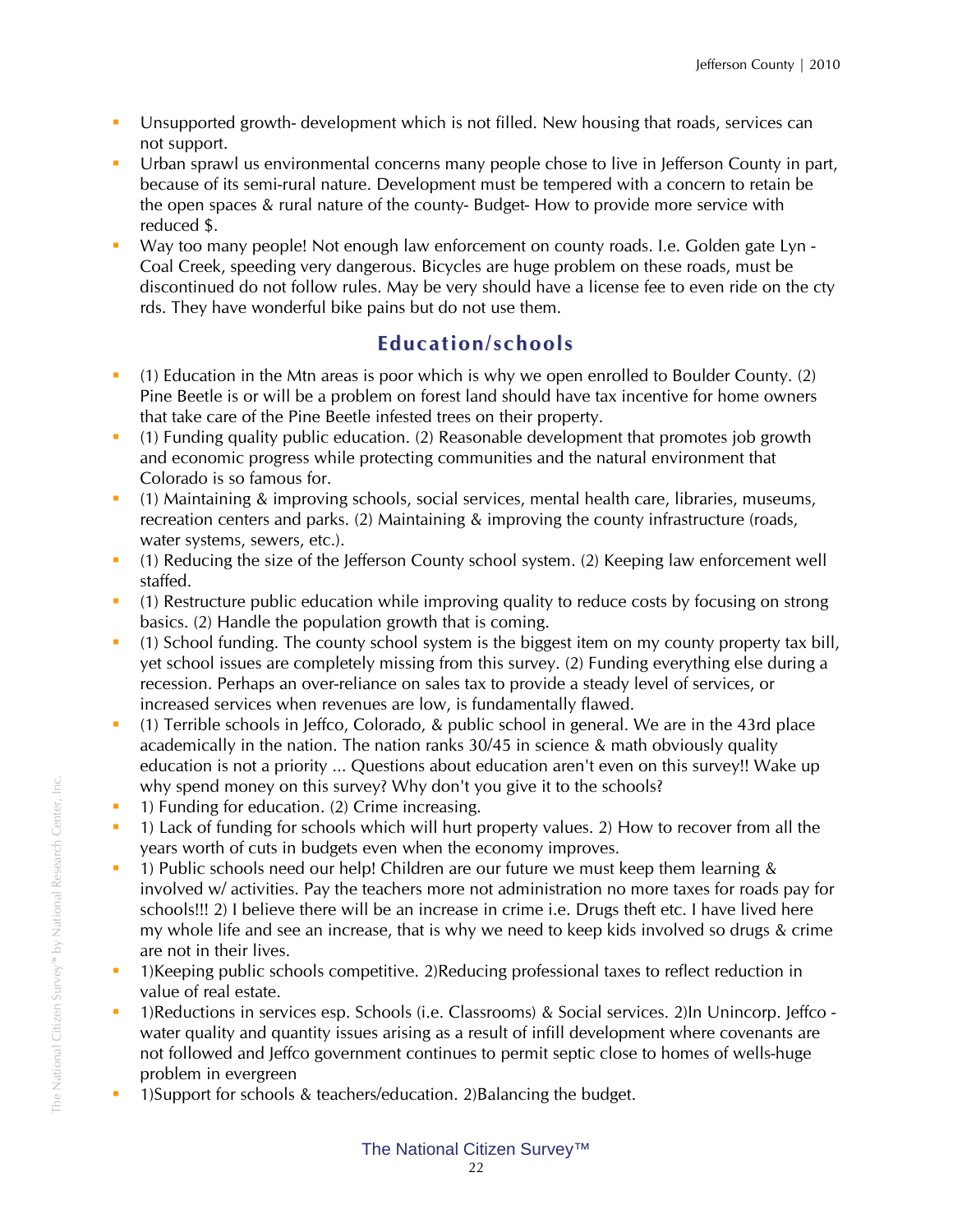- **1.** Adequately funding schools
- **1.** Education. The quality of education in Jeffco has eroded on the 25 years we have lived here. We must invest in our future. 2. Economy. We have more than enough retail. There are a lot of empty stores. We need other jobs to promote the economy.
- <sup>1</sup> 1. Education-please work hard to improve local high schools-get rid of the open campus & block plan. 2. Cost of living in Jeff & Co. 3. Health services-keeping it affordable for all.
- <sup>1</sup> 1. Increased taxes. 2. Size-Jeff Co needs to be split between Mountain & Urban areas
- **1. K-12 education 2. Mass transit**
- <sup>1</sup> 1. Keeping quality teachers/schools a priority & how to fix the budget issues. 2. Maintaining quality of life services for the community i.e. rec centers, pools, libraries, parks, open space etc.
- **1.** Keeping the quality of education at a high level. 2. Not spending money on unnecessary things.
- <sup>1</sup> 1. Managing the school system & budgets w/o raising taxes which will cause more pain & disgruntled people. Households & business must work & adjust to budget charges- Government must run efficiently also.
- **1.** School 2. Bike paths.
- 1. Schools = building all these new schools and closing others all that dose raises taxes. 2. Keeping the taxes down. Your going to taxes retired people out of there homes TAXES TAXES TAXES.
- Appropriate/adequate funding for K-12 schooling social services funding.
- Attracting and retaining quality teachers; Maintaining current level of county services without increasing taxes.
- Coping with educational budget short falls, improving schools. Maintaining & increasing property values, job growth.
- Cost of schools. Transportation/road building.
- Decreased budget for schools quality of schools is declining rapidly. Too much growth in mountains. Pine beetle destruction causing lower property values.
- **Diminishing quality of public education staying within a reasonable budget (Bonuses for county** employees should not be allowed)
- $\blacksquare$  Education
- **Education**
- **Education loss of funding cost to run a city**
- **E** Education School closures; activity cuts. Population growth to service availability; in law enforcement.
- Education & the spending of funds that could go to better projects. \*The sheriff's office should stay off the highway & serve the county residents. They are not the state patrol! There Is no need for county sheriff's to be enforcing on I-70. Enforce the speed on county roads or patrol them at least.
- **Education and affordable college opportunities for families struggling to provide the basics.** Creating jobs. Building as better mass transit system; a light rail with connecting RTD buses to move people and reduce traffic. Example- The BART systems in Calif.
- **Education Education Education**
- Education for K-12 keeping home values up keeping same level of law enforcement up with the new availability of other people passing through w/ Fastrax.
- **Education funding decreases. We need better public transportation!**
- **Education funding. Jobs.**
- Education not being funded. Social services not being funded.
- **Education over growth**
- **Education road construction**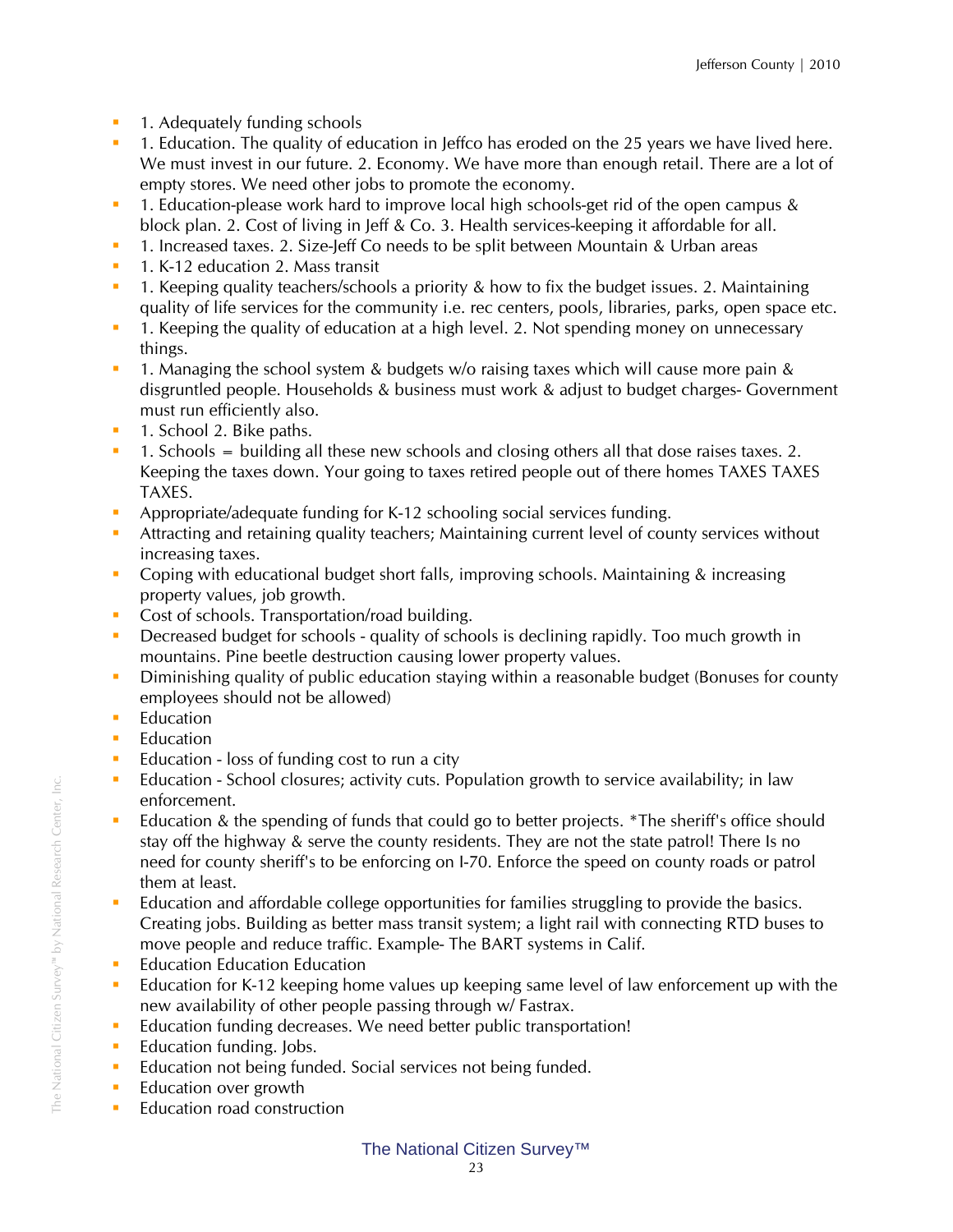- **Education tax increases**
- Education. Quality of court services, which has decreased severely, especially family law. Terrible backlog & response time.
- **Education.** Social services for seniors
- **Education/schools budget, employment.**
- **Efficiency of schools/back to basics should be main focus consideration to split county due to** Mountain Area vs South vs North continued focus on economic growth in balance with environment & infrastructure costs.
- **Financing for Schools. Financing for social services.**
- **Funding education us. Restraint increasing taxation (home, sales)**
- **Funding public education appropriately managing the budget.**
- **Funding schools with dwindling resources. Aging population.**
- Good schools, cutting cost of services
- **F** Jeffco school budget. Services to those with disabilities.
- **I**effco schools.
- K-12 education
- Keeping public education at its current level which in general the schools here are good. New roads.
- Keeping the schools intact with enough funds to operate properly, Beetle kill of our forests
- **Maintain quality education.**
- **Maintaining a high quality education system in the face of budget cuts. Dealing with the** dichotomy between urbanized/incorporated and rural/unincorporated parts of the county there are very different needs!
- **Maintaining quality education services on all levels and job growth.**
- Maintaining quality of schools. Completion of light rail services.
- **Maintaining schools water, always-should always have watering restrictions**
- Managing the education budget-taxing issues- property values down-taxes?
- Money for education i.e. Our school budgets are pitiful.
- **Money for education. Foreclosures which would lead to the need for funding of zoning patrol** which is already lacking.
- **Money for schools, to much spending to match income to much waste of money**
- Not enough for schools. Not enough for road & bridge repair
- Our dreadful school system in mediocre teachers & hardly only homework. Does not motivate, challenge or prepare our students for college or the real world. I love this place was totally unimpressed with the schools my son went to. I wouldn't afford private school so I had no alternative.
- **Pressures on the school system, related to budget. Pressures on the county's social services** budget
- **Public education and infrastructure.**
- **Public education cost.**
- **Public school education is very important and should not be cut. Big box retailers should be** kept of residential areas.
- **Public school funding. Employment growth. Road maintenance/congestion.**
- Public schools water
- Quality of education in 1-12 schools. Effective use of taxes collected-too much staffing or inefficient use of staffing.
- **•** Quality of education K-12. Job creation & retention.
- Reduction in quality of schools due to budget issues. Hack of job creation for middle income families.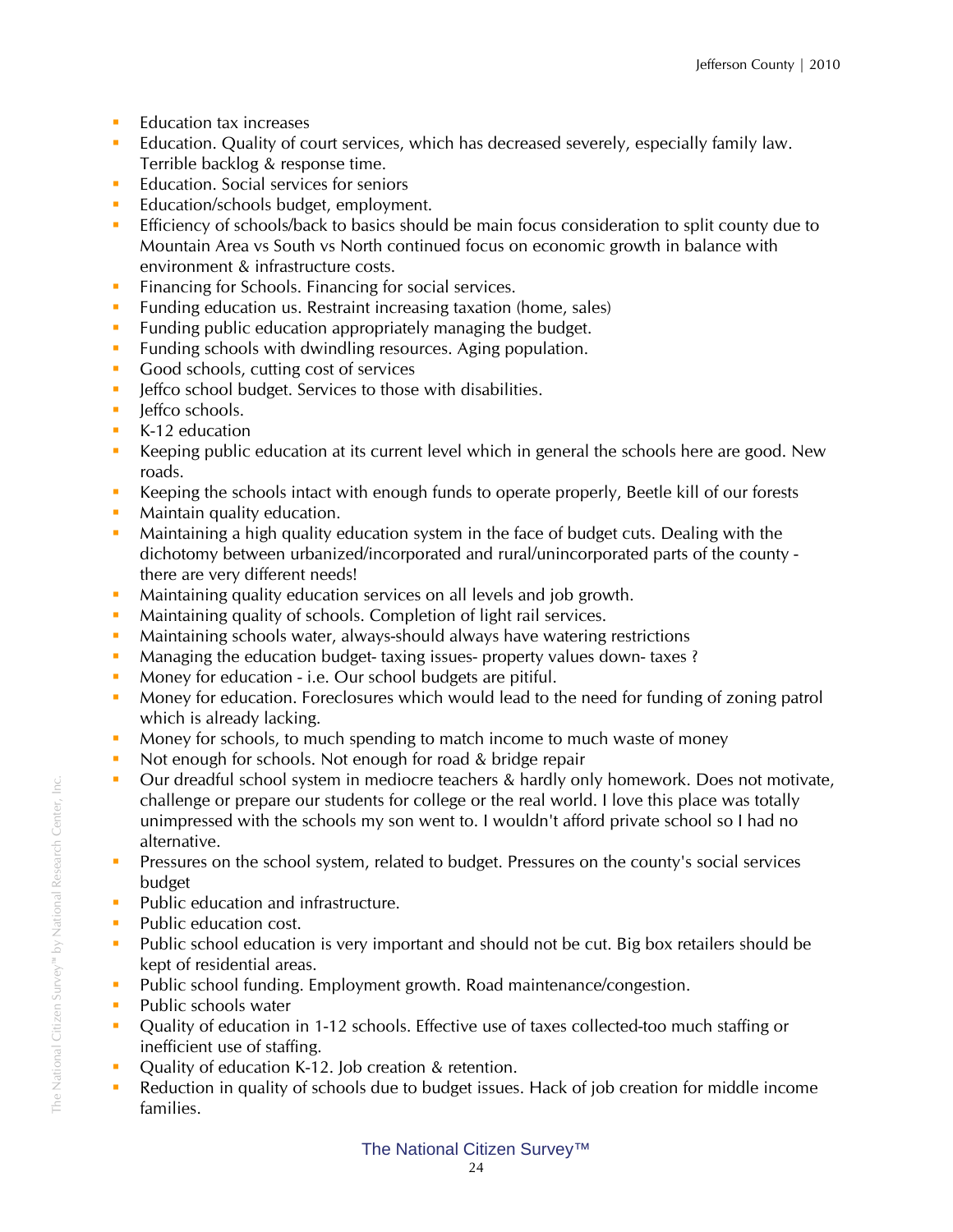- School budget & cuts C470 & 170 traffic & infrastructure
- School budget shortfalls. Open space has more money than it needs.
- School budgets.
- **School closures. Library closures**
- School closures. Not enough money going schools.
- **School closures/remaining open. Public health/health care.**
- School cuts School budget
- School funding and unsupported growth
- **School funding. Road maintenance.**
- School system. Roads; Streets.
- **Schools**
- **Schools**
- **Schools reduce expenses, reduce budget.**
- Schools and budget shortfalls crime
- **Schools and help for senior citizens need affordable housing.**
- Schools quality of education
- **Schools real estate taxes**
- **School's spending frivolously I'm not a proper 2 that bring me are. Blue Mtn getting away with School's spending frivolously I'm not a proper 2 that bring me are. Blue Mtn getting away with** about 3 million over last 10 yrs by establishing themselves as agriculture for tax purposes.
- Schools Water
- **Schools**, growth
- Schools, jobs
- **Schools**, roads
- **Schools, Social services**
- **Schools, teacher salaries health care services**
- **Schools. Retail**
- Schools. Roads.
- **Schools-Budgets**
- **Schools-traffic.**
- **Supporting public education. Social services for those in need.**
- The school budget. The overall budget
- The schools. I am outraged at the Jeffco senior high schools scheduling. Students should be attending each of their classes every day. Instead of having off blocks which, when combined with their lunch time, Can give them 4 hrs off-campus, unsupervised time to get into trouble. This system is more than ridiculous! It is unacceptable. It needs to be changed.
- Use of taxes collected for education (Jeffco schools). Fire protection in unincorporated Jefferson County.

### **Transportation issues- ne w roads, traffic, mass transit, 470 develop ment**

- (1) Citizen opposition to Jeff co's determined stand to build a Beltway for development friends. (2) Commissioners "We know what is best" attitude on unpopular issues that negatively affect residents.
- (1) Completion of Beltway! Toll Road opposed!! (2) Growth & sprawl desecration of states beauty along Hiway 93. Cadellas dev. We do not need this and using our water resources for it. Enlargement of gross reservoir a travesty. The commissioners support of both 1. And 2. (same issue) is misdirected wrong and shall forever be regretted! Completely encircling Denver Metroplex with hi speed road will please someone glancing at a map but is stupid!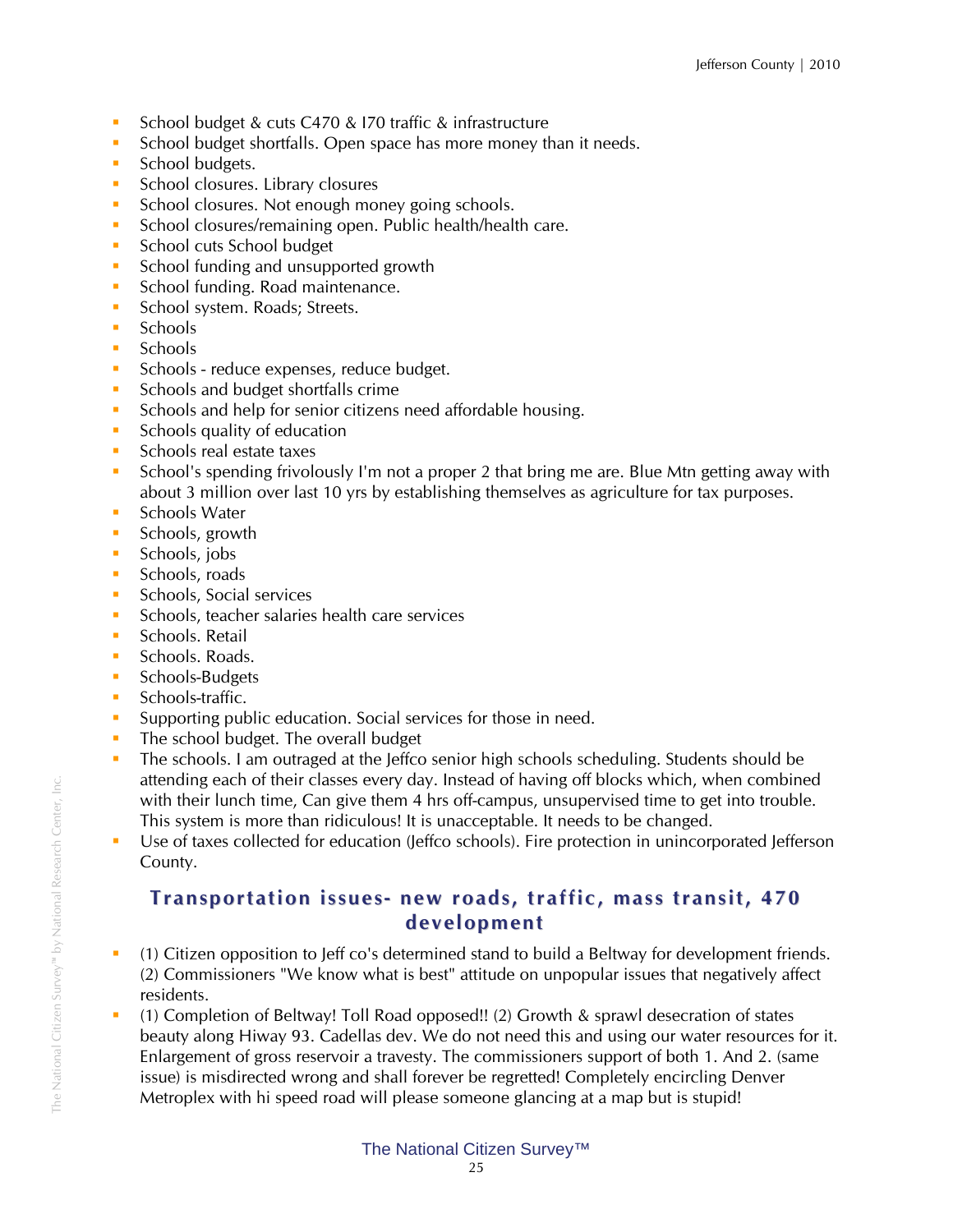- (1) Deciding major roads like 470 (2) Figuring out how to pay for services & facilities people went & expect.
- (1) Keeping the "Jefferson Parkway" toll road out of Golden. (2) Making the "Right" budget cuts to balance the budget. This means not doing the wrong things, like closing libraries and parks.
- (1) Mass transit connection to Denver. (2) Projecting a better wage to the Metropolitan area.
- (1) The extension of C-470 by the Co. Commissioners who are only interested in increasing prop. Tax revenue so they can spend more. (2) Maintaining costs of operating.
- (1) The Northwest Parkway should not be built. Why is McCasley supporting that Folly when he should be concentrating on maintaining & improving what we already have in place? Better transit & bike ability is needed as well as walking for commuting. (2) Loss of job opportunities and small business because of the banking economic collapse brought about by the national economy. Jeffco should continue to focus on the job growth associated with the new energy economy renewable energy sustainable communities. This is the only growing point of economy.
- (1) Turning R. 93 into a "toll road" or making part of it a beltway. This is a terrible idea. (2) Potential glut of foreclosures in certain neighborhoods.
- (2) Increased traffic I have seen it increase tremendously in the 10 years we have lived here. (1) Balancing taxes with services. Very difficult.
- <sup>1</sup> 1 Traffic 93 N of Golden, rush hour and week end congestion around South West plaza & all of Kipling & Wadsworth. 2 Shrinking budget continued foreclosures.
- <sup>1</sup> 1) Beltway completion through golden. 2) Traffic control speeding, wreckless driving, lawignoring bicyclists, red light runners.
- **1** 1) Roadways to ease traffic. 2) Local job creation
- **1) Traffic. 2) Families in need.**
- <sup>1</sup> 1. Development of the E470 connection of the city of Brookfield to the city of Golden. 2. Water availability.
- **1.** I-70 corridor 2. Over development Tearing up the mountain community, building & have no one to lease it to - very frustrating to see!
- <sup>1</sup> 1. Overall costs far fast track so more taxes 2. 470 extend or not to extend. 3. Taxes for seniors lower in other states.
- **470 Beltway education**
- A Parkway Expressway along Hwy 93 which I oppose. Making people understand that they need to pay taxes if they want a viable community with good schools, roads & parks, etc. Tax cuts to the wealthiest among us do not help our community prosper!
- Auto traffic. Job growth
- **beltway**
- Beltway issue and smart growth/development.
- Beltway. Mass transit.
- Better access to mass transit. Growth in population.
- Boulder communities chocking our freeways. Taxes especially for senior prop taxes.
- Building new roads to lose traffic. Public health-related services.
- Building sufficient fast track level etc. Property taxes.
- Building unnecessary toll road & light rail.
- C-470 West by-pas or improve SH93 higher taxes.
- Completing 470.
- Completing C470 loop.
- **Completion of Beltway through Golden light rail is needed.**
- Completion of C-470 thru Golden fast tracks.
- Completion of the light rail. Budget causes.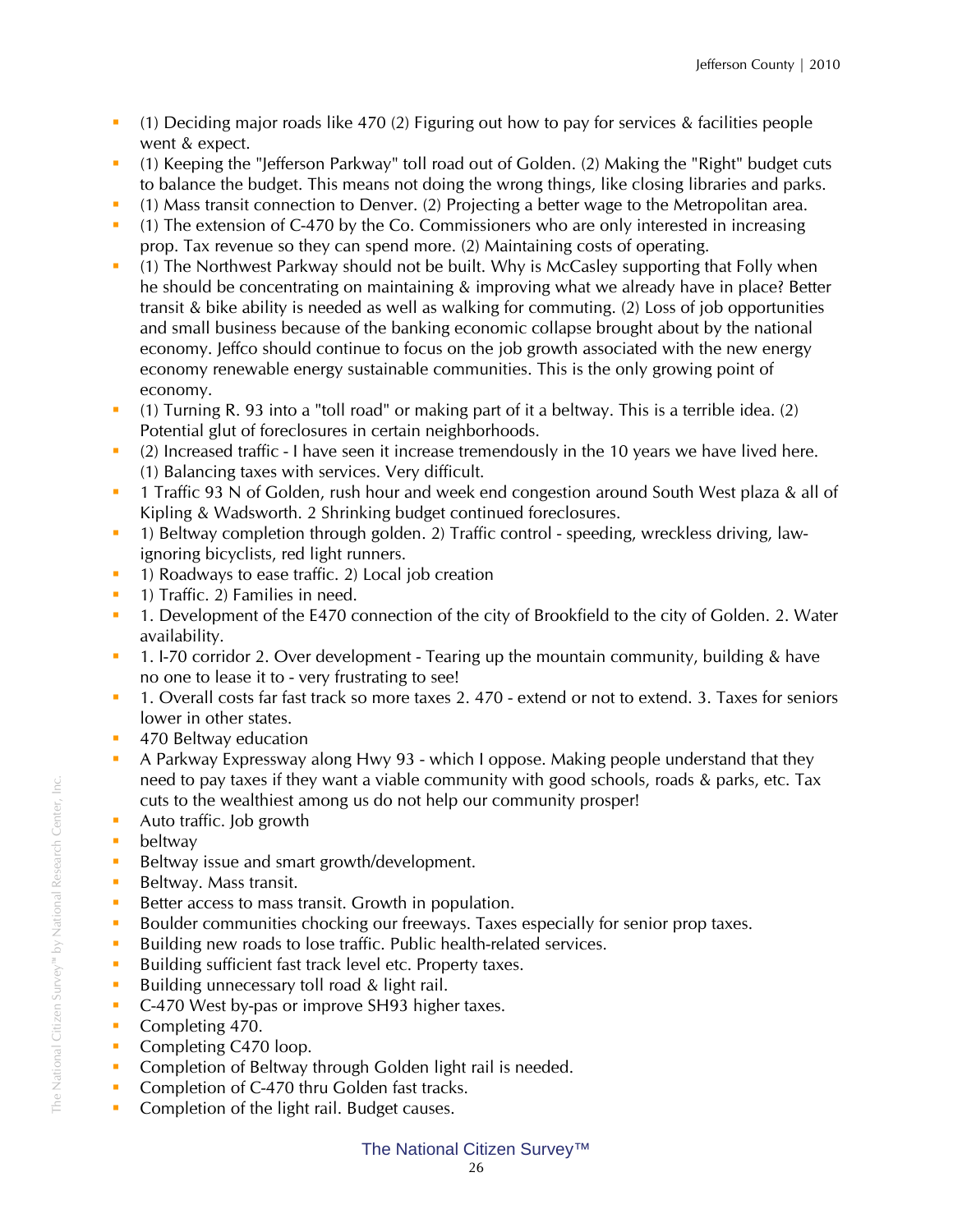- **Congested traffic. Recreation opportunities.**
- **Crowded road affordable housing**
- **Don't want C470 to come to North Golden. More population growth due to new light rail** system.
- Encourage telecommuting & 4-day work-weeks to cut down on cars & traffic
- **Expansion of 93 & toll road which I oppose lack of trust in Jeffco due to lack of listening a** response.
- **Extending NW Parkway (470). Budget shortfalls.**
- **Growth. Taxes.**
- **Highway 93, road conditions and traffic flow. Opening more open space/creating more parks.**
- I think building the northwest parkway will be a disaster, encouraging the building of even more homes and further increasing traffic. Jefferson County needs more businesses and fewer residents. Encouraging businesses to locate in Jeff Co will be important.
- I think it will be traffic issues  $\&$  fixing of the county roads.
- **I-70 traffic. Limitation to growth.**
- **I-70 traffic. School closures.**
- **Improvements to highway 93 & Indiana.**
- **Increase in population creates two issues: Increase in road use and increase in crime. We need** more recycling locations please! Thank you.
- **Increase in traffic, foreclosures**
- **Increased traffic and retail development.**
- **Increased traffic pollution from traffic**
- Increasing traffic especially due to poor public transportation and alternative transportation options such as better (safer) bicycling options.
- **F** leffco Beltway/toll roads wrong track budget
- **Jeffco Parkway Controlling growth such that we can maintain our way of life**
- **EXP** Jefferson Parkway Do not build it! Economic development
- **-** Jefferson Parkway. Jefferson County schools.
- **Light rail extension. Social services.**
- **Mass transit Need improved access & parking roads & lighting**
- **Mass transit support for our schools**
- Mass transit and not having enough rid-light rail access.
- **Mountain traffic & crime (because of the economy)**
- New roads growth.
- No on W470 Parkway through Golden
- **Northwest corridor C470 traffic flow through West Arvada**
- Not let the last section off W-470 be built waste of money & will not EASC traffic, just make people find other ways to travel, not letting the national Gov. Bankrupt the state & local gov.
- **NW Beltway I oppose it. Economy & budget shortfalls.**
- **Over crowded roads/mass transit. Budget crisis.**
- Public transit build light rail corridors maintaining the current level of jobs and attracting non service based industries for new jobs
- Public transit.
- Public transportation (more bus routes needed) small business incentives
- Road congestion and population growth. Rising cost of public education with diminishing performance of students (reading, writing, mathematics & history giving way to cultural political correctness).
- Roads & traffic we need the jobs for legal! residents.
- Roads. Growth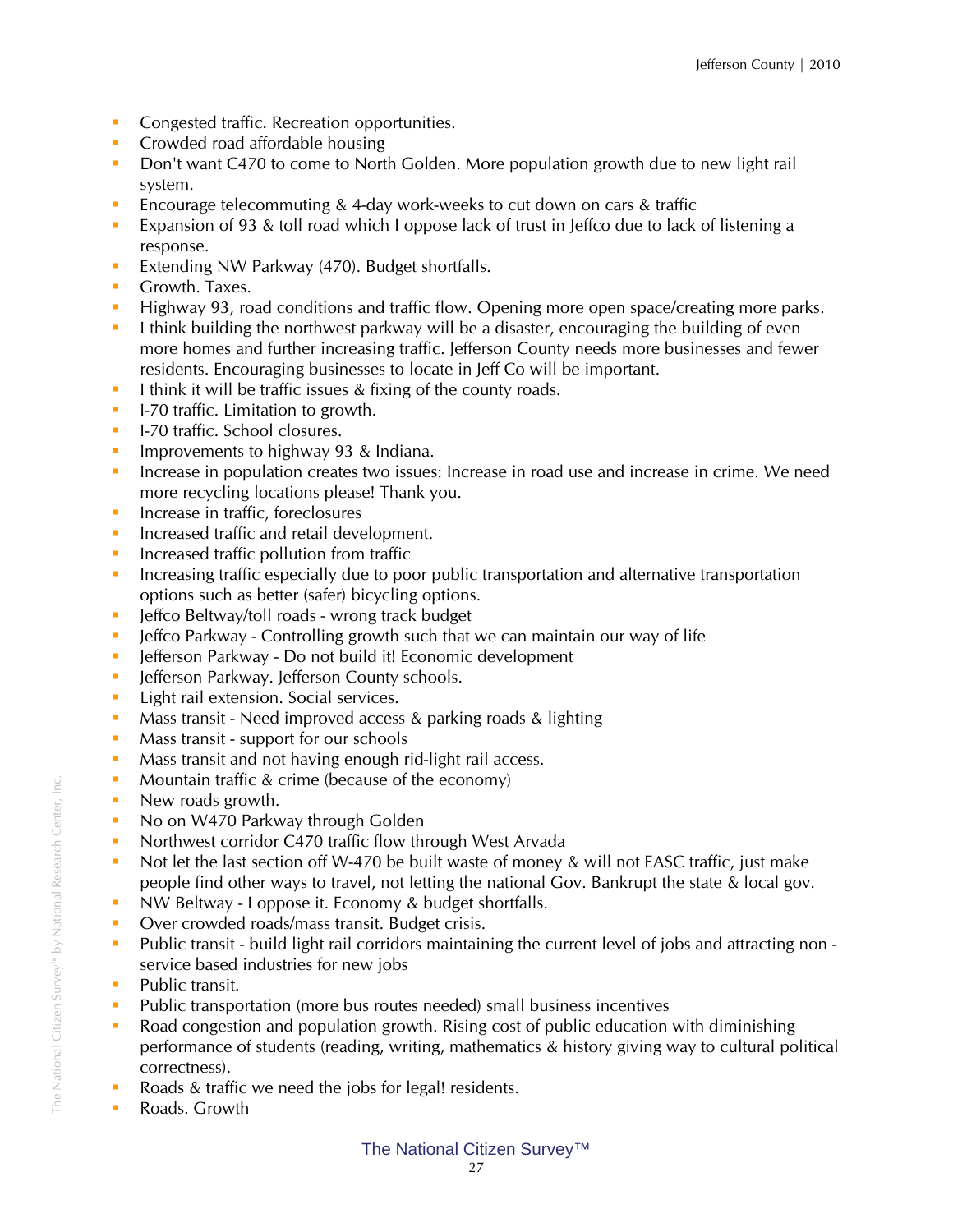- Roads-finish 470 loon growth
- The expansion of 470. The retailing of 93-72.
- **The mistake the county is making in not using Colorado Highway 93 for the proposed toll road.** Using Indiana is not a good idea. Developers are being served-not the public!
- **The Northwest Beltway (I'm opposed to this!) Population growth**
- The NW Parkway which I oppose. That will bring more congestion & growth in industry that isn't needed. I'm also concerned about K-12 education & its quality & viability.
- The possible toll road N of Golden. Why a toll road? Don't the "experts" know that most of US citizens will not use the toll road. E470 was not as well traveled so did not make as much money as the "experts" thought. Haven't the "experts" found out that some of the toll roads in USA because they were not financially viable were sold to foreign countries!!! I say follow the money. Who will make the most money if this toll road is built so we really want a "tech center" North of Golden along a highway #93- that now has such beautiful sister if I were a billionaire. I would buy up the new built land along 93 and give it to the citizens for open space.
- -Toll road (s) that we don't need. -Results of poor zoning/development planning.
- **Toll Road look up thru Golden we strongly oppose**
- **Toll roads don't want employment**
- $\blacksquare$  Traffic
- **Traffic & road repairs-maintenance.**
- **Traffic and job loss.**
- **Traffic congestion and job growth.**
- **Traffic congestion encouraged by over development of highways and free ways which lands to** more growth light rail & rtd should be more heavily subsidized. Over-development of retail shopping malls.
- **Traffic congestion on Hwy. 93 due to extreme poor planning where the Hwy goes through** golden. Not finishing the link in the C420 project.
- **Traffic congestion Road & bridge repairs.**
- **Traffic congestion. Water scarcity**
- **Traffic control property taxes**
- **Traffic control. Water shortage due to over new home building.**
- **Traffic flow**
- **Traffic flow**
- **Traffic flow economic growth.**
- **Traffic flow. Road repair**
- **Traffic increase, crime.**
- **Traffic issues. Employment/Economic issues-**
- **Traffic Jobs**
- **Traffic property taxes.**
- **Traffic, Crime**
- **Traffic, economy (jobs)**
- **Traffic, Growth**
- **Traffic, issues, rise in taxes while on a fixed income.**
- **Traffic, loss of businesses.**
- **Traffic, schools, public health, shopping centers**
- **Traffic. lobs.**
- **Traffic. Social service.**
- **Traffic/schools, maintaining a best in class education**
- **Transportation and jobs**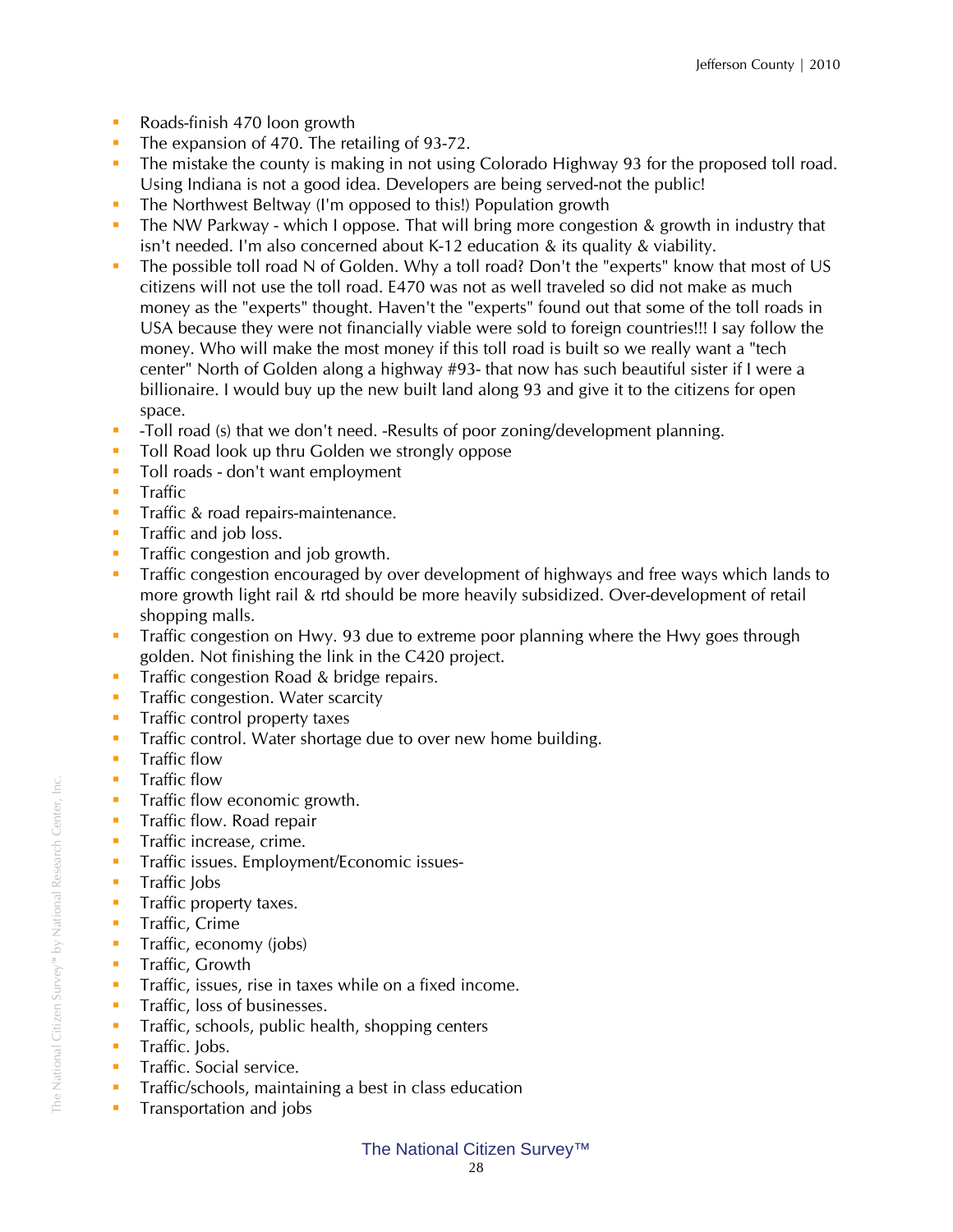**Transportation growth** 

## **Health and Hu man Services - healthcare, services to seniors, aging population, lo w-inco me**

- (1) Aging population, fewer children, inability to shrink county government schools in response. (2) Trying to provide too many services with declining or stagnate tax base.
- (1) Taking care of seniors, youth, handicap (Taking care of people in general support co Exp why use an out of state research center? (2) Caring more about people than the political games. (3) Why did 2 surveys come to my address?? This is waste
- 1- Reaching out and serving high school youth at risk from not fitting in, and finding ways for staying in school, jobs, activities, success. 2- Balancing budget with needs, environment and services for all residents.
- 1. Keep providing social services during budget short falls. 2. Repairing faulty roads/bridges/infrastructure during budget short falls.
- 1. Providing easily accessible assistance programs to the elderly, children & families in need. 2. Keeping up the quality of life in Jeffco, despite budget issues.
- Aging population & economic downturn
- Aging population Aging housing stock.
- Aging population. Revenue shortfall
- Aging services. Public health
- An aging population, no room for growth & development with inexpensive land, Jeff Co B getting old & somewhat crusty around the edger.
- Becoming an old community recycling
- Health care & new taxes.
- Health services, jobs, school support
- **Human & environmental health issues.**
- I think the public health services. End economic development.
- Increase in social services needs due to effects of the economy. Affordable housing needs will increase.
- **Public assistance for illegal aliens tax increases across the board**
- Senior services & health care.
- Services for seniors, children & families.
- Social services for seniors, children and families in need public health-related services. Since our government US is so challenge with world problems. Politicians are forgetting who we are. US government is in big trouble they have there hands in to many things and the American people are going to loose in end. We expected change with our current president but his first year was down hill. The national health care plan is to big to handle in one package. This process should be look at in steps not everything at one time.
- Social services, Economic growth
- Social services, Health care.

## **Infrastructure- maintaining existing roads, bridges, stor m drainage**

- $\blacksquare$  (1) Drinking water (2) Employment
- (1) Infrastructure maintenance/upkeep (roads, schools, etc.) (2) Changing population demographics (Aging population changing requirements for services from children to retirees.)
- <sup>1</sup> 1)Efficient roads 2)Spending too much on social programs. Also I think the library tax is high, and the 30th/year dog license is preposterous.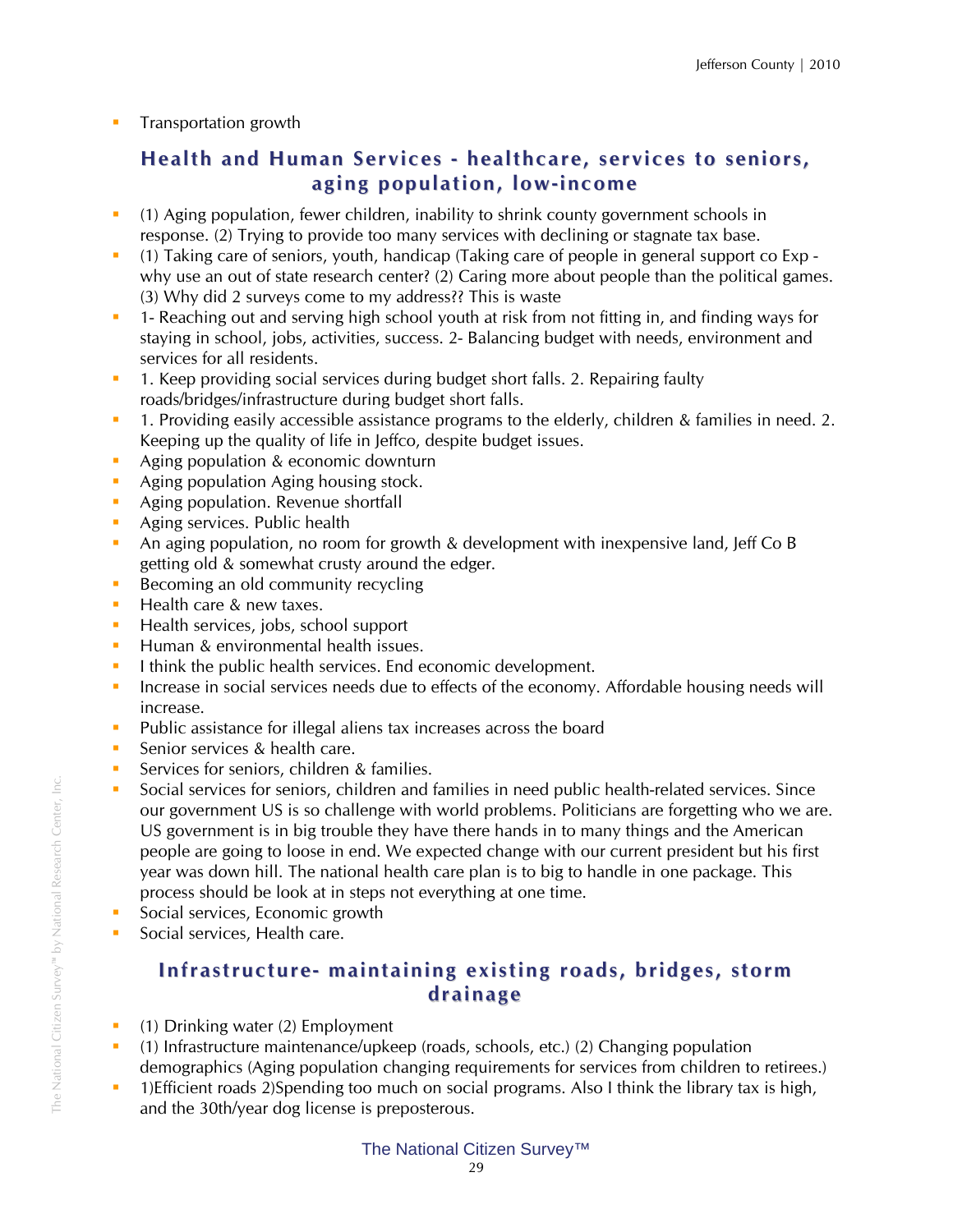- **1)Water (quantity & quality) in unincorporated areas. 2)Pine beetle.**
- **1.** Road maintenance & repair for unincorporated Jeffco i.e. Snow plowing. 2. Social services for seniors & families in need.
- Adequate & future water planning & consumption. An attempt to keep taxes the same for its citizens. Not increasing taxes.
- Availability of water vs development; education costs vs school districts.
- Building & maintaining roads.
- **IMPROVING & maintaining the infrastructure.**
- **Infrastructure maintenance & replacement. Public education.**
- Keeping our roads in good shape. Avoiding budget cuts to social services.
- Maintaining or fixing our current road ways. 10th Ave & Ulysses to Golden Rd. Has been patched & repatched. This Road in 10 yrs. Has never been resurfaced. Westbound 10th Ave in front of the school either?
- **Replacement of road & bridge management. Maintaining same quality without raising taxes.**
- Road & bridge management needs vast improvement. Raising prop. Taxes for county improvement not the answer.
- Road & bridge repair.
- Road maintenance keeping local businesses open
- Road maintenance population growth impacts
- **Roads**
- **Roads**
- Roads & bridges air quality
- **Roads/highways (Toll road). Commercial development.**
- **Sewer service City of Littleton increases jobs**
- Water availability, portability, use & waste. Schools are a marker of a communities commitment to quality of life.
- **Water (lack of) overpopulation.**
- **Water availability and distribution traffic congestion.**
- **Water problems. Extension of C-470 loop.**
- Water quality & quantity. Growth especially in unincorporated areas with wells & septics.
- **Water supply and budget shortfalls.**
- **Water traffic congestion**
- **Water. Energy.**

### **Governance**

- $\bullet$  #1 leadership We need elected officials who will lead not spend money foolishly. #2 overwhelming number of people living on free services and fewer hard working tax payers.
- (1) Arvada's aggressive government: annexing & NW Pkwy extension. (2) Overall growth mgmt.
- (1) Getting new judges. We need strict terms limits for them. (2) Better access to public land, like the National Forest. Many citizens block areas, like they own the forest.
- (1) Local and federal government becoming too large. (2) Commercial property tax increases.
- (1) Trimming budget expenses. (2) Stop increasing my taxes.
- <sup>1</sup> 1) County officials not caring about citizen input-for example ignoring plans to preserve mountain backdrop. 2) Giving land to benefit a few; Arvada City officials and developers. This does harm to many for the financial gain to a small group.
- **1.** Jefferson County thinking it is the solution to our problems. 2. Jefferson County putting more regulations and barriers to small business.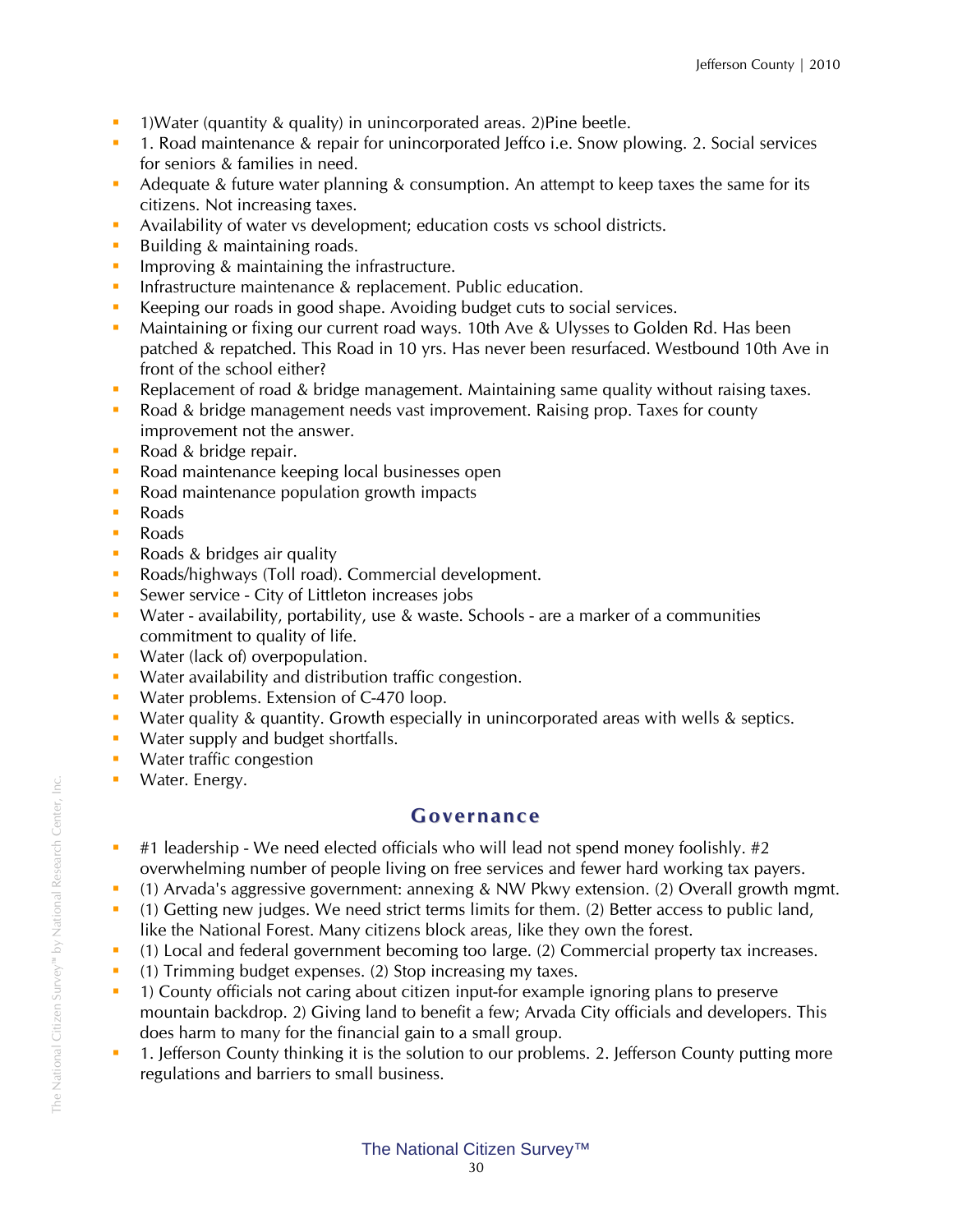- 1. Regaining credibility with county citizens in light of numerous scandals, Sheehan, Congrove, McCaskey etc. There are apparently no ethics practiced in Jeff Co government. 2) Lack of job growth and associated tax revenue will force residents property taxes to increase ever higher, making Jeff Co more unaffordable and less desirable
- **Bureaucracy.** Taxes too high.
- **Commissioners are not listening to citizens no to NW Parkway proposal I have attended various** planning meetings over the years and it seems that citizens voices are not heard, zoning needs to preserve open space & views so that Jeffco remains a desirable place to live.
- Corruption in planning & zoning with developers, water quality & quantity, dealing with too many sheriff deputies on payroll & spending too much on the sheriff's office as a whole - like all of those sport utility vehicles parked at the evergreen public library.
- County leadership job creation.
- Elected or appointed office holders who lack personal integrity, personal ability, personal honesty and/or efficiency in use of tax-engendered money. As for this 5-page survey, if I weren't about 100 years old, I would have exercised greater responsibility in responding!
- Electing competent people to co-government managing the budget-balancing needs & dollars.
- Financial constraints caused by poor decisions by elected officials. Deteriorating infrastructure, particularly roads and bridges.
- Getting out of the hole the republicans dug for us. Coming up with money to fund the services we already have.
- Getting rid of inside corruption with developers and big law enforcement budgets that feed off the citizens.
- Government is to big!!
- Growth of government and increased taxes
- **Having all the Jefferson County officials/ employees stop fighting/ opposing each other and** wasting money on stupid lawsuits!!!
- **In the leffco government has serious integrity issues. I believe corruption and incompetence need to** be addressed in several areas including (but not limited to): (1) School district; (2) Sheriff's department; and (3) County administration.
- Keeping government small reducing services which can no longer be paid for by tax payer.
- Political corruption. Beltway.
- Poor county commissioners economy.
- Reducing a bloated government at all levels (local county state national).
- Relationship between developers and commissioners (not good). Light rail
- Sleegy reputation of Government officials on this county. Government should not grow and not increase taxes.
- **Stop government growth Public schools.**
- The liberals, the government.
- Would like to see 5 commissioners. Possibility of toll road in NW Jeff Co (strongly oppose NW!!)
- You have mismanaged for years, now you want to tax seniors out of their homes to respond. The tax payers are also aware of how you are using loopholes in the laws to waste money and raise taxes. Keep your job could and should be an issue.

## **Environ ment- preserving open space, pine-beetle blight, pollution**

 (1) The proposed beltway is a huge issue. The damage that will he done by building it will never be undone. Jeffco has some beautiful foothills scenery a great deal of which will be lost to this very unnecessary development. Keep the beauty say no to developers. Improve Hwy-93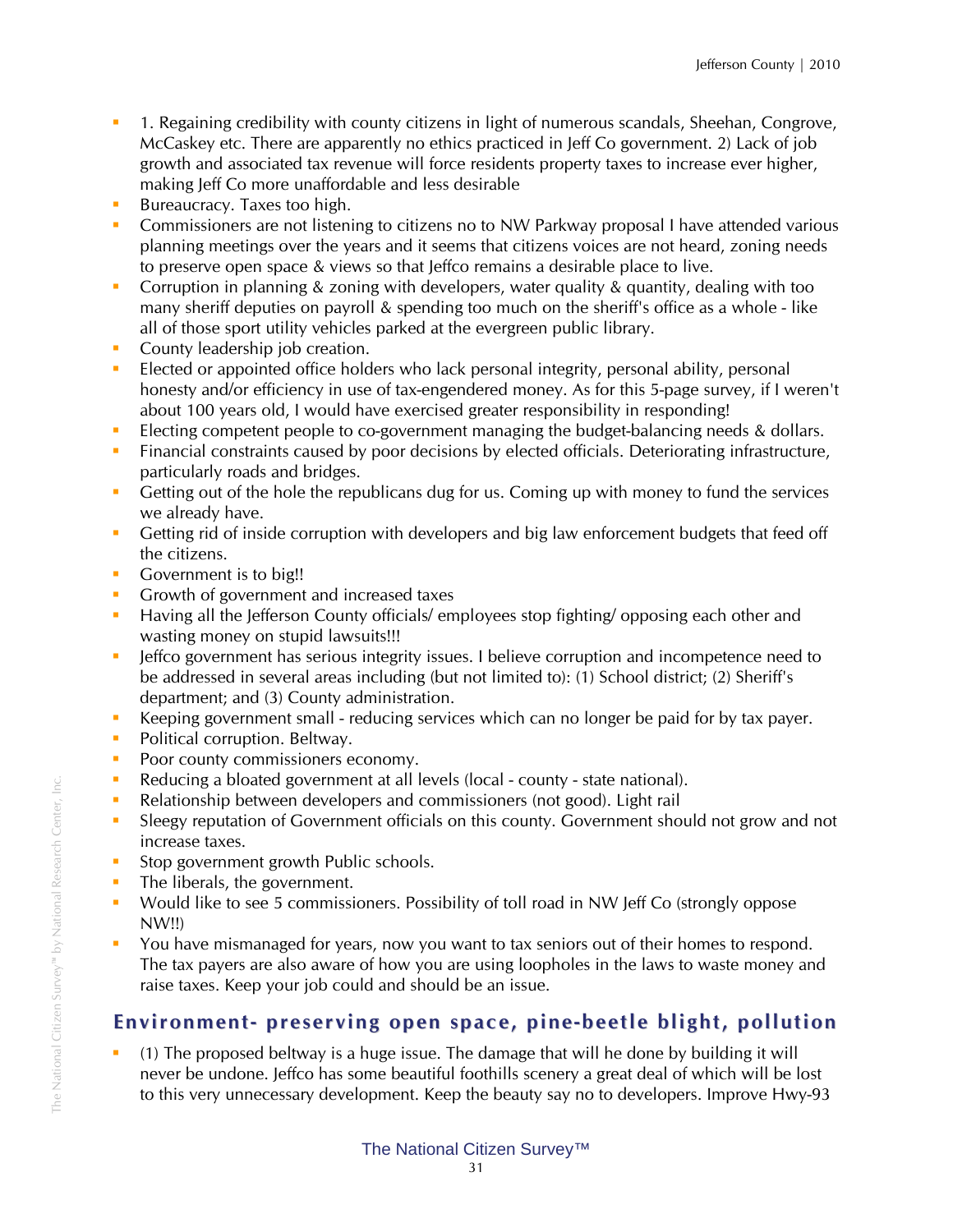voters have repeatedly voted against such a beltway - listen to the voters. (2) Lack of trust of the county government & commissioners. A good deal of money has been spent to pursue idea. The taxpayers don't want (beltway for one). Too much wasted money - no trust. Snow plowing in foothills county crews are out plowing when only 1" - 2" of snow on ground. Waste of money!

- 1) Balancing the amount of ground water in the mountains and additional growth in the mountains. 2) Development a plan to accommodate and adequately serve the growing senior population. Need to prepare for the baby boomers growing old.
- 1) Loss of open space/agricultural lands We need to stop scraping off the next open meadow, for a new retail or housing development. We have plenty of vacant buildings and lots that could be redeveloped/redesigned. 2) Reputation - Jefferson County officials, both elected and otherwise, need to clean up the bad reputation. Some recent decisions and actions have left doubt in the mind of citizens, with regard to tasting Jefferson County government.
- 1) Natural disaster due to drought, Pike Beatle, wildfire. 2) Population growth, particularly as related to traffic/air pollution.
- <sup>1</sup> 1) Paying for open space maintenance. 2) Decreased operating revenues.
- <sup>1</sup> 1) The crash between the Pine Beetles and the fire mitigation plan for mountain properties (including slope stabilization) 2) Pressure for more growth from surrounding communities (cap on building permits per use)
- 1)Managing the environmental impact (i.e. Water) of residential & commercial growth as the economy rebounds. 1A) maintaining & growing open space. 2) Planning ahead for safe & reliable transport through & around the county (esp. I-70 corridor).
- 1. Stop building more houses, malls, roads and save the land for "Open space". 2. The public school system (first to 12 grade) needs to have a major change. Not longer a days! Not more days! Rather better quality! Less social and more academic! The entire public education system is obsolete!
- **Beetle infestation.**
- Clean air. Wasting money on green landscaping when it is not needed Ken Carly, Chatifull etc
- **E**nvironmental & growth.
- **Growth & road work**
- **Mountain pine beetle epidemic. Growth/population increase.**
- **Pine beetle in mountain areas.**
- Pollution, particularly of the air over building û we've been given a breather because of the poor economy, but when we start growing again there need to be better controls
- **Preservation of open space, Growth control**
- **Preserving open space versus development. Maintaining public education quality.**
- **Water & air quality issues**
- **Water.** Not enough taxes to keep up with things

## **Public Safety- e mergency services (police, fire, E MS), cri me**

- <sup>1</sup> 1) In relation to 18 B & C law enforcement must be maintained, but if more funds are needed, no new taxes, find the money in an already inflated budget. 2)School system most get fiscal operations in order without constantly going back to the citizens for more money, the school system is the most inefficient entity in this County. We do not need at all road-improve Hwy 93.
- <sup>1</sup> 1) Providing financial support for equipment to five districts that serve remote open spares. E.g. Golden gate fire protection district.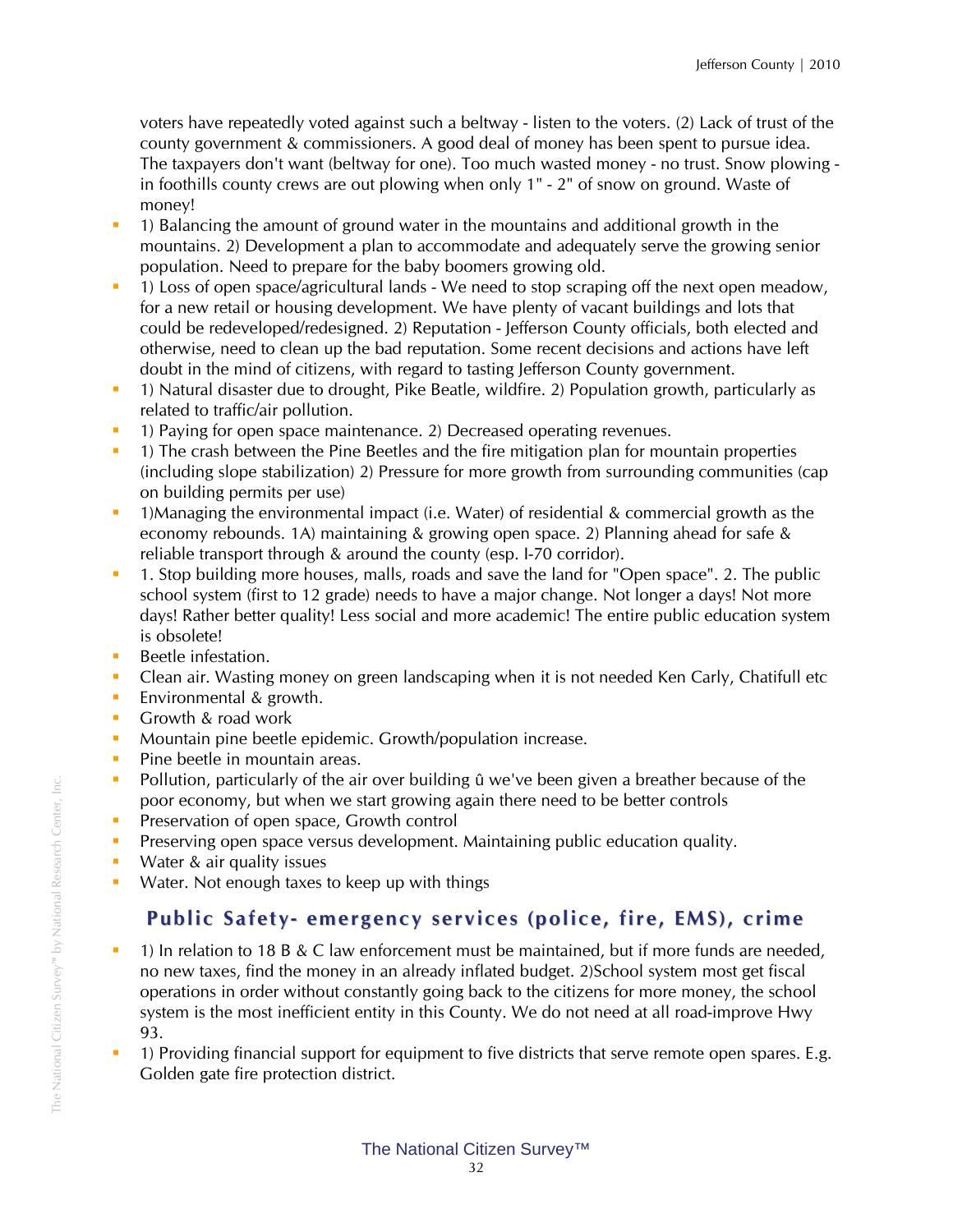- Crime theft etc. Children not receiving needed educational testing to right for learning difference this leads to crimes & in drug use - We need to wake up & fix these problems. DUI'S - why are people repeat offenders many times over-
- **Crime & road maintenance.**
- **Crime. Revenue losses.**
- **Drug trafficking. Rural schools.**
- **Drugs. Unemployment**
- **Enforce present laws, snow removal on streets.**
- **Fire mitigation/fighting in midst of budget cuts. Lower budget for social services with increased** need/demand.
- Increase in crime if economy doesn't get better For all. hardworker are not [illegible] lazy indiv.
- **Increase in crime. Maintaining good environment to raise families.**
- Keeping us safe (from terrorism, disease, not, disaster) illegal aliens draining our tax coffers
- **Law enforcement service and Library services. Hate to all Library services reduced-a place of** safe and a lot of education by reading-most important for our children to be able to read and understand what our government can do or not.
- Law enforcement services ability to stay ahead of crime. Jobs within the county that are "well paying"
- **Law enforcement.**
- **Law enforcement. Road repair.**
- **Law enforcement. Social services.**
- Law enforcement/crime/delinquency unemployment public education cost containment & quality
- **Law enforcement/Fire protection**
- **Lousy law enforcement. Schools need money.**
- **Low enforcement services.**

## **Housing issues- foreclosure, availability of housing, aging housing**

- (1) Aging of youth-few new developments w/ entry level housing (not apartments). (2) Attracting new businesses. P.S. We still have 6" deep ice on our street where it connects to the cross street - only room for 1 car to pass - We used to have good services - now they stick Florida place & Robb ct.
- (1) Too much housing-not sold, foreclosed, making hard to sell existing homes. (2) Population too large to keep up excellent services
- Abandoned homes traffic congestion
- Decreased housing prices-decreased taxes budget shortfalls.
- **Home values?** going higher very fast or too fast. Tax hike going up to fast for home owners.
- Maintaining property values ( Keep residents from moving) Attracting new business (Jobs)
- **Property values declining, i.e. Less tax revenue closing schools or larger classrooms.**
- **Property values not being stable. Conservation use of school funding.**
- **Property values, schools**
- **Property values. Light rail**
- Reallocating budget towards more essential services. Reducing expense in the budget to compensate for receding commercial tax revenue.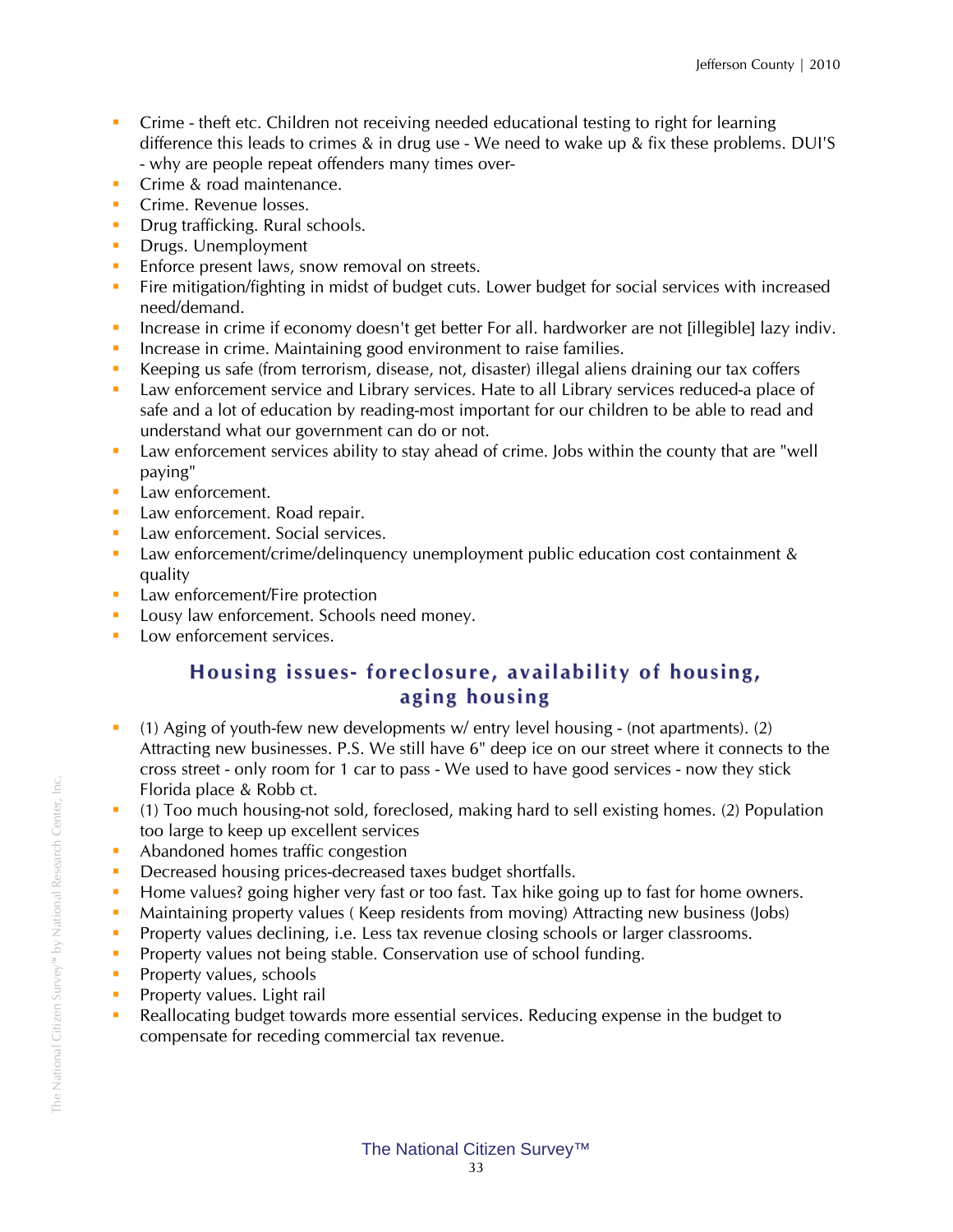## **Affordability- cost of living, affordable housing**

- 1) Affordable housing. Most if all new home builders in Jeffco do not build new single family homes that middle income families can afford. 2) Keeping our well trained Jeffco deputies when salaries fail to be competitive.
- **1.** Gentrification of neighborhoods 2. Growth
- **1.** People falling into poverty and losing their homes 2. School funding desperately needs to be reworked, made more efficient and properly funded.
- **Affordable housing jobs**
- Affordable housing. School enrollment/ budget.
- **Affordable housing. Water usage.**
- Nice/affordable housing for our children to live in Jefferson County.
- Surplus of non-affordable housing. Through going traffic congestion.
- The rich get richer and the poor get poorer. More people will lose their homes is a concern and there are not enough jobs.
- Two expense to live here, especially close to or in cities.

## **Quality of Life**

- (1) Quality of life  $>$  the rush to development is eroding what is one at Jeffco's biggest assets. A big mistake. Poor growth planning. (2) Pop growth, crowding, traffic congestion, - and the crime that goes w/it.
- <sup>1</sup> 1)Maintaining continuing the quality of life that exists today both safety for residents & protecting the open spaces recreation spaces-not over building etc. That exist turning. 2)Finding warp to decrease spending or stay station gas. Through more efficient use of personneltechnology-process improvement for administrative areas-and not continuing to pass on tax increases for residents for such.

## **Don't kno w/ No Co mment**

- $\blacksquare$
- Do not know.
- Don't know
- **Don't know**
- **Don't know**
- Don't know
- **Don't know**
- Don't know
- **Don't know**
- Don't know.
- Don't know.
- Don't know.
- Don't know.
- Don't know.
- Don't know.
- **Have no opinion!**
- Ust moves to co 3 mo 90 degree, don't know
- $N/A$
- $N/a$
- No comment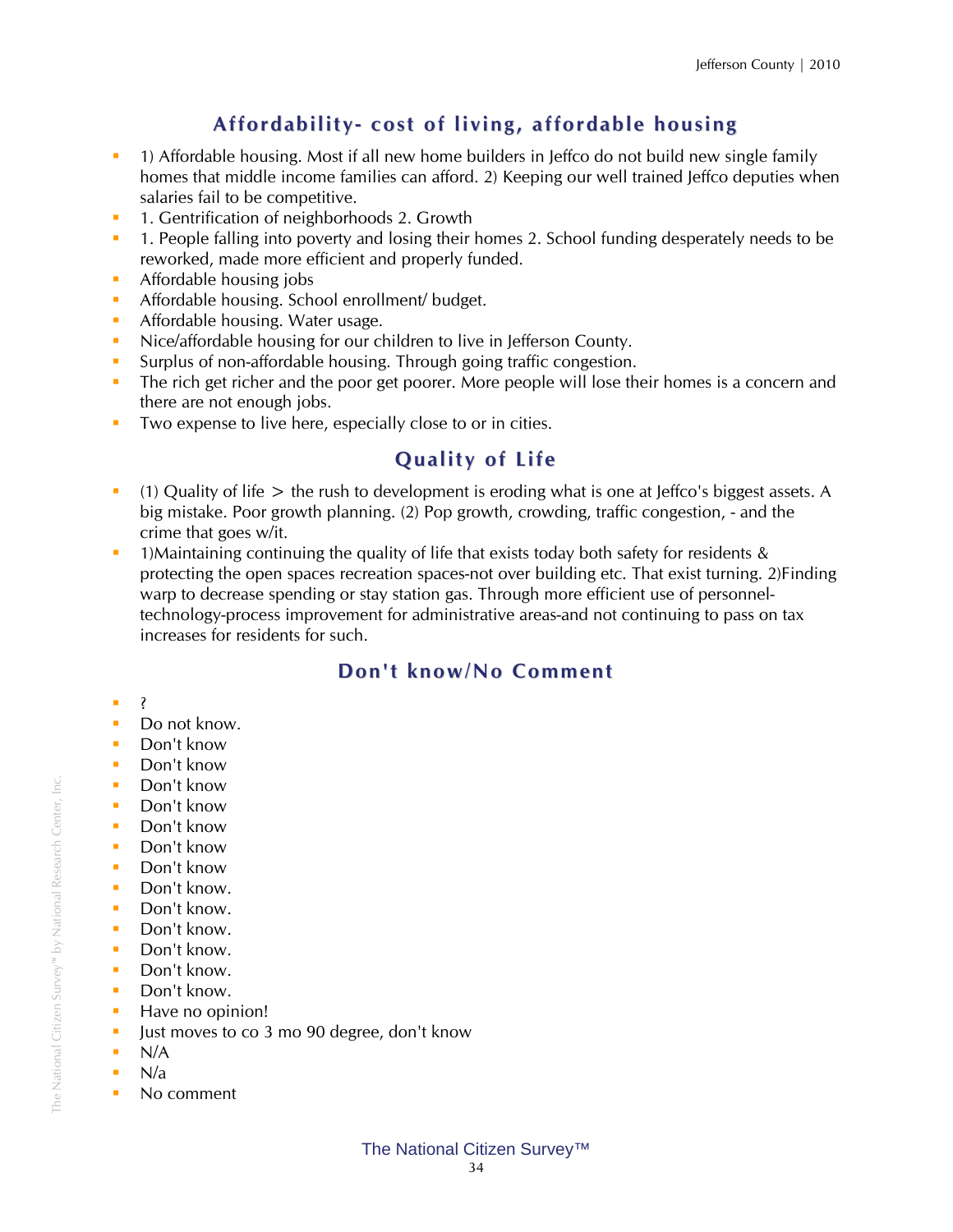- No comment
- No comment.
- Not sure
- Not sure, I've only lived in Colorado & Jeffco for 8 months so far.
- **Too new to know.**
- We live in Jeff Co, but do not get County maintenance (snow plows, road maintenance)

### **Other**

- (1) Backlash from corrupt politics in Washington D.C. (2) Difficulty in obtaining financing due to the corrupt politics in Washington D.C.
- (1) Don't use traff. tickets to finance your budget. (2) Stop growth. Enough people is here.
- **•** (1) Obama and democratic policies
- $(1)$  Stop teachers who show videos  $=$  commercial movies in school. Teachers should teach. Kids can see TV and movies at home. Teachers need to help children learn more to be competition in their own future. They need to learn to spell and write complete sentences to apply for jobs.
- (1) The deterioration of morals, which compounds the overall society; increasing crime, poor maintenance of residences. (2) Maintaining a balanced budget; keeping taxes from escalating. Gov tax Ritter's freezing of property taxes and increasing license fees has made life more difficult for all senior citizens.
- (1) There isn't a cohesive vision for this survey so issues with "direction". (2) Schools.
- (2) Public school funding & accountability. (3) Aging population. (1) Illegal immigration.
- <sup>1</sup> Illegal immigration causing job loss and over crowding, & encouraging lawlessness & injustice if laws aren't enforced. 2 - Loss of free speech through govt. Sponsored political correctness.
- <sup>1</sup> 1- Damage and impact to residents affected by the proposed gross reservoir expansion. 2-Commercial and residential development along the front range
- <sup>1</sup> 1 Lack of code enforcement esp fire safety. 2. Raising the quality of education
- 1) I want see more stop lights blinking yellow or red during low travel hours a lot of gasoline & time is wanted waiting in a light to change with no other can is right. 2) Big nice medical Marijuana leniency. 3) Socialism taught in our schools.
- <sup>1</sup> 1) Personal bankruptcy. (2) Loss of government services.
- <sup>1</sup> 1)Restriction of road racer for cyclists, lack of new cycling opportunities. 2)Increasing assessments on properties not consistent with property values.
- **1. Obama 2. Obama.**
- **1. Bikes ruining Jeffco open space trails. 2. Jeffco budget short falls**
- **1.** Schools should not be promoting promiscuity or providing contraception, or teaching alternative lifestyles. These things are not moral. Morality is black & white it is right or wrong. There are no variations in between chastity is the only safe sex. Sex belongs only in marriage. Schools encourage parents to be every involved know what their kids are being taught. 2. Removing God from schools has damaged schools heavily.
- 1. Unyielding unions in negotiations for salaries & benefits. 2. Colorado education association blocking needed education reform.
- Accommodating Californians housing, road congestion, jobs etc. Funding services for illegal Aliens.
- Better planning. Reduce taxes.
- Bikers they need to be taxed and use the monies to put in trail or paths! They should get to choose where these pains are get them off the streets!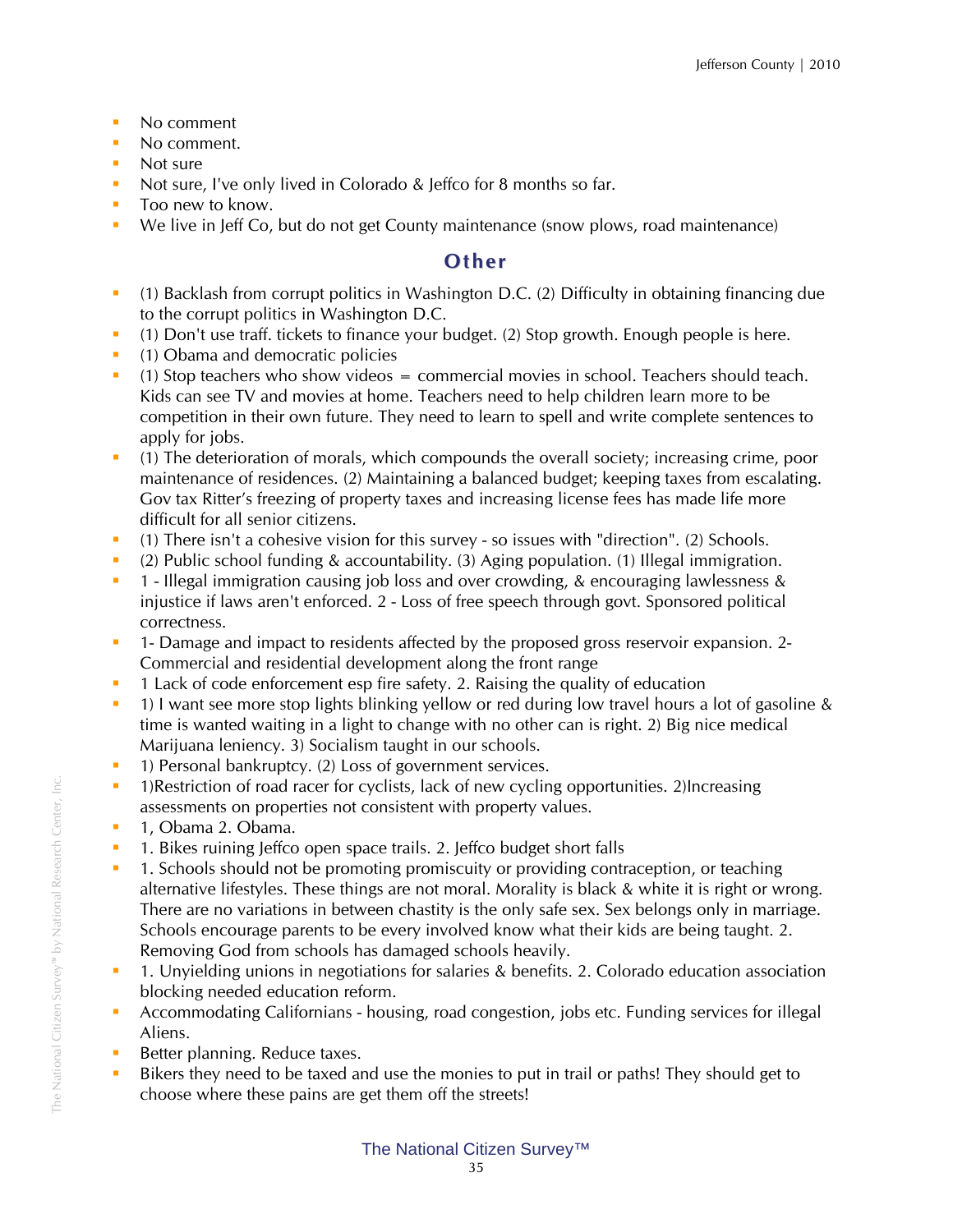- Community recycle facilities need improvement. The library system really needs to be expanded. Rural areas of the county will need improvements.
- Decay in inner cities (areas closer to Denver). Difficulty in managing such a large diverse County.
- Getting bicyclists off the foothill roads. This is a major safety hazard for those of us who depend on these roads.
- **Good**
- How to kick out illegal aliens that don't pay taxes & trash out our neighborhoods. Stop building so many bike paths. They don't use them anyway; they just ride in the road.
- I have had great results with services from DMV, re: registrations. I have had very poor results w/ Jeff Co admin services, re; permits & questions etc. Please have customer service return calls.
- **Illegal immigrants, unemployment**
- Keeping America. America planning before development.
- Keeping Denver's problems in Denver (i.e. Gangs, illegal aliens, Hickenlooper).
- Keeping employees with pitiful benefits crime.
- **Lack of walking and biking trail adjacent to existing roadways.**
- **Let me attempt to put this in terms so simple that even a politician would be able to** understand. I and many other Jeff Co citizens are sick to death of the ridiculously strict speed limit enforcement that has been taking place in Jeff Co ever since the recession started. It's obvious the only reason you are doing this is to make up for reduced revenue from other sources. If this strict enforcement doesn't cease immediately. I will be certain to vote against every single incumbent Jeff Co office holder in the next election!!! There, is that simple enough that even you pin headed politicians can understand?
- Local sheriff office does not follow up on crimes or work with the victims. Judges are way to easy on criminals. Easy to sit at the bottom of a hill and take radar. Spend to much time on petty crimes and not enough on burglaries and drugs. Sheriff employees not trained to do anything but take radar.
- **Medical Marijuana and legalization.**
- More people needing social services for people who purposely stay in between the approval income to still have tax payers benefits & live off the system. This is a huge issue that makes me so angry. Yes, help people who really need it but not those who live on it for over 3 years. Needs a home!
- **People who are living beyond their means & expecting City/State/Federal gouts to help.**
- **•** Quality of well water. Pine Beetle prevention. Why is a Jeffco survey being mailed to New Jersey.
- Recreation facilities (soccer fields, etc). Growth management.
- Recycling need increased effort & availability to recycle maintaining parks & open space due to the economy.
- **Regulating bicyclist who violate road laws & do not pay to support them. Road & bridge repair.**
- Same as past & present - That is, we are excessively tolerant of repeated law offenses in the category of driver (auto) irresponsibility - by far, a very bleak future will be the case unless we enforce existing traffic / driver qualification laws and punish those that are somehow unable or unwilling to respect & obey these laws. "A law without teeth is no law at all"!!
- 'Shady' law enforcement! Property values.
- The continuing growth of illegal immigrants putting a drawn on our resources (i.e. Sending out the rectification of this survey in talk English & Spanish, English is the official language of Colorado and the U.S.). The over crowding of our roads and the continued road rage. We need